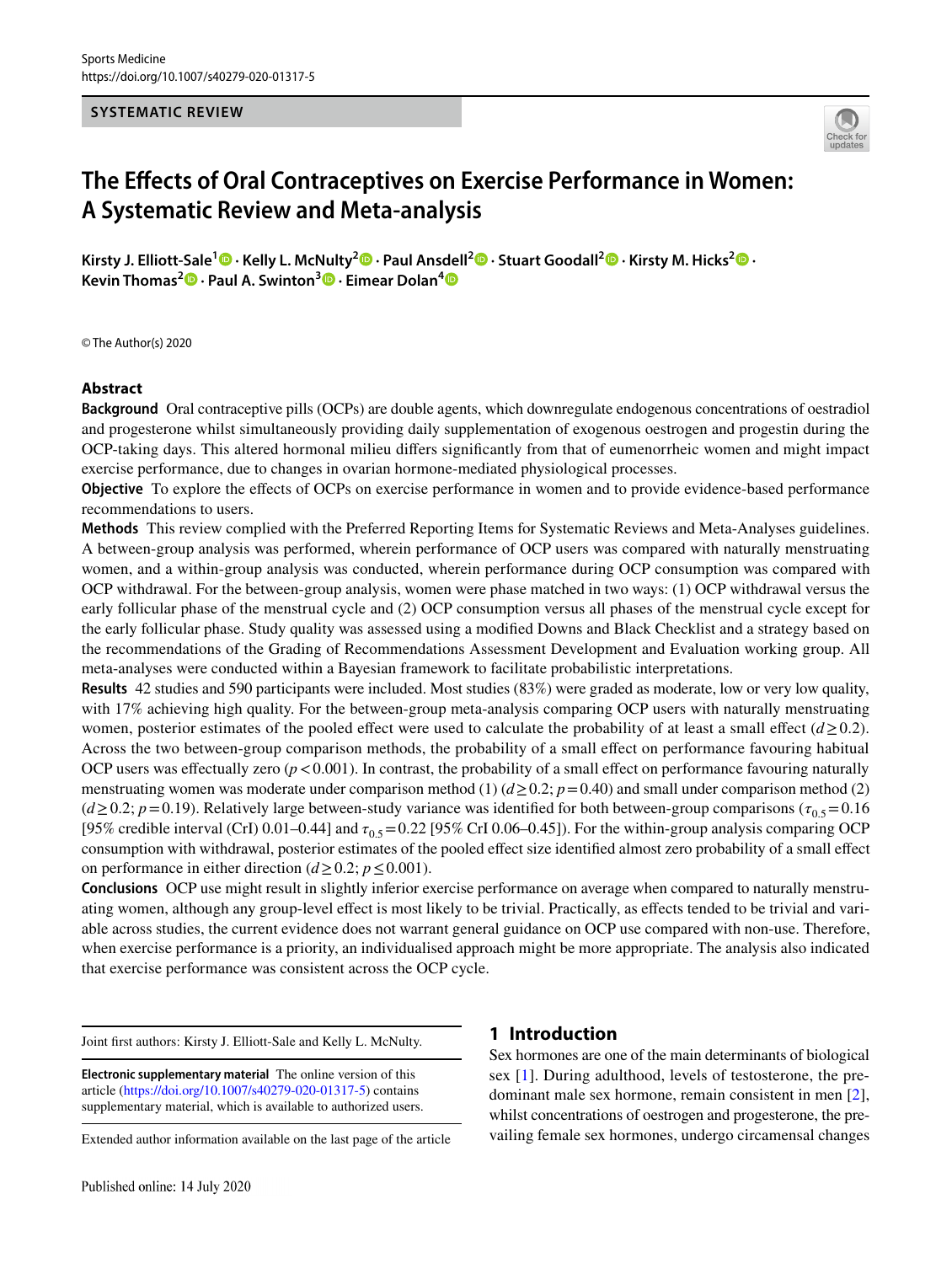#### **Key Points**

When compared with a natural menstrual cycle, oral contraceptive pill (OCP) use might result in slightly inferior exercise performance, although any group level efect is most likely to be trivial, and as such from a practical perspective, the current evidence does not warrant general guidance on OCP use compared with non-use.

Exercise performance appeared relatively consistent across the OCP cycle, suggesting that diferent guidance is not warranted for OCP-taking days versus non-OCP taking days.

In the case of sportswomen who are focussing on performance, it is recommended that an individualised approach is sought, based on each athlete's response to OCP use.

in women [[3](#page-25-2)], marking one of the major diferences between sexes. Moreover, the eumenorrheic menstrual cycle is susceptible to internal (e.g*.*, amenorrhea, oligomenorrhea and menorrhagia) and external (e.g., hormonal contraceptives) perturbations, highlighting the diversity in ovarian hormone profles between women. In a recent audit of 430 elite female athletes, Martin et al. [[4\]](#page-25-3) showed that 213 athletes were hormonal contraceptive users, meaning that almost half of the population surveyed did not have a eumenorrheic menstrual cycle. Of these, 145 (68%) athletes reported taking oral contraceptive pills (OCPs), making them the most common type of hormonal contraceptive used and the second most common hormonal profle, after non-hormonal contraceptive users. These diferences in endocrine profles, between men and women, and amongst women (i.e., hormonal contraceptive users and non-users), highlight the need for sex-specifc consideration within sport and exercise science.

Combined OCPs signifcantly reduce endogenous concentrations of 17 beta oestradiol and progesterone [\[5](#page-25-4)], when compared to the mid-luteal phase of the menstrual cycle, a stage when endogenous oestradiol and progesterone are relatively high. The exogenous oestrogens and progestins act via negative feedback on the gonadotrophic hormones, resulting in the chronic downregulation of the hypothalamicpituitary-ovarian axis. Most combined, monophasic OCPs are second generation OCPs, containing low to standard doses of ethinyl oestradiol and either levonorgestrel, norethisterone, desogestrel or gestodene, delivered in a fxed amount every day for 21 OCP taking days (i.e.*,* consumption phase), followed by 7 OCP free days (i.e., withdrawal phase) [[6\]](#page-25-5). In some countries, rather than a consumption and withdrawal approach, there are 21 active OCP days and 7 inactive OCP days. There are many types of OCPs with diferent compositions and potencies; for a comprehensive overview of hormonal contraceptives and OCPs please see Elliott-Sale and Hicks [\[6](#page-25-5)]. Overall, OCP use results in four distinct hormonal environments: (1) a downregulated endogenous oestradiol profile of  $\approx 60$  pmol·L<sup>-1</sup> for 21 days that rises during the 7 OCP free days to  $\approx 140$  pmol·L<sup>-1</sup>; (2) a chronically downregulated endogenous progesterone profle of  $\approx$  5 nmol⋅L<sup>-1</sup>; (3) a daily surge of synthetic oestrogen and progestin that peaks within 1 h after ingestion [from  $\approx$  2 to  $\approx 6$  pg·mL<sup>-1</sup>], with baseline values accumulating slightly from  $\approx$  2 to  $\approx$  3 pg·mL<sup>-1</sup> over the 21 OCP-taking days; (4) 7 exogenous hormone-free days [[7\]](#page-25-6). These profles, refecting OCP consumption and withdrawal, are referred to as pseudophases, as they are "artifcial" phases in comparison with the phases of the physiological menstrual cycle.

Aside from fertility control, OCPs are also used to alleviate the symptoms of dysmenorrhoea and menorrhagia; reduce the occurrence of premenstrual tension, symptomatic fbroids, functional ovarian cysts and benign breast disease; and decrease the risk of ovarian and endometrial cancer and pelvic infammatory disease [\[8](#page-25-7)]. Furthermore, athletic populations have reported strategically using OCPs to manipulate the timing of, or omit entirely, the often-perceived inconvenient withdrawal bleed that occurs during the 7 OCP free days, using back-to-back OCP cycles [\[4](#page-25-3), [9](#page-25-8), [10\]](#page-25-9). Reliable and reversible contraception, along with the means to alleviate the side-efects associated with the eumenorrheic menstrual cycle, such as cramps/pain, bloating and headaches, and the ability to eliminate unpredictable menstruation, make OCPs a desirable option for many athletes.

Despite the prevalence of OCP use in athletic populations [\[4](#page-25-3)], the effects of OCPs on exercise performance are poorly understood. Although many experimental studies  $[11–13]$  $[11–13]$  $[11–13]$ , numerous narrative and systematic reviews  $[14, 1]$  $[14, 1]$ [15\]](#page-25-13) and books [[16](#page-25-14), [17](#page-25-15)] have addressed this topic, few in the area of sport and exercise science (e.g*.,* athletes, coaches, practitioners or researchers) truly understand the implications of OCP use on exercise performance, as previous research has shown conflicting findings on the directional effects of OCPs on outcomes such as muscle function  $[18, 19]$  $[18, 19]$  $[18, 19]$  $[18, 19]$ , aerobic and anaerobic  $[20-22]$  $[20-22]$  $[20-22]$  capacity and performance-based tests [[23,](#page-25-20) [24](#page-26-0)]. As such, it is not possible to provide useful guidance to either the sporting or research community on how to work with athletes or participants using OCPs. Accordingly, the aim of this review was to investigate the effects of OCP use on exercise performance in women by making a between group comparison of OCP users and non-users (i.e.*,* naturally menstruating counterparts) and a within group comparison of OCP consumption and withdrawal. This is the first meta-analysis on the effects of OCPs on exercise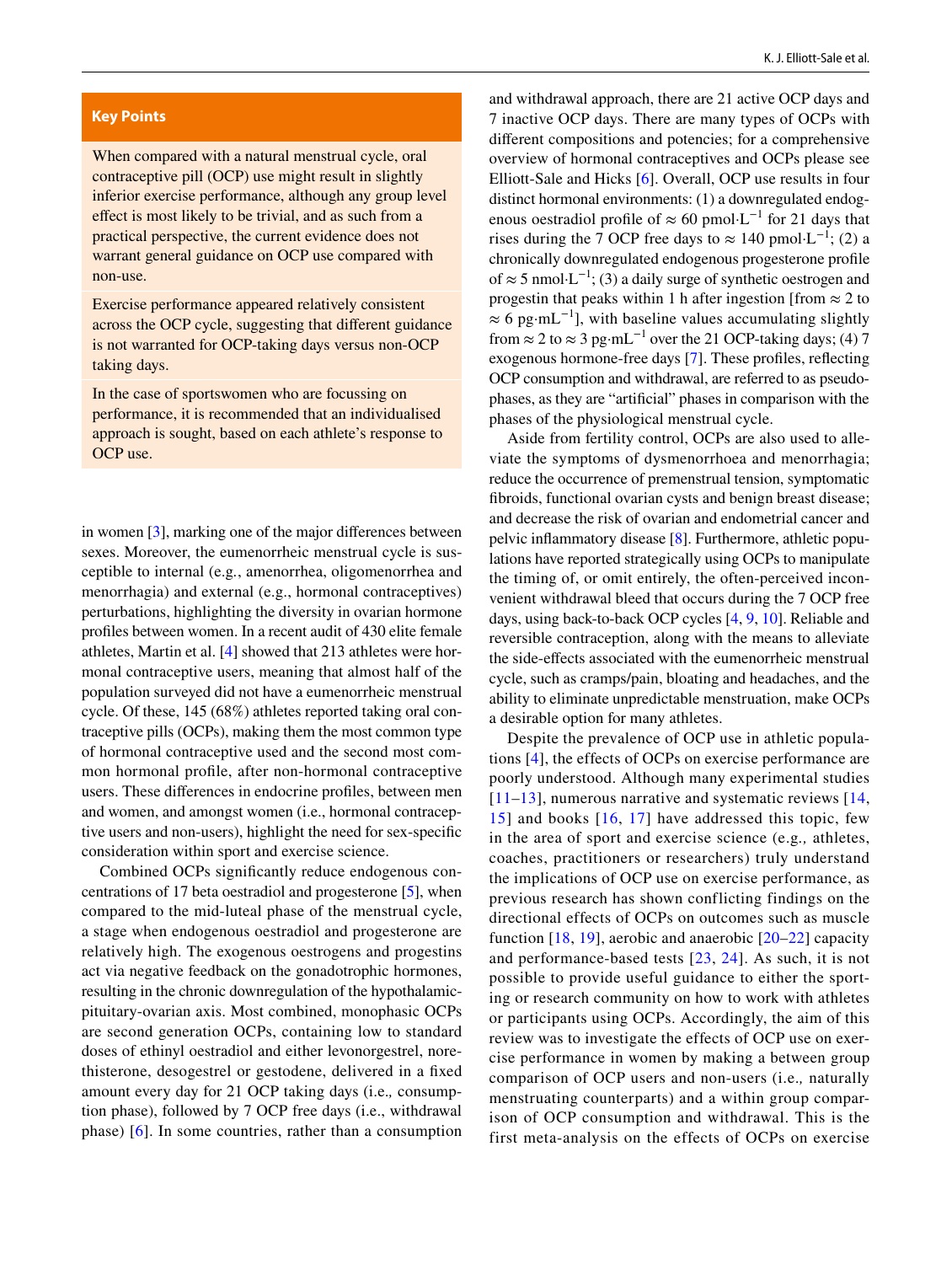performance. Additionally, this review is the first of its kind to appraise the quality of previous studies using robust assurance tools.

# **2 Methods**

#### **2.1 Design**

The review was designed in accordance with the Preferred Reporting Items for Systematic Reviews and Meta-Analyses (PRISMA; Electronic Supplementary Material Appendix S1) guidelines [[25](#page-26-1)], and consideration of the Population, Intervention, Comparator, Outcomes and Study design (PICOS, Table [1](#page-2-0)) was used to determine the parameters within which the review was conducted.

#### **2.2 Study Search and Selection**

PubMed, The Cochrane Central Register of Controlled Trials (CENTRAL), ProQuest and SPORTDiscus were systematically searched using the search terms "oral contraceptives" AND "athletic performance"; "sports performance"; "muscle"; "skeletal muscle"; "strength"; "force"; "muscular strength"; "muscular force"; "power"; "anaerobic"; "anaerobic power"; "anaerobic performance"; "anaerobic capacity"; "aerobic"; "aerobic capacity"; "aerobic power"; "aerobic performance"; "endurance"; "endurance capacity"; "endurance power"; "endurance performance"; "fatigue"; "recovery". Searches were limited to humans, English, and females and no date restriction was applied. Only original research articles were considered for inclusion and review articles or conference abstracts were excluded. An example electronic search strategy for PubMed, including limits, can be found in Electronic Supplementary Material Appendix S2. All searches were conducted in January 2019 by KES. Three independent reviewers (KES, KLM and KMH) undertook a three-phase screening strategy: title and abstract, fulltext screen and full-text appraisal. The search was updated in April 2020 using the same search criteria and screening strategy. These papers were subsequently included within the review and the meta-analysis was updated.

#### **2.3 Data Extraction and Quality Appraisal**

Data were extracted by ED using a pre-piloted extraction sheet. When data were presented in graphical, and not in numerical format, DigitizeIt software (Version 2.3, DigitizeIt, Germany) was used to convert the data. The quality of each review outcome (defned as each of the statistical models undertaken) was assigned using a strategy based on the recommendations of the Grading of Recommendations Assessment Development and Evaluation (GRADE) working group [[26\]](#page-26-2). This approach considers the quality of research outcomes in a systematic review according to fve domains, namely risk of bias, directness, consistency, precision and evidence of publication bias. Risk of bias and directness were assessed at the individual study level with mode ratings used to categorise whole outcomes. The meta-analysis results were subsequently used to ascertain the consistency, precision and risk of publication bias for

<span id="page-2-0"></span>**Table 1** Population, intervention, comparator, outcomes and study design (PICOS) criteria

| Population      | Healthy women aged 18-40 years were considered for inclusion in this study. No restrictions on activity level or training status<br>were placed                                                                                                                                                                                                                                                                                                                                                                                                                                                                                                                                                                                                                                                                                                                                                   |
|-----------------|---------------------------------------------------------------------------------------------------------------------------------------------------------------------------------------------------------------------------------------------------------------------------------------------------------------------------------------------------------------------------------------------------------------------------------------------------------------------------------------------------------------------------------------------------------------------------------------------------------------------------------------------------------------------------------------------------------------------------------------------------------------------------------------------------------------------------------------------------------------------------------------------------|
| Intervention    | All participants were required to take an OCP, either habitually or experimentally. "Habitual" was defined as OCP use prior to<br>the commencement of the study and not for the purposes of the study. "Experimentally" was defined as starting OCP use for<br>the purposes of the study. All forms of OCPs were considered for use within this review                                                                                                                                                                                                                                                                                                                                                                                                                                                                                                                                            |
| Comparator      | Four broad types of comparisons were considered: (1) Between group comparison of habitual OCP users to naturally menstruat-<br>ing women. Women were phase matched in two ways for this comparison: (i) OCP withdrawal versus the early follicular phase<br>of the menstrual cycle and (ii) OCP consumption versus all other phases of the menstrual cycle except for the early follicular<br>phase; $(2)$ within group comparison of OCP consumption with the hormone-free withdrawal phase; $(3)$ comparison of active<br>OCP use with non-use (e.g., within-group comparison of women who were habitual users or non-users who stopped/started<br>taking OCP for the purpose of the study); (4) randomised controlled trials of OCPs versus placebo intake (e.g., between<br>group comparison of naturally menstruating women who were randomly assigned to either an OCP or placebo pill)     |
| <b>Outcomes</b> | The primary outcome was to determine any differences in exercise performance, based on the comparisons described above.<br>'Exercise performance' referred to outcomes stemming from: workload, time to completion and exhaustion, mean, peak out-<br>puts, rate of production and decline and maximum oxygen uptake (a full list of considered outcomes can be found in Table 2).<br>Although maximum oxygen uptake is not a performance test, this physiology-based outcome was included as it is widely used<br>as an indicator of performance and is often used to describe the fitness of participants. Different exercise outcomes, broadly<br>categorised as endurance and strength were considered. All exercise outcomes were extracted, and effect size duplication of<br>multiple outcomes from the same test accounted for within the statistical analysis, as described in Sect. 2.4 |
| Study design    | Any study design that included the information described above was considered for inclusion                                                                                                                                                                                                                                                                                                                                                                                                                                                                                                                                                                                                                                                                                                                                                                                                       |

*OCP* oral contraceptive pill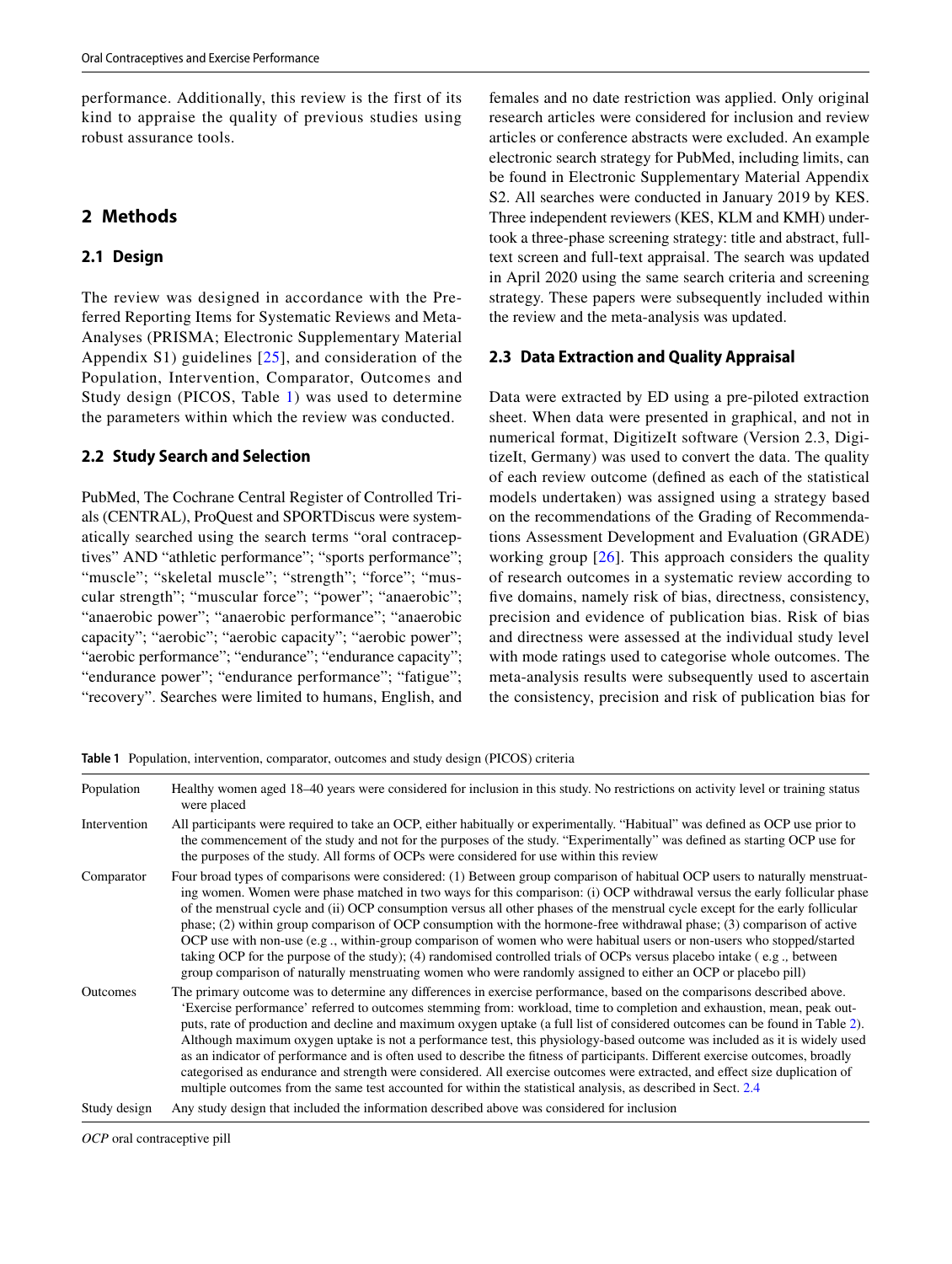each outcome. Each individual study was initially appraised using a modifed version of the Downs and Black Checklist [\[27\]](#page-26-3), which was specifically tailored for use in this review (see Electronic Supplementary Material Appendix S3). The modifed quality appraisal checklist comprised 15 outcomes, and had a maximum attainable score of 16, with all studies classifed as being of high (H; 14–16), moderate (M; 10–13), low (L; 6–9) or very low (VL; 0–5) quality. The results of this assessment were used to assign an a priori quality rating to each outcome. This a priori rating was either maintained, or downgraded a level, based on the response to two questions that were considered key to the directness of the research design, i.e.*,* Question 1: was the natural menstrual cycle phase confrmed using appropriate biochemical outcomes? Question 2: was the type of OCP described to the level of detail required for categorisation or replication? With regards to Question 1, for studies with OCP groups only, biochemical confrmation was not deemed necessary, as OCP users do not have cyclical fuctuations in endogenous sex hormones, in which case the a priori score was maintained rather than downgraded. This rating was then either maintained, or downgraded another level based on whether the results obtained were consistent (determined by visual inspection of efect size estimates and the degree of credible intervals [CrI] overlap); precise (with outcomes downgraded if they were based on  $\lt$  5 data points) and whether or not publication bias was evidence (determined using Egger's test along with visual inspection of funnel plots as described in Sect. [2.4\)](#page-3-0). The proportion of studies in each category was reported, with the mode considered to represent the overall quality rating for each individual review outcome. Two independent reviewers (KES and KMH) verifed the data extraction and quality appraisal.

#### **2.4 Data Analysis**

Data were extracted from studies comprising both between group and within group designs. Pairwise efect sizes were calculated by dividing mean diferences by pooled standard deviations. At the study level, variance of efect sizes were calculated according to standard distributional assumptions [[28\]](#page-26-4). All meta-analyses were conducted within a Bayesian framework enabling the results to be interpreted more intuitively compared to a standard frequentist approach through use of subjective probabilities [[29\]](#page-26-5). With a Bayesian framework, dichotomous interpretations of the results of a meta-analysis with regards to the presence or absence of an efect (e.g*.*, with p values) can be avoided, and greater emphasis placed on describing the most likely values for the average efect and addressing practical questions such as the probability the average efect is beyond a certain threshold [[29\]](#page-26-5). The Bayesian framework is also particularly suited to hierarchical models and sharing information within and across studies to improve estimates [[29\]](#page-26-5). In the present metaanalysis, three-level hierarchical models were conducted to account for covariance in multiple outcomes presented in the same study [\[30](#page-26-6)]. Initial models were conducted including both strength and endurance outcomes with a regression coefficient assessing difference in the average effects. Where no evidence of a diference was identifed, the model was re-run combining both categories of outcomes to increase data to better estimate model parameters. Given the expectation of relatively small efect sizes, an a priori threshold of  $\pm 2$  was identified for outliers. Primary analyses were completed with outliers removed but results also presented from the full complement of studies as sensitivity analyses. Additionally, sensitivity analyses were conducted on data obtained from studies categorised as "high" or "moderate" in quality. Inferences from all analyses were performed on posterior samples generated by Hamiltonian Markov Chain Monte Carlo with Bayesian 95% CrIs constructed to enable probabilistic interpretations of parameter values [[29\]](#page-26-5). Interpretations were based on visual inspection of the posterior sample, the median value ( $ES_0$ <sub>5</sub>: 0.5-quantile) and 95% CrIs. Cohen's [[31](#page-26-7)] standard threshold value of 0.2 was used to describe effect size as small, and values between 0 and  $0.2$ were described as trivial. Analyses were performed using the R wrapper package brms, which was interfaced with Stan to perform sampling [[32\]](#page-26-8). Convergence of parameter estimates was obtained for all models with Gelman–Rubin R-hat values below 1.1 [[33](#page-26-9)]. Additional sensitivity analyses were conducted by restricting the analysis to studies that included exercise performance as the primary study outcome. Assessment of publication bias using Egger's multilevel test with efect sizes regressed on inverse standard errors [\[34](#page-26-10)] identifed no evidence of publication bias with median absolute intercept values less than 0.1 across all analyses.

#### <span id="page-3-0"></span>**2.5 Rationale for Between Group Comparisons**

For the between group analyses of habitual OCP users to naturally menstruating women, the OCP withdrawal phase [days 1–7] was compared with the early follicular phase [days 1–5] of the menstrual cycle and the OCP consumption phase [days 8–28] was compared with all phases of the menstrual cycle [days 6–28] except the early follicular phase [days 1–5]. The OCP withdrawal phase was compared with the early follicular phase as during the withdrawal phase OCP users experience a withdrawal bleed and during the early follicular phase of the menstrual cycle women experience menstruation. In addition, during both phases endogenous concentrations of oestrogen and progesterone are comparably low. During the remainder of the menstrual cycle, endogenous concentrations of oestrogen and progesterone change over time (e.g*.*, the mid-cycle peak in oestrogen and the mid-luteal rise in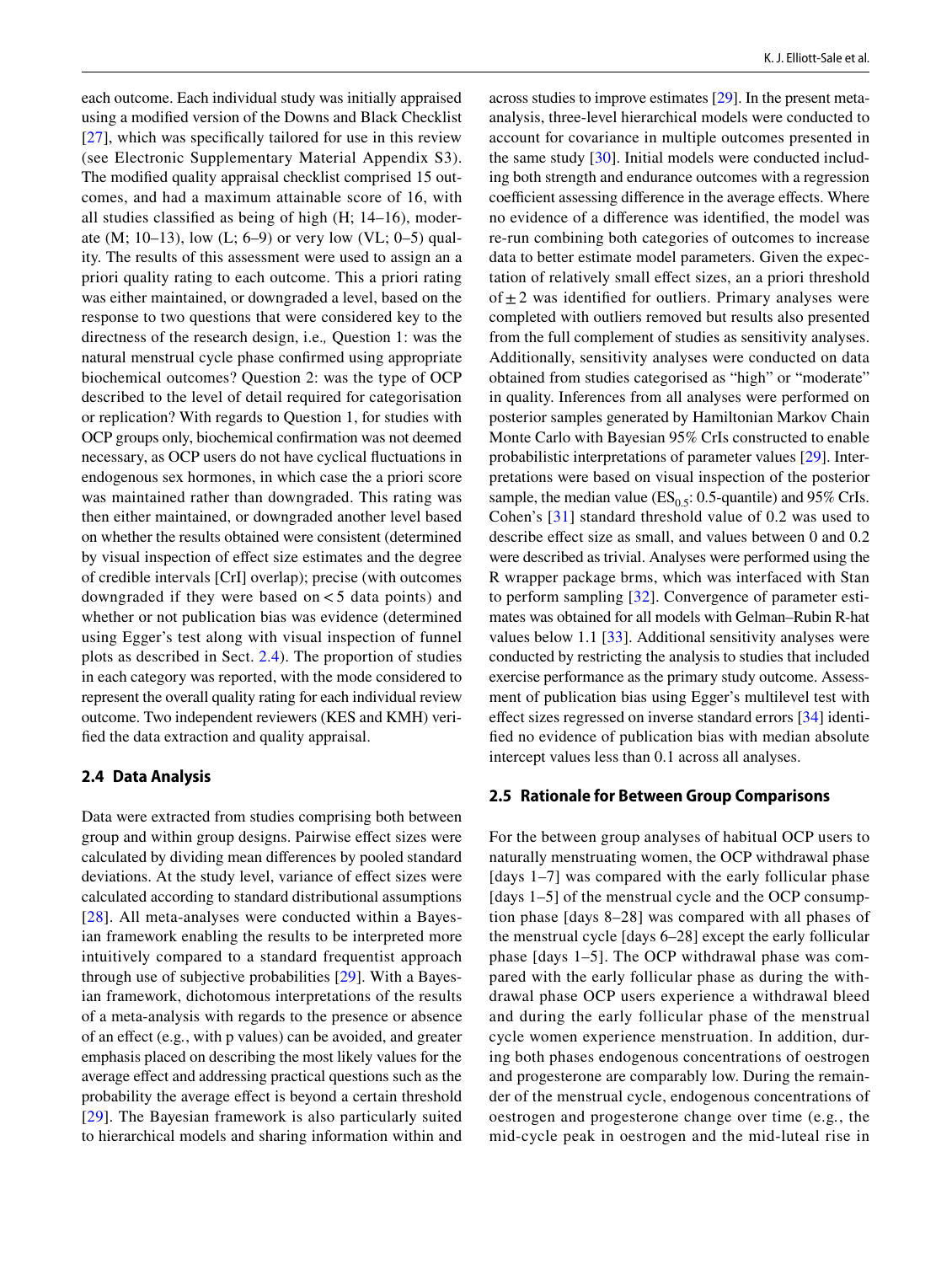progesterone and oestrogen) and there is large variation in endogenous concentrations of oestrogen and progesterone as a result of different OCP formulations. As such, it is difficult to make meaningful comparisons during these phases and this could be considered a limiting factor of any meta-analysis making between group comparisons of naturally menstruating women and OCP users. To reduce the impact of this limitation, a sensitivity analysis was completed on the between group design data to better match the physiological menstrual cycle and OCP pseudo-phases. This was achieved by mapping days 1–5, 12–16 and 19–23 from both cycles, which correspond with the early follicular, ovulatory and mid-luteal phases in a natural menstrual cycle and represents the following hormonal profiles: low oestrogen and progesterone, high oestrogen and low progesterone and high progesterone and medium oestrogen. As such, this meta-analysis (1) compared the two most stable phases of the OCP and menstrual cycles in the first between group analyses; (2) compared the two least stable phases of the OCP and menstrual cycles in the second between group analysis; and (3) performed an additional sensitivity analysis to better match the OCP and menstrual phases.

#### **3 Results**

#### **3.1 Study Characteristics**

Figure [1](#page-18-0) shows the studies identified and selected by the search strategy. Details of the included studies are shown in Table [2.](#page-5-0) In total 42 studies [[5](#page-25-4), [13](#page-25-11), [18–](#page-25-16)[20,](#page-25-18) [22](#page-25-19)[–24,](#page-26-0) [35–](#page-26-11)[68](#page-27-0)] and 590 participants were included.

Methodological quality at the level of the individual study is shown in Fig. [2;](#page-19-0) 83% of the studies were graded as M, L or very low VL, with 17% achieving H quality. Specifically, 4 studies were graded as VL, 10 as L, 21 as M and 7 as H quality.

### **3.2 Between Group Analyses of Habitual Oral Contraceptive Users Compared to Naturally Menstruating Women**

Thirty of the included studies (combined quality rating=M; specifcally 20% H; 37% M; 30% L; 13% VL) generated 151 efects sizes from research designs comparing habitual OCP users with naturally menstruating women. The data were collected from 597 participants (habitual OCP *n*=303, naturally menstruating  $n = 294$ ) with studies comprising a mean group size of 10 (range *n*=5–25).

#### <span id="page-4-0"></span>**3.2.1 Oral Contraceptive Pill Withdrawal [Days 1–7] Versus the Early Follicular Phase [Days 1–5] of the Menstrual Cycle**

Three outliers were identified with effect sizes greater  $than +2$ , and were removed from the analysis, leaving a total of 49 efect sizes (26 endurance, 23 strength) from 18 studies (combined quality rating  $=M$ ; specifically 17% H; 33% M; 28% L; 22% VL; habitual OCP *n*=176, naturally menstruating  $n = 169$ ). The three-level hierarchical model indicated a trivial effect with the median value associating greater performances with naturally menstruating women  $(ES_{0.5} = 0.18$  [95% CrI – 0.02 to 0.37]; Fig. [3\)](#page-19-1). Relatively large between-study standard deviation was identified ( $\tau$  $_{0.5}$  = 0.16 [95% CrI 0.01–0.44]) with estimates indicating moderate intraclass correlation (ICC<sub>0.5</sub> = 0.42 [95% CrI 0.00–0.80]) due to analysis of multiple outcomes reported within studies. Pooling of strength and endurance outcomes was conducted as no evidence was obtained that indicated a diferential efect between the performance categories (ES<sub>0.5/Endurance-Strength</sub>=0.04 [95% CrI −0.41 to 0.43]). Posterior estimates of the pooled efect size identifed a moderate probability of a small effect favouring naturally menstruating women in the early follicular phase of the menstrual cycle  $(d \ge 0.2; p = 0.404)$  and effectually a zero probability favouring habitual OCP women (*d*≤ −0.2; *p*=0.001). Inclusion of outliers within the model substantially increased the average effect size (ES<sub>0.5</sub>=0.34 [95% CrI –0.04 to 0.72]) and between study variance ( $\tau_{0.5}$ =0.70 [95% CrI 0.24–1.23]).

## <span id="page-4-1"></span>**3.2.2 Oral Contraceptive Pill Consumption [Days 8–28] Versus all Phases of the Menstrual Cycle [Days 6–28] Except the Early Follicular Phase [Days 1–5]**

Eleven outliers were identifed with efect sizes greater  $than +2$ , and were removed from the analysis, leaving a total of 88 efect sizes (53 endurance, 35 strength) from 24 studies (combined quality rating=M; specifically 21% H;  $42\%$ M; 25% L; 13% VL; habitual OCP *n*=244 habitual OCP, naturally menstruating  $n = 230$ ). The three-level hierarchical model indicated a trivial effect with the median value associating greater performances obtained in the naturally menstruating women ( $ES_{0.5} = 0.13$  [95% CrI  $-0.05$  to 0.28]; Fig. [4\)](#page-20-0). Relatively large between study variance was identified  $\tau_{0.5}$  = 0.22 [95% CrI 0.06–0.45] with central estimates indicating very low intraclass correlation  $ICC<sub>0.5</sub> = 0.08$ [95% CrI 0.0–0.61] due to analysis of multiple outcomes reported within studies. Pooling of strength and endurance outcomes was conducted as no evidence was obtained that indicated a differential effect between the performance categories ( $ES_{0.5/Endurance-Streamgh}=0.02$  [95% CrI  $-0.25$  to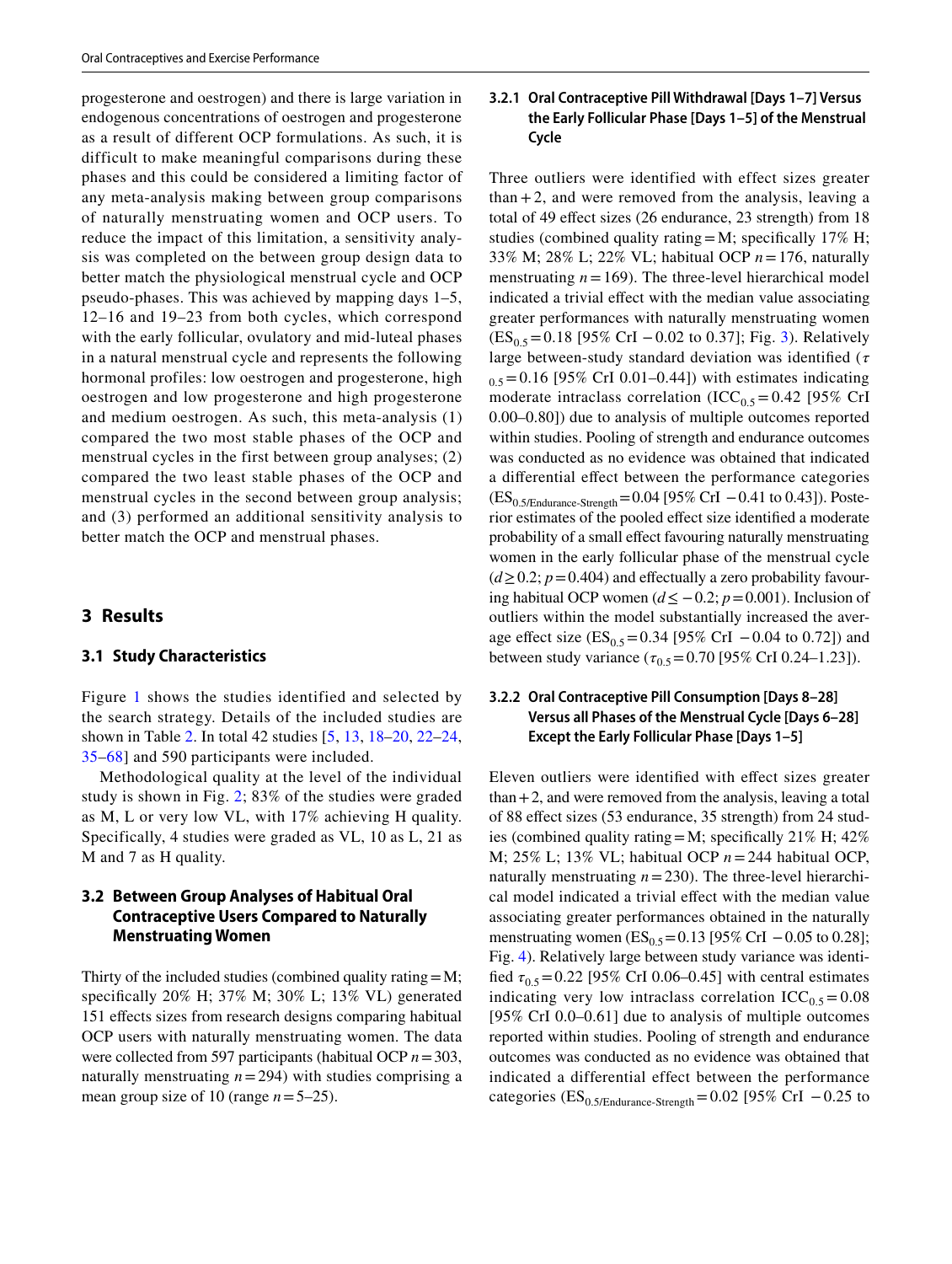<span id="page-5-0"></span>

| Study                 |                                                                                                                                                                                                                                                                                                                                                                                                                |                                                                                                                                                                                                                                     |                                                          |                                                                                                                                                   |                                                                                                                                                                                                                                      |                                                                                                                                                                                              |                 |
|-----------------------|----------------------------------------------------------------------------------------------------------------------------------------------------------------------------------------------------------------------------------------------------------------------------------------------------------------------------------------------------------------------------------------------------------------|-------------------------------------------------------------------------------------------------------------------------------------------------------------------------------------------------------------------------------------|----------------------------------------------------------|---------------------------------------------------------------------------------------------------------------------------------------------------|--------------------------------------------------------------------------------------------------------------------------------------------------------------------------------------------------------------------------------------|----------------------------------------------------------------------------------------------------------------------------------------------------------------------------------------------|-----------------|
|                       | Aim                                                                                                                                                                                                                                                                                                                                                                                                            | health and<br>training status<br>Participant                                                                                                                                                                                        | Study design                                             | Oral contraceptive pill<br>type                                                                                                                   | Eumenorrheic group<br>description                                                                                                                                                                                                    | Exercise outcomes                                                                                                                                                                            | Quality rating  |
| Anderson et al. [35]  | induced muscle dam-<br>oestrogen conditions,<br>age in young women<br>endogenous and low<br>To measure the influ-<br>ence of exogenous,<br>on contraction-                                                                                                                                                                                                                                                     | gram, or progressive<br>tured resistance pro-<br>within the 6 months<br>and intense aerobic<br>program during, or<br>involved in a struc-<br>prior, to the study<br>$(24.8 \pm 2.3 \text{ years})$<br>Healthy women<br>who were not | observational, single<br>Parallel group,<br>measure      | oestradiol-containing<br>Monthly ethinyl<br><b>CP</b>                                                                                             | phases, verified using<br>MC history, counting<br>monthly MC, tested<br>of days and serum<br>Women with a self-<br>at the EF and ML<br>oestrogen levels<br>reported natural                                                          | isometric contraction<br>of the leg extensor<br>Maximal voluntary<br>$S-N$                                                                                                                   | Low             |
| Armstrong et al. [36] | healthy young women<br>7-8 week program of<br>composition and per-<br>heat acclimation and<br>contraceptive (OCP,<br>contraceptive, or no<br>(contraceptive) to a<br>To measure the influ-<br>ceptual response of<br>thermal, metabolic,<br>performance, body<br>cardiorespiratory,<br>contraceptive) on<br>injectable steroid<br>methods of exog-<br>physical training<br>ence of different<br>enous hormonal | Healthy women $(21 \pm 3)$<br>undertaking frequent<br>years) who were not<br>physical training                                                                                                                                      | Parallel group, inter-<br>vention, repeated<br>measures  | Marvelon or Femo-<br>Northi-TriCyclen,<br>diol and progestin<br>Oral ethinyl oestra-<br>(Ortho-Novum,<br>contraceptives<br>Ortho-Cyclen,<br>dene) | at the EF phase, veri-<br>gen and progesterone<br>fied by serum oestro-<br>monthly MC, tested<br>Women with a self-<br>reported natural<br>levels                                                                                    | volitional fatigue-E<br>measured during an<br>incremental run to<br>$(ml \cdot kg \cdot min^{-1})$<br>VO <sub>2</sub> peak                                                                   | $_{\text{Low}}$ |
| Bell et al. [37]      | ence of OCP on ham-<br>string neuromechan-<br>To measure the influ-<br>ics and leg stiffness<br>across the MC                                                                                                                                                                                                                                                                                                  | of activity three times<br>who were physically<br>minimum of 20 min<br>active (defined as a<br>$(20.2 \pm 1.4 \text{ years})$<br>Healthy women<br>per week                                                                          | Parallel group, obser-<br>vational, repeated<br>measures | Monophasic OCP                                                                                                                                    | verified using urinary<br>and serum oestrogen<br>monthly MC for the<br>tested at the EF and<br>ovulation detection<br>previous 6 months,<br>Women with a self-<br>and progesterone<br>ovulation phase,<br>reported natural<br>levels | peak (ms) measured<br>Rate of force produc-<br>voluntary isometric<br>hamstring contrac-<br>time to reach 50%<br>during a maximal<br>tion $(N \cdot s^{-1})$ , and<br>$t$ <sub>on</sub> $-S$ | Moderate        |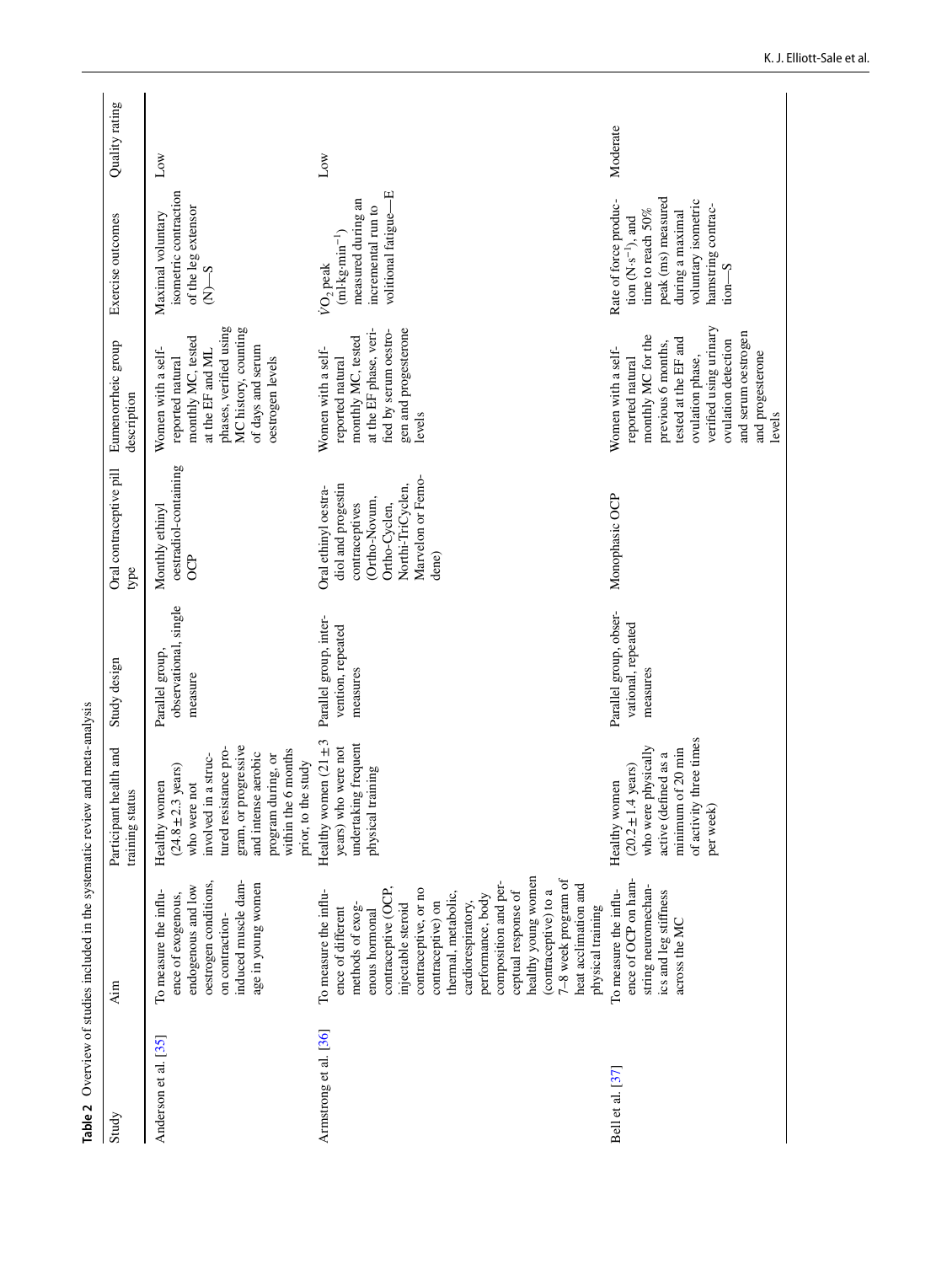| Table 2 (continued) |                                                                                                                                                                           |                                                                                                        |                                                             |                                                                                                                                                                                                                                                                                                |                                                                                                                                                                                                                                                        |                                                                                                                                                                                                                                                                                                                                                                                                    |                |
|---------------------|---------------------------------------------------------------------------------------------------------------------------------------------------------------------------|--------------------------------------------------------------------------------------------------------|-------------------------------------------------------------|------------------------------------------------------------------------------------------------------------------------------------------------------------------------------------------------------------------------------------------------------------------------------------------------|--------------------------------------------------------------------------------------------------------------------------------------------------------------------------------------------------------------------------------------------------------|----------------------------------------------------------------------------------------------------------------------------------------------------------------------------------------------------------------------------------------------------------------------------------------------------------------------------------------------------------------------------------------------------|----------------|
| Study               | Aim                                                                                                                                                                       | Participant health and<br>training status                                                              | Study design                                                | Oral contraceptive pill<br>type                                                                                                                                                                                                                                                                | Eumenorrheic group<br>description                                                                                                                                                                                                                      | Exercise outcomes                                                                                                                                                                                                                                                                                                                                                                                  | Quality rating |
| Bemben et al. [38]  | submaximal exercise<br>growth hormone and<br>substrate utilization<br>To measure the influ-<br>prolactin responses<br>during prolonged<br>ence of OCP on<br>and on energy | Healthy, moderately<br>.4 years)<br>active women<br>$(25.1 \pm 1)$                                     | Parallel group, obser-<br>vational, single-<br>measure      | (Ortho Novum 10/11,<br>Multi or monophasic<br>35 µg of oestrogen<br>OCPs containing<br>7-7-7, 1/35 and<br>Demulen)                                                                                                                                                                             | monthly MC (cycles<br>LL phases, verified<br>ranging from 28 to<br>by BBT and serum<br>to the study, tested<br>at the EL, ML and<br>35 days in length),<br>Women with a self-<br>for one year prior<br>reported natural<br>progesterone                | $(m \cdot min^{-1})$ measured<br>during an incremen-<br>tal run to volitional<br>absolute workload<br>$(ml \cdot kg \cdot min^{-1})$ and<br>fatigue-E<br>VO <sub>2</sub> peak                                                                                                                                                                                                                      | Low            |
| Bushman et al. [39] | To measure the effect<br>and OCP on power<br>of menstruation<br>performance                                                                                               | Healthy, moderately<br>.6 years)<br>active women<br>$(21.6 \pm 2)$                                     | Parallel group, obser-<br>vational, repeated<br>measures    | monophasic and 15 a<br>2 participants took a<br>multiphasic OCP                                                                                                                                                                                                                                | monthly MC tested<br>ovulation detection<br>phases, verified by<br>Women with a self-<br>at the EF and EL<br>BBT and urinary<br>reported natural<br>test                                                                                               | $W \cdot kg^{-1}$ ) measured by<br>in the Margaria Kala-<br>Test-E; peak power<br>power decline (W or<br>and anaerobic power<br>the Wingate test-E<br>(kgm-s <sup>-1</sup> ) measured<br>(W or $W \cdot kg^{-1}$ ) and<br>anaerobic capacity<br>Estimated VO <sub>2</sub> peak<br>the Forestry Step<br>(W or $W \cdot kg^{-1}$ ),<br>measured from<br>$(ml \cdot kg \cdot min^{-1})$<br>men test-E | Low/very low   |
| Casazza et al. [20] | To measure the effects<br>triphasic OCP use<br>of MC phase and<br>on peak exercise<br>capacity                                                                            | were not competitive<br>active women who<br>athletes $(25.5 \pm 1.5)$<br>Healthy, habitually<br>years) | Within group, inter-<br>repeated measures<br>vention (OCP), | 8-14: 0.035 ethinyle-<br>Standardized triphasic<br>stradiol and 0.18 mg<br>ethinylestradiol and<br>0.035 mg ethinyle-<br>norgestimate; days<br>norgestimate; days<br>stradiol and 0.215<br>mate, days 22-28:<br>0.25 mg norgesti-<br>$15 - 21: 0.035$ mg<br>OCP (days $1-7$ :<br>placebo pill) | 6 months, tested dur-<br>serum oestrogen and<br>MC (22-32 days in<br>ing the LF and ML<br>a urinary ovulation<br>phases, verified by<br>length) for at least<br>detection test and<br>natural monthly<br>self-reported<br>Women with a<br>progesterone | volitional fatigue-E<br>incremental cycle to<br>power (W) and time<br>measured during an<br>to exhaustion (min)<br>Peak VO, (L·min <sup>-1</sup> ),                                                                                                                                                                                                                                                | Moderate       |
|                     |                                                                                                                                                                           |                                                                                                        |                                                             |                                                                                                                                                                                                                                                                                                |                                                                                                                                                                                                                                                        |                                                                                                                                                                                                                                                                                                                                                                                                    |                |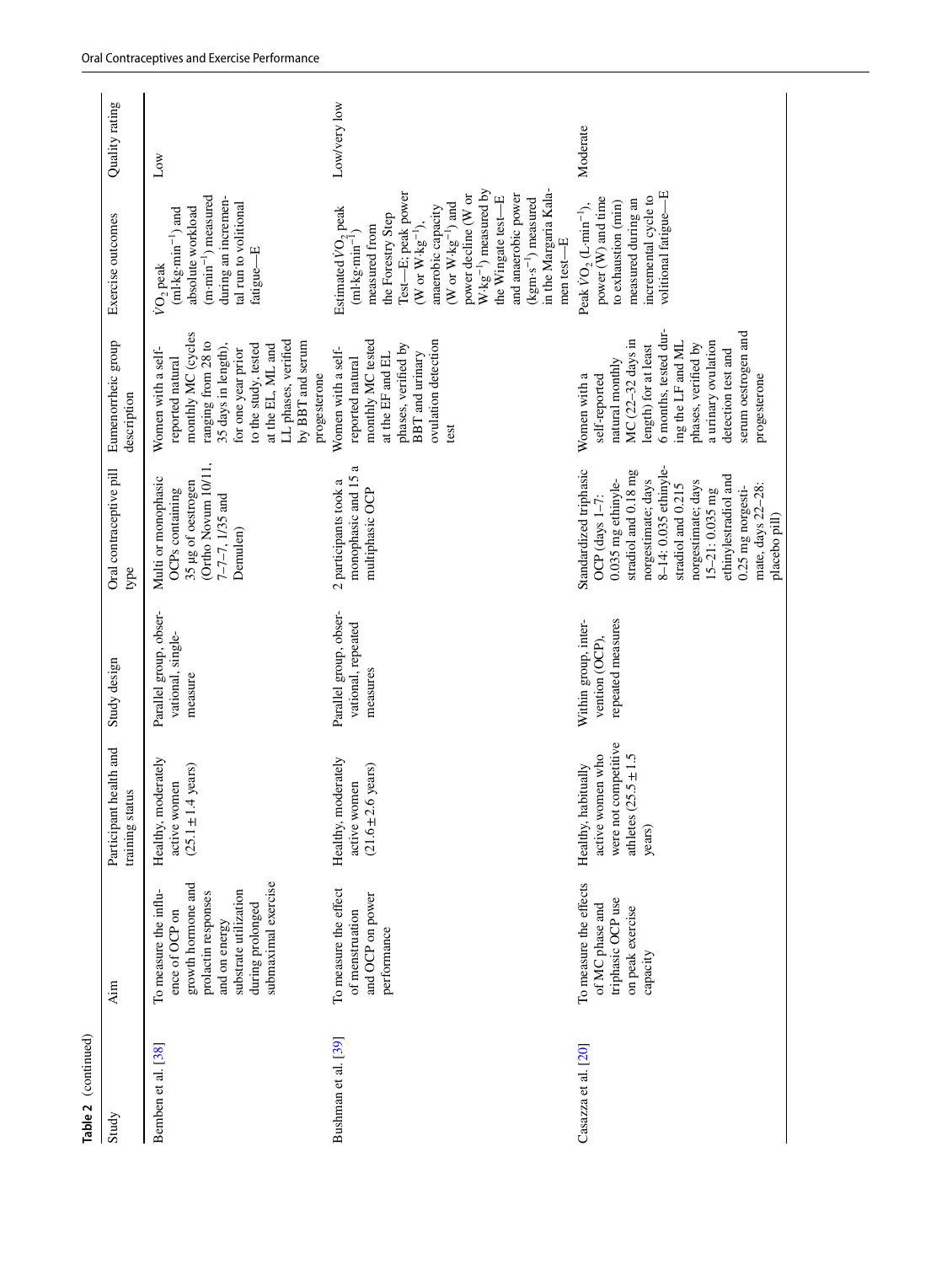| Table 2 (continued)             |                                                                                                                                                    |                                                                                                                                  |                                                          |                                                                                                                                                                                                                                                      |                                                                                                                                                                                                                                                                                                                                             |                                                                                                                                                                                                                                                                              |                |
|---------------------------------|----------------------------------------------------------------------------------------------------------------------------------------------------|----------------------------------------------------------------------------------------------------------------------------------|----------------------------------------------------------|------------------------------------------------------------------------------------------------------------------------------------------------------------------------------------------------------------------------------------------------------|---------------------------------------------------------------------------------------------------------------------------------------------------------------------------------------------------------------------------------------------------------------------------------------------------------------------------------------------|------------------------------------------------------------------------------------------------------------------------------------------------------------------------------------------------------------------------------------------------------------------------------|----------------|
| Study                           | Aim                                                                                                                                                | health and<br>training status<br>Participant                                                                                     | Study design                                             | Oral contraceptive pill<br>type                                                                                                                                                                                                                      | Eumenorrheic group<br>description                                                                                                                                                                                                                                                                                                           | Exercise outcomes                                                                                                                                                                                                                                                            | Quality rating |
| de Bruyn-Prevost et al.<br>[40] | and anaerobic endur-<br>on the physiological<br>response to aerobic<br>effects of OCP and<br>eumenorrheic MC<br>To measure the<br>ance tests       | ±2.2<br>Women $(22)$<br>years)                                                                                                   | Parallel group, obser-<br>vational, repeated<br>measures | No information                                                                                                                                                                                                                                       | during the EF, ovula-<br>monthly MC, tested<br>tory and LL phases,<br>Women with a self-<br>verified by BBT<br>reported natural                                                                                                                                                                                                             | volitional fatigue-E,<br>anaerobic endurance<br>incremental cycle to<br>and working capac-<br>measured using an<br>and maximal pedal<br>fixed load $(350 W)$<br>$VO$ , peak $(L·min^{-1})$<br>ity at a heart rate<br>time $(s)$ during a<br>of $170$ bpm $(W)$<br>$test - E$ | Very low       |
| Drake et al. $[41]$             | and mechanomyogra-<br>on electromyography<br>phy during isometric<br>muscle contractions<br>eumenorrheic MC<br>effect of OCP and<br>To measure the | Healthy women $(24 \pm 1)$<br>years) who were not<br>involved in an exer-<br>cise program                                        | Parallel group, obser-<br>vational, repeated<br>measures | No information                                                                                                                                                                                                                                       | EF, LF, ovulation and<br>length) tested at the<br>MC (26-32 days in<br>EL, verified using<br>urinary ovulation<br>natural monthly<br>detection test<br>Women with a<br>self-reported                                                                                                                                                        | extensor and flexor<br>maximal isometric<br>contraction at 100,<br>75, 50 and 25% of<br>Maximal and sub-<br>maximal torque<br>$(N \text{ m})$ -S                                                                                                                             | Very low       |
| Ekenros et al. [42]             | of OCP and eumenor-<br>rheic MC on muscle<br>To measure the effect<br>strength and hop<br>performance                                              | levels of recreational<br>in moderate to high<br>who were engaged<br>$(26.7 \pm 3.8 \text{ years})$<br>Healthy women<br>activity | Within-group, inter-<br>vention, repeated<br>measures    | $(20-35 \text{ }\mu\text{g})$ combined<br>one and Lynestrenol)<br>Low dose monophasic<br>gestogen (Levonorg-<br>estrel, Norgestimate,<br>Drospirenone, Des-<br>ogestrel, Noretister-<br>with different pro-<br>ethinyl oestradiol<br>OCPs containing | the EF, ovulatory and<br>taining contraceptive<br>and serum oestrogen<br>ML phases, verified<br>using urinary ovula-<br>had not been taking<br>study, tested during<br>months prior to the<br>any hormone-con-<br>monthly MC who<br>tion detection test<br>Women with a self-<br>and progesterone<br>for at least three<br>reported natural | strength $(kg)$ -S and<br>(N m)-S, handgrip<br>jump height during<br>the one leg hop test<br>Peak isokinetic knee<br>extensor strength<br>$\epsilon$ m $\sim$ S                                                                                                              | Moderate       |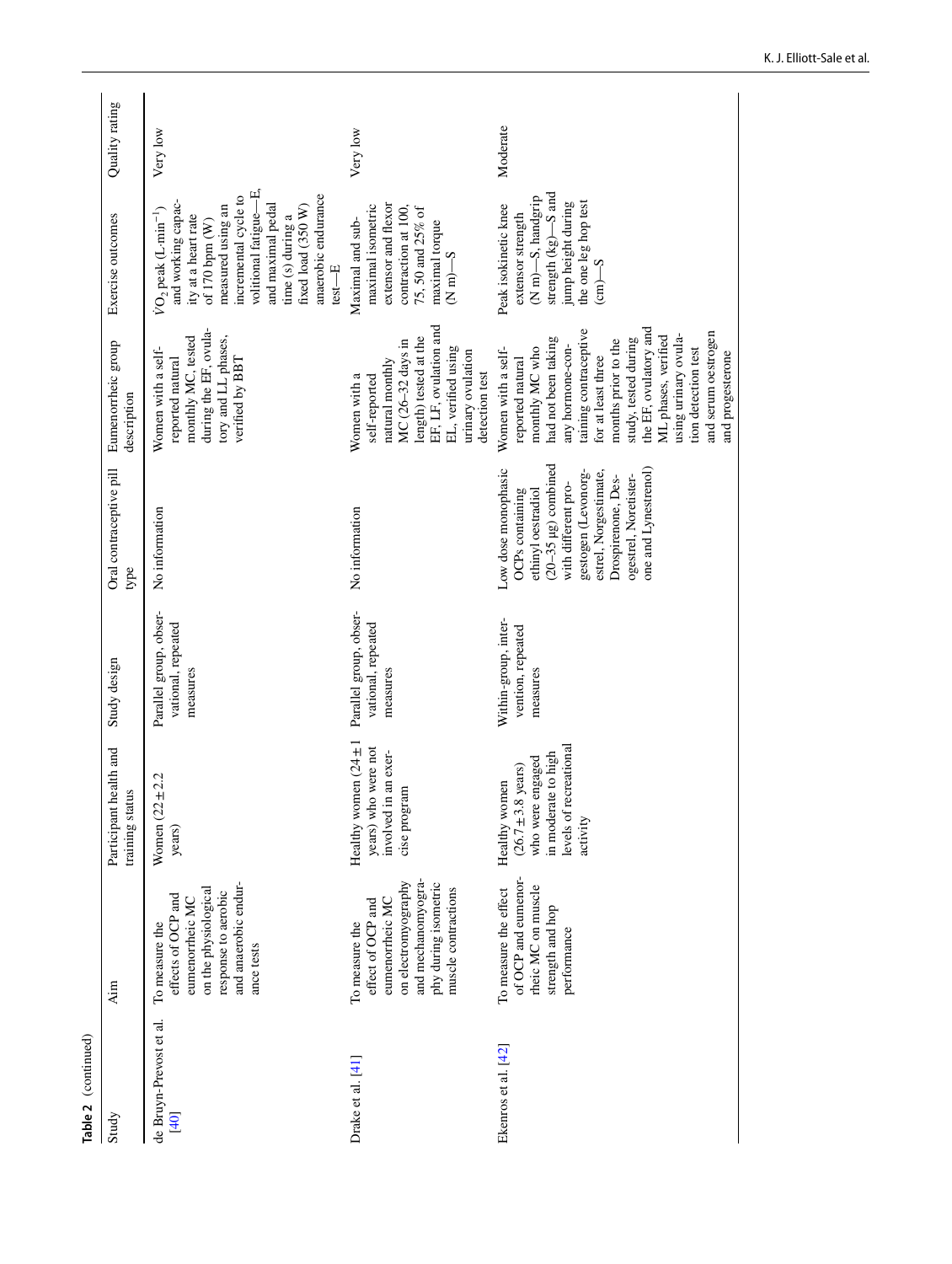| Table 2 (continued)                 |                                                                                         |                                                                                                                                                                               |                                                          |                                                                                                                                                                                      |                                                                                                                                                                                                                                                                                                                                             |                                                                                                                                                                                                                                                                                                                 |                |
|-------------------------------------|-----------------------------------------------------------------------------------------|-------------------------------------------------------------------------------------------------------------------------------------------------------------------------------|----------------------------------------------------------|--------------------------------------------------------------------------------------------------------------------------------------------------------------------------------------|---------------------------------------------------------------------------------------------------------------------------------------------------------------------------------------------------------------------------------------------------------------------------------------------------------------------------------------------|-----------------------------------------------------------------------------------------------------------------------------------------------------------------------------------------------------------------------------------------------------------------------------------------------------------------|----------------|
| Study                               | Aim                                                                                     | Participant health and<br>training status                                                                                                                                     | Study design                                             | Oral contraceptive pill<br>type                                                                                                                                                      | Eumenorrheic group<br>description                                                                                                                                                                                                                                                                                                           | Exercise outcomes                                                                                                                                                                                                                                                                                               | Quality rating |
| Elliott et al. [5]                  | To measure the effect<br>on maximum force<br>of OCP and MC<br>production                | Healthy women $(22 \pm 4)$<br>sedentary (defined as<br>not being involved in<br>a strength or aerobic<br>training program<br>years) who were<br>for the previous<br>6 months) | Parallel group, obser-<br>vational, repeated<br>measures | Combined monophasic<br>Brevinor, Ovarnette,<br>OCPs (Microgynon,<br>Marvalon, Cilest)                                                                                                | hormonal based con-<br>traction for 6 months<br>serum oestrogen and<br>monthly MC (mean<br>EF and ML phases,<br>29 days) who were<br>Women with a self-<br>prior to the study,<br>urinary ovulation<br>detection test and<br>tested during the<br>verified by BBT,<br>reported natural<br>cycle length of<br>not taking any<br>progesterone | ၯၨ<br>isometric force of the<br>ၯဴ<br>and isometric exten-<br>first dorsal interos-<br>sion and flexion of<br>hamstring muscles<br>the quadriceps and<br>Maximal voluntary<br>$4.19 \text{ rad/s}$ (N m)<br>at 1.04.2.09 and<br>seus muscle (N)-<br>isokinetic exten-<br>sion and flexion<br>$(N \text{ m})$ -S | Moderate       |
| Giacomoni and Fal-<br>gairette [43] | maximum anaerobic<br>To measure the effect<br>and OCP use on<br>of time of day<br>power | students $(22.8 \pm 2.8)$<br>Physical education<br>years)                                                                                                                     | Parallel group, obser-<br>vational, repeated<br>measures | Combined monophasic<br>ogestrel or 0.075 mg<br>OCP (0.02-0.03 mg<br>ethinylestradiol and<br>$0.150$ mg des-<br>gestodene)                                                            | 25-31 days in length,<br>serum oestrogen and<br>tested during the LF<br>monthly MC lasting<br>any OCP for at least<br>and ML, verified by<br>progesterone levels<br>entering the study,<br>Women with a self-<br>who had not used<br>4 months before<br>reported natural                                                                    | $\overline{S}$<br>during a force veloc-<br>(W)-E, measured<br>E, peak force (kg)-<br>Peak velocity (rpm)-<br>and peak power<br>ity test                                                                                                                                                                         | Moderate       |
| Giacomoni et al. [22]               | of OCP and eumenor-<br>rheic MC on anaero-<br>To measure the effect<br>bic performance  | Physical education stu-<br>dents $(23 \pm 3 \text{ years})$                                                                                                                   | Parallel group, obser-<br>vational, repeated<br>measures | levels (0.02-0.03 mg<br>ogestrel or 0.075 mg<br>ethinylestradiol and<br>constant oestrogen<br>and progesterone<br>phasic OCP with<br>Combined mono-<br>$0.150$ mg des-<br>gestodene) | 25-31 days in length,<br>serum oestrogen and<br>tested during the LF<br>monthly MC lasting<br>any OCP for at least<br>and ML, verified by<br>progesterone levels<br>entering the study,<br>Women with a self-<br>who had not used<br>4 months before<br>reported natural                                                                    | height (cm) measured<br>$\overline{S}$<br>using multi and squat<br>during a force veloc-<br>(W)-E, measured<br>E, peak force (kg)-<br>Peak velocity (rpm)<br>ity test and jump<br>and peak power<br>ၯ<br>jump tests-                                                                                            | Moderate       |
|                                     |                                                                                         |                                                                                                                                                                               |                                                          |                                                                                                                                                                                      |                                                                                                                                                                                                                                                                                                                                             |                                                                                                                                                                                                                                                                                                                 |                |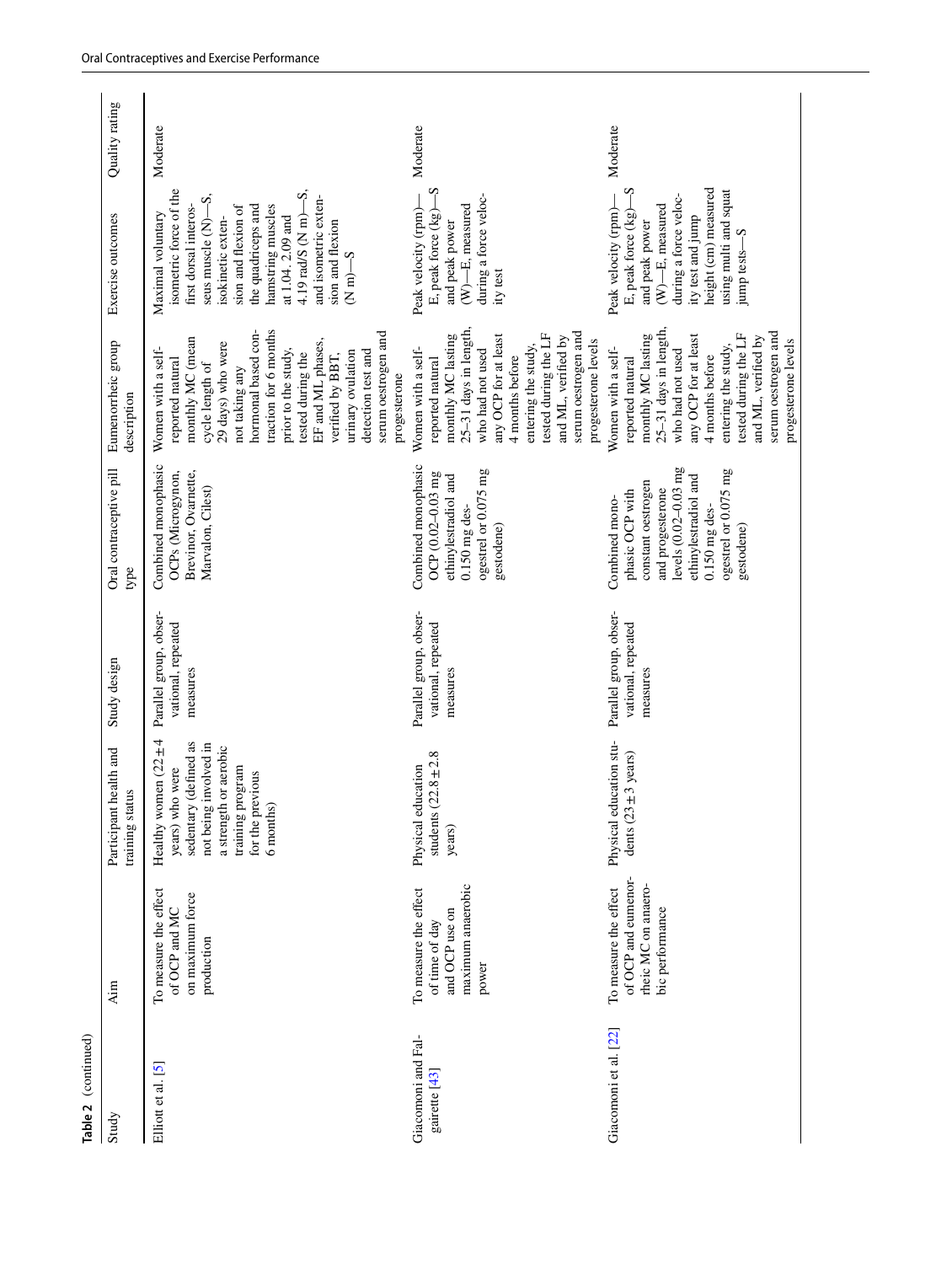| Table 2 (continued)  |                                                                                                                                                            |                                                                                                                                                |                                                          |                                                                                         |                                                                                                                                                                                                               |                                                                                                                              |                |
|----------------------|------------------------------------------------------------------------------------------------------------------------------------------------------------|------------------------------------------------------------------------------------------------------------------------------------------------|----------------------------------------------------------|-----------------------------------------------------------------------------------------|---------------------------------------------------------------------------------------------------------------------------------------------------------------------------------------------------------------|------------------------------------------------------------------------------------------------------------------------------|----------------|
| Study                | Aim                                                                                                                                                        | health and<br>training status<br>Participant                                                                                                   | Study design                                             | Oral contraceptive pill<br>type                                                         | Eumenorrheic group<br>description                                                                                                                                                                             | Exercise outcomes                                                                                                            | Quality rating |
| Gordon et al. [44]   | peak isokinetic torque<br>To measure the effect<br>of OCP and MC on                                                                                        | Healthy, well-trained<br>women $(20.6 \pm 1.2)$<br>years)                                                                                      | Parallel group, obser-<br>vational, repeated<br>measures | Monophasic OCP                                                                          | monthly MC (mean<br>ML and LL phases,<br>verified by salivary<br>during the EF, LF,<br>oestrogen and pro-<br>Women with a self-<br>gesterone levels<br>reported natural<br>cycle length of<br>28 days) tested | torque at 60, 120, 18-<br>Peak concentric knee<br>and 240° (N m)-S<br>flexor and extensor                                    | Very low       |
| Gordon et al. $[45]$ | incidence of VO <sub>2</sub> max<br>ated cardiorespiratory<br>eumenorrheic MC on<br>plateau and associ-<br>effect of OCP and<br>To measure the<br>dynamics | Healthy, physically<br>$(21 \pm 1.8 \text{ years})$<br>active women                                                                            | Parallel group, obser-<br>vational, repeated<br>measures | oestradiol and 150 µg<br>Monophasic OCP con-<br>taining 30 µg ethinyl<br>levonorgestrel | ML and LL, verified<br>monthly MC tested<br>by MC history and<br>during the EF, LF,<br>salivary oestrogen<br>Women with a self-<br>and progesterone<br>reported natural<br>levels                             | volitional fatigue-E<br>measured during an<br>incremental run to<br>Peak $VO_2$ (L-min <sup>-1</sup> )<br>and power (W)      | Moderate       |
| Grucza et al. [46]   | eumenorrheic MC on<br>effect of OCP and<br>thermosensitivity<br>To measure the                                                                             | who were undertak-<br>ing approximately<br>$(21.3 \pm 1.8 \text{ years})$<br>activity types per<br>$2-3$ h of various<br>Healthy women<br>week | Parallel group, obser-<br>vational, repeated<br>measures | (Trikvilar or Neo-<br>Monophasic OCP<br>Gentrol 150/30)                                 | ML phase, verified<br>ing the experiment<br>taken OCPs, tested<br>and who had never<br>during the LF and<br>Women with a self-<br>one year preced-<br>monthly MC for<br>reported natural<br>by $BBT$          | volitional fatigue-E<br>incremental cycle to<br>measured during an<br>$(ml \cdot kg \cdot min^{-1})$<br>VO <sub>2</sub> peak | Low            |
| Grucza et al. [47]   | responses to exercise<br>on cardiorespiratory<br>eumenorrheic MC<br>effect of OCP and<br>To measure the                                                    | students $(21.3 \pm 1.8)$<br>Healthy university<br>years)                                                                                      | Parallel group, obser-<br>vational, repeated<br>measures | (Trikvilar or Neo-<br>Monophasic OCP<br>Gentrol)                                        | who had never taken<br>the experiment and<br>ing the LF and ML<br>Women with a self-<br>OCPs, tested dur-<br>phase, verified by<br>1 year preceding<br>monthly MC for<br>reported natural<br>BBT              | volitional fatigue-E<br>incremental cycle to<br>measured during an<br>$(ml \cdot kg \cdot min^{-1})$<br>VO <sub>2</sub> peak | Low            |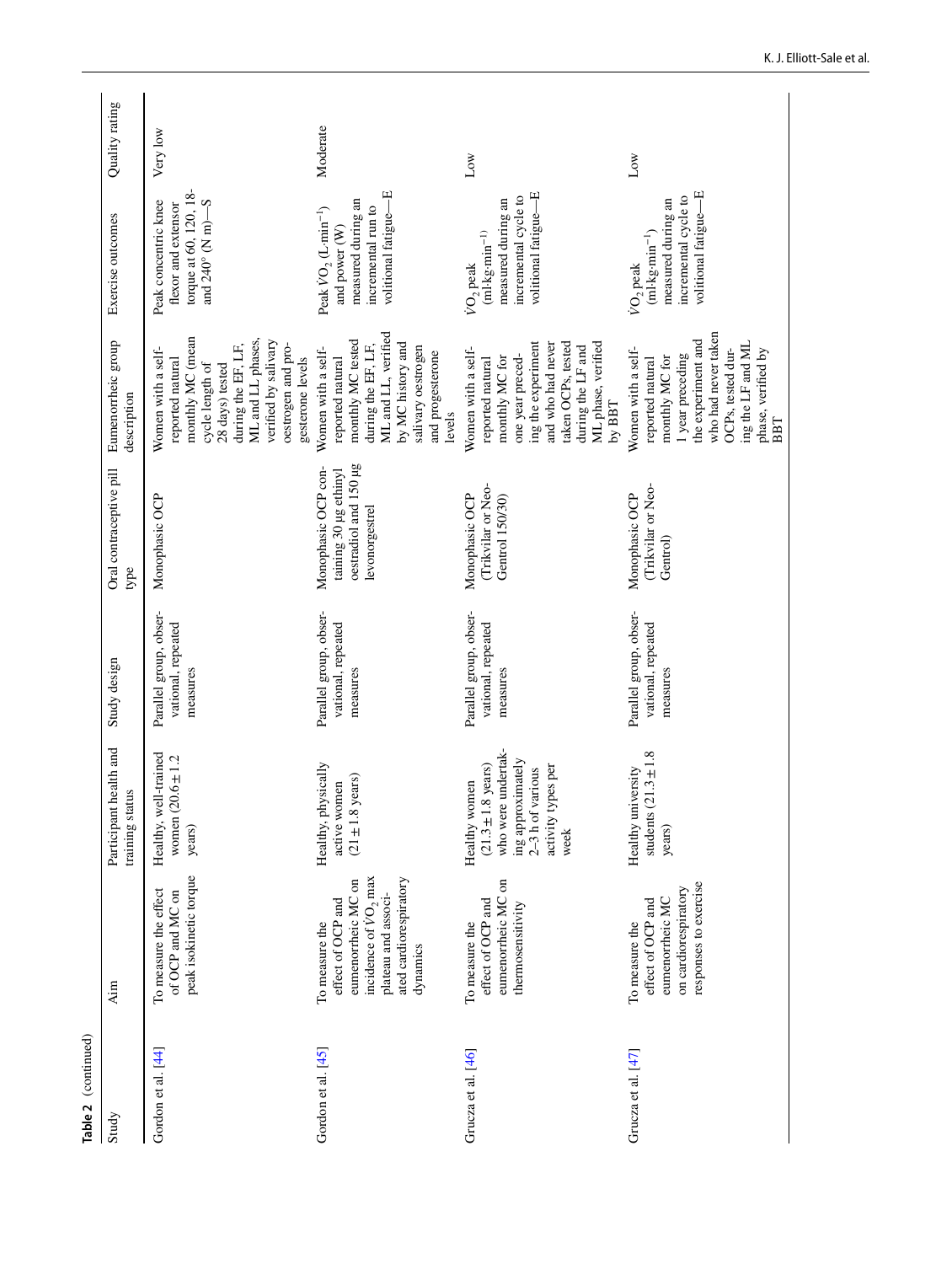| Table 2 (continued) |                                                                                                                                                                                |                                                                                                                                                                        |                                                          |                                                                                                                                    |                                                                                                                                                                                                                                                                                                                                      |                                                                                                                                                                                             |                |
|---------------------|--------------------------------------------------------------------------------------------------------------------------------------------------------------------------------|------------------------------------------------------------------------------------------------------------------------------------------------------------------------|----------------------------------------------------------|------------------------------------------------------------------------------------------------------------------------------------|--------------------------------------------------------------------------------------------------------------------------------------------------------------------------------------------------------------------------------------------------------------------------------------------------------------------------------------|---------------------------------------------------------------------------------------------------------------------------------------------------------------------------------------------|----------------|
| Study               | Aim                                                                                                                                                                            | Participant health and<br>training status                                                                                                                              | Study design                                             | Oral contraceptive pill<br>type                                                                                                    | Eumenorrheic group<br>description                                                                                                                                                                                                                                                                                                    | Exercise outcomes                                                                                                                                                                           | Quality rating |
| Hicks et al. [48]   | of OCP and eumenor-<br>rheic MC on exercise<br>damage, and tendon<br>To measure the effect<br>induced muscle<br>properties                                                     | ally active women<br>Healthy, recreation-<br>$(22.3 \pm 2.3 \text{ years})$                                                                                            | Parallel group, inter-<br>vention, repeated<br>measures  | Combined monophasic<br>oestradiol dosage<br>OCP with ethinyl<br>between 20 and<br>$30 \mu g$                                       | the ovulatory phase,<br>had never taken the<br>OCP, tested during<br>monthly MC (aver-<br>age cycle length of<br>28 days) and who<br>Women with a self-<br>verified by serum<br>reported natural<br>oestrogen                                                                                                                        | Peak voluntary isomet-<br>ric torque (N m)-S                                                                                                                                                | Moderate       |
| Isacco et al. [49]  | and cardiorespiratory<br>eumenorrheic MC<br>old and maximum<br>effect of OCP and<br>on lipid oxidation<br>parameters at the<br>anaerobic thresh-<br>To measure the<br>capacity | involved in any regu-<br>(defined as those not<br>Weight stable, healthy<br>recreationally active<br>lar exercise training)<br>women $(22 \pm 2.9)$<br>years) who were | Parallel group, obser-<br>vational, repeated<br>measures | ug of ethinylestradiol<br>Low-dose monophasic<br>$n=8$ ) or 30 ( $n=3$ )<br>OCP contained 20<br>and gestodene or<br>levonorgestrel | during the ML phase,<br>verified by counting<br>1 year) and had not<br>monthly MC (aver-<br>age cycle length of<br>28 days for at least<br>taken any OCP for<br>of days and serum<br>oestrogen and pro-<br>Women with a self-<br>prior to the study<br>beginning, tested<br>more than 1 year<br>reported natural<br>gesterone levels | volitional fatigue-E<br>incremental cycle to<br>measured during an<br>$(ml \cdot kg \cdot min^{-1})$<br>VO <sub>2</sub> peak                                                                | Moderate       |
| Joyce et al. [13]   | To measure the effect<br>of long-term OCP<br>use on endurance<br>performance                                                                                                   | $(21 \pm 2.7 \text{ years})$ who<br>per week for at least<br>exercises > 3 days<br>30 min per session)<br>were recreationally<br>active (defined as<br>Healthy women   | observational, single<br>Parallel group,<br>measure      | Combined monophasic<br>දි                                                                                                          | the EF phase, verified<br>12 months before the<br>monthly MC lasting<br>study, tested during<br>by serum oestrogen<br>30 days for at least<br>Women with a self-<br>and progesterone<br>reported natural<br>between 28 and<br>levels                                                                                                 | to exhaustion $(s)$ on a<br>fatigue-E, and time<br>submaximal cycling<br>Peak $VO_2(L·min^{-1})$<br>cycle to volitional<br>measured during<br>an incremental<br>and power (W)<br>$test - E$ | Moderate       |
|                     |                                                                                                                                                                                |                                                                                                                                                                        |                                                          |                                                                                                                                    |                                                                                                                                                                                                                                                                                                                                      |                                                                                                                                                                                             |                |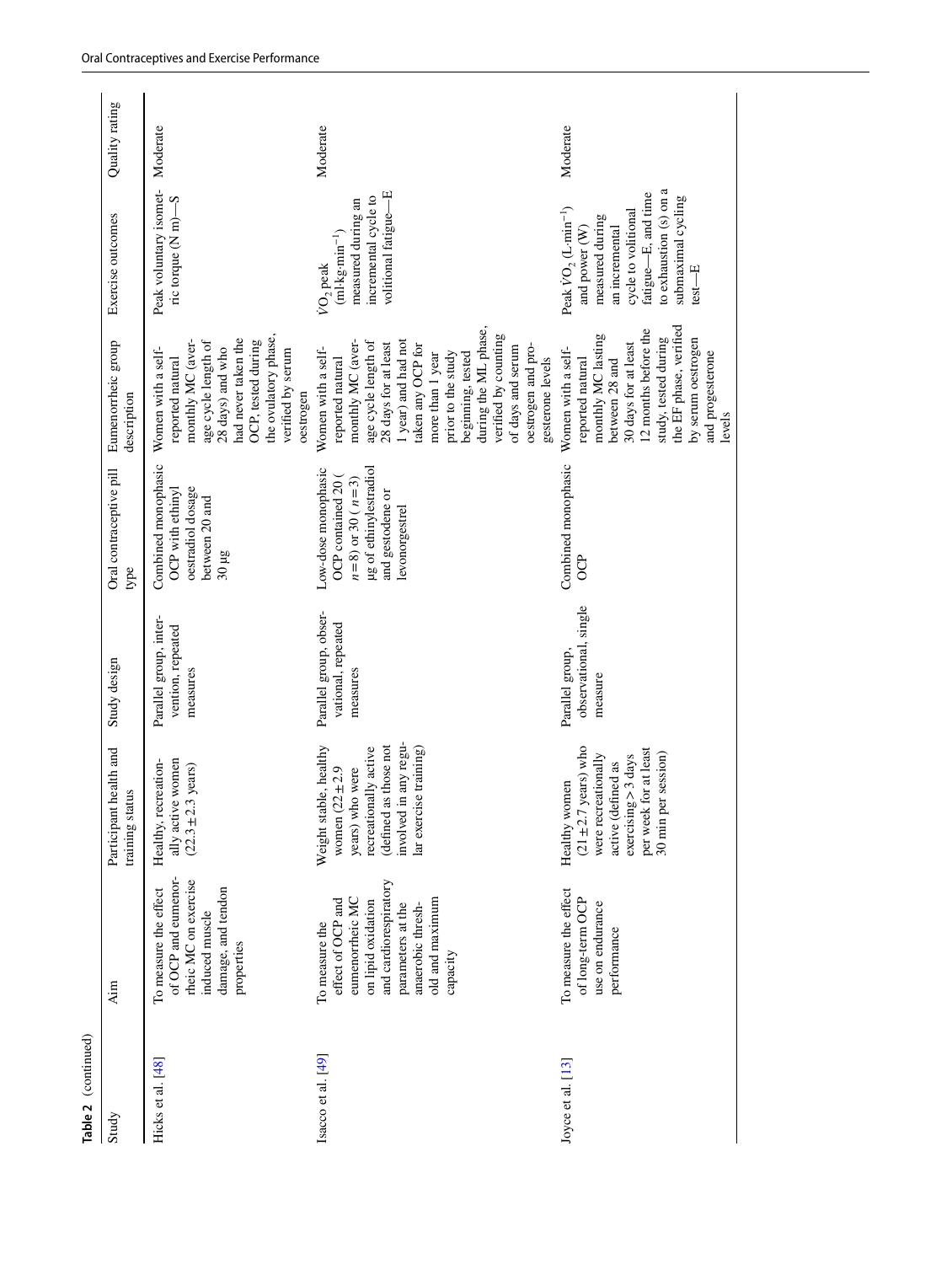| Table 2 (continued) |                                                                                                                                                                                |                                                                                                                                                                             |                                                          |                                                                                                       |                                                                                                                                                                                                                                                         |                                                                                                                                                                                                                                                                                                                         |                |
|---------------------|--------------------------------------------------------------------------------------------------------------------------------------------------------------------------------|-----------------------------------------------------------------------------------------------------------------------------------------------------------------------------|----------------------------------------------------------|-------------------------------------------------------------------------------------------------------|---------------------------------------------------------------------------------------------------------------------------------------------------------------------------------------------------------------------------------------------------------|-------------------------------------------------------------------------------------------------------------------------------------------------------------------------------------------------------------------------------------------------------------------------------------------------------------------------|----------------|
| Study               | Aim                                                                                                                                                                            | Participant health and<br>training status                                                                                                                                   | Study design                                             | Oral contraceptive pill<br>type                                                                       | Eumenorrheic group<br>description                                                                                                                                                                                                                       | Exercise outcomes                                                                                                                                                                                                                                                                                                       | Quality rating |
| Joyce et al. [50]   | submaximal cycling<br>To measure the effect<br>lowing an eccentric<br>of sex and OCP on<br>exercise protocol<br>performance fol-                                               | who were regularly<br>resistance-exercise<br>but not participat-<br>ing in any regular<br>physically active,<br>$(20.8 \pm 2.4 \text{ years})$<br>Healthy women<br>training | Parallel group, inter-<br>vention, repeated<br>measures  | Combined monophasic<br><b>OCP</b>                                                                     | 12 months before the<br>trogen and progester-<br>monthly MC lasting<br>study, tested during<br>verified serum oes-<br>30 days for at least<br>Women with a self-<br>the EF phase and<br>reported natural<br>between 28 and<br>one levels                | fatigue-E, and mean<br>tal cycle to volitional<br>power (W) measured<br>eccentric quadriceps<br>during an incremen-<br>across 240 maximal<br>and torque decline<br>$(ml \cdot kg \cdot min^{-1})$ and<br>torque $(N m \cdot kg^{-1})$<br>$(\mathrm{N}\ \mathrm{m})$ measured<br>contractions-S<br>Peak $\rm \dot{VO}_2$ | Δw             |
| Lebrun et al. [23]  | of OCP and eumenor-<br>rheic MC on exercise<br>highly active women<br>To measure the effect<br>performance in                                                                  | cross-country skiing)<br>competed in aerobic<br>years), but none that<br>activities (cycling,<br>triathlon, rowing,<br>women (18-40<br>Healthy, athletic                    | Randomised controlled<br>trial                           | $0.5 - 1.0$ mg norethin-<br>ethinylestradiol and<br>Triphasic OCP (Syn-<br>phasic, 0.035 mg<br>drone) | serum oestrogen and<br>length) and no OCP<br>study, tested during<br>use in the 3 months<br>MC (24-35 days in<br>progesterone levels<br>before entering the<br>phases, verified by<br>natural monthly<br>the EF and ML<br>Women with a<br>self-reported | volitional fatigue-E,<br>incremental cycle to<br>peak quadriceps and<br>measured during an<br>(s) in a submaximal<br>endurance test-E,<br>$(s)$ in an anaerobic<br>time to exhaustion<br>time to exhaustion<br>$VO2$ peak (L-min <sup>-1</sup> )<br>speed test-E and<br>hamstring torque<br>$S-wN$                      | Moderate       |
| Lee et al. $[51]$   | elasticity, force to flex<br>of OCP and eumenor-<br>rheic MC on anterior<br>To measure the effect<br>the knee and knee<br>flexion-extension<br>cruciate ligament<br>hysteresis | Healthy, non-athletic<br>women $(24.7 \pm 2)$<br>years)                                                                                                                     | Parallel group, obser-<br>vational, repeated<br>measures | $containing < 50 \mu$ g<br>ethinyl-estradiol<br>Low dose OCP                                          | tested during the EF,<br>least 6 months, with<br>ML phases, verified<br>by serum oestrogen<br>monthly MC for at<br>LF, ovulatory and<br>length of 29 days,<br>Women with a self-<br>and progesterone<br>an average cycle<br>reported natural<br>levels  | Knee flexion force<br>$S-A$                                                                                                                                                                                                                                                                                             | Moderate       |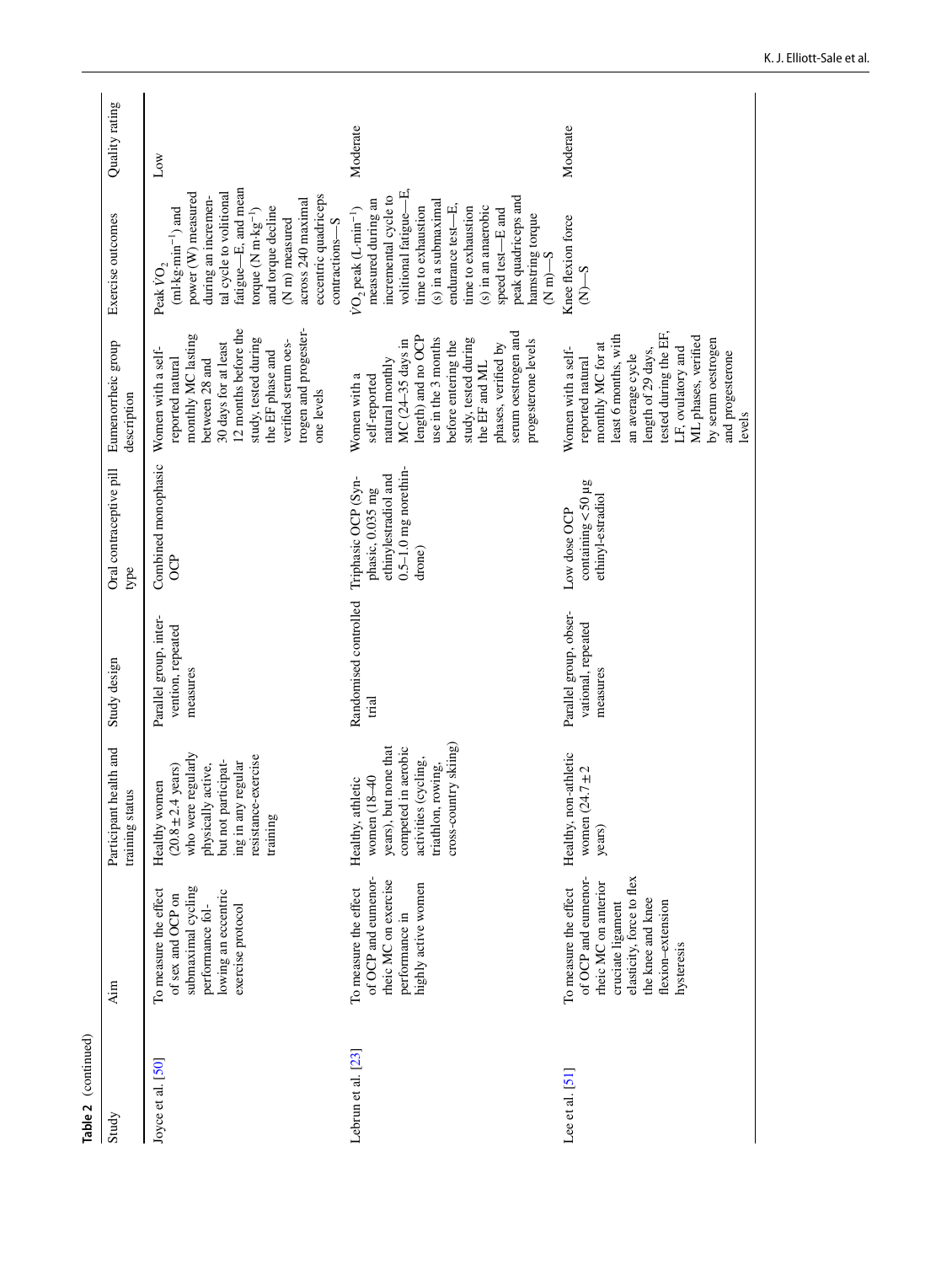| Table 2 (continued)             |                                                                                                                                                                   |                                                                                                                                                                                      |                                                          |                                                                                                         |                                                                                                                                                                                                                                                                                                                                                                |                                                                                                                                                                                                                                                                                                   |                |
|---------------------------------|-------------------------------------------------------------------------------------------------------------------------------------------------------------------|--------------------------------------------------------------------------------------------------------------------------------------------------------------------------------------|----------------------------------------------------------|---------------------------------------------------------------------------------------------------------|----------------------------------------------------------------------------------------------------------------------------------------------------------------------------------------------------------------------------------------------------------------------------------------------------------------------------------------------------------------|---------------------------------------------------------------------------------------------------------------------------------------------------------------------------------------------------------------------------------------------------------------------------------------------------|----------------|
| Study                           | Aim                                                                                                                                                               | health and<br>training status<br>Participant                                                                                                                                         | Study design                                             | Oral contraceptive pill<br>type                                                                         | Eumenorrheic group<br>description                                                                                                                                                                                                                                                                                                                              | Exercise outcomes                                                                                                                                                                                                                                                                                 | Quality rating |
| Lynch and Nimmo <sup>[52]</sup> | eumenorrheic MC on<br>intermittent exercise<br>effect of OCP and<br>To measure the<br>performance                                                                 | active but not training<br>$(25.3 \pm 6 \text{ years})$ who<br>were recreationally<br>for any one sport<br>Healthy women<br>exclusively                                              | Parallel group, obser-<br>vational, repeated<br>measures | Low-dose monophasic<br>Cilest, Ovranette,<br>OCP (Femodene,<br>Microgynon)                              | during the LF and LL<br>29 days, and who had<br>last 4 months, tested<br>taken an OCP in the<br>serum progesterone<br>age cycle length of<br>phases, verified by<br>monthly ovulatory<br>MCs with an aver-<br>Women with a self-<br>either never taken<br>OCPs or had not<br>reported natural<br>levels                                                        | measured during an<br>exhaustion (s) in an<br>incremental run to<br>intermittent sprint<br>volitional fatigue-<br>E, and time to<br>$(ml \cdot kg \cdot min^{-1})$<br>VO <sub>2</sub> peak<br>$test - E$                                                                                          | Moderate/low   |
| Lynch et al. [53]               | ing the 1st or 3rd week<br>mance and metabolic<br>mittent exercise dur-<br>To measure the effect<br>responses to, inter-<br>of OCP on perfor-<br>of the OCP cycle | women $(23.1 \pm 4)$<br>Healthy, untrained<br>years)                                                                                                                                 | Single group, obser-<br>vational, repeated<br>measures   | Low dose monophasic<br>cilon, Microgynon,<br>OCP (Ovranette,<br>Femodene, Mer-<br>Brevinor)             | ΝA                                                                                                                                                                                                                                                                                                                                                             | an intermittent sprint<br>Time to exhaustion (s)<br>in the final sprint of<br>$proto co-l-E$                                                                                                                                                                                                      | Moderate       |
| Mackay et al. [67]              | cle damage following<br>rect markers of mus-<br>of OCP use on indi-<br>eccentric cycling in<br>To measure the effect<br>women                                     | who were not actively<br>6 months prior to the<br>ibility training in the<br>participating in any<br>resistance or flex-<br>$(27.7 \pm 4.5 \text{ years})$<br>Healthy women<br>study | intervention, single<br>Parallel group, acute<br>measure | phasic OCP (ethinyl<br>drospirenone 3 µg)<br>generation mono-<br>estradiol 0.02 µg;<br>Third and fourth | methods for 6 months<br>tested during the ovu-<br>detection kit and sali-<br>latory phase, verified<br>by urinary ovulation<br>natural monthly MC<br>based contraceptive<br>progesterone levels<br>vary oestrogen and<br>were not using any<br>prior to the study,<br>form of hormone-<br>35 days) and who<br>(between 24 and<br>Women with a<br>self-reported | mental cycling test to<br>volitional fatigue-E,<br>ured during an incre-<br>and mean power (W)<br>$(ml \cdot kg \cdot min^{-1})$ meas-<br>knee flexion $(N) - S$ .<br>during an eccentric<br>contraction at 90%<br>tary knee extensor<br>maximal volun-<br>cycling test-E<br>VO <sub>2</sub> peak | High/moderate  |
|                                 |                                                                                                                                                                   |                                                                                                                                                                                      |                                                          |                                                                                                         |                                                                                                                                                                                                                                                                                                                                                                |                                                                                                                                                                                                                                                                                                   |                |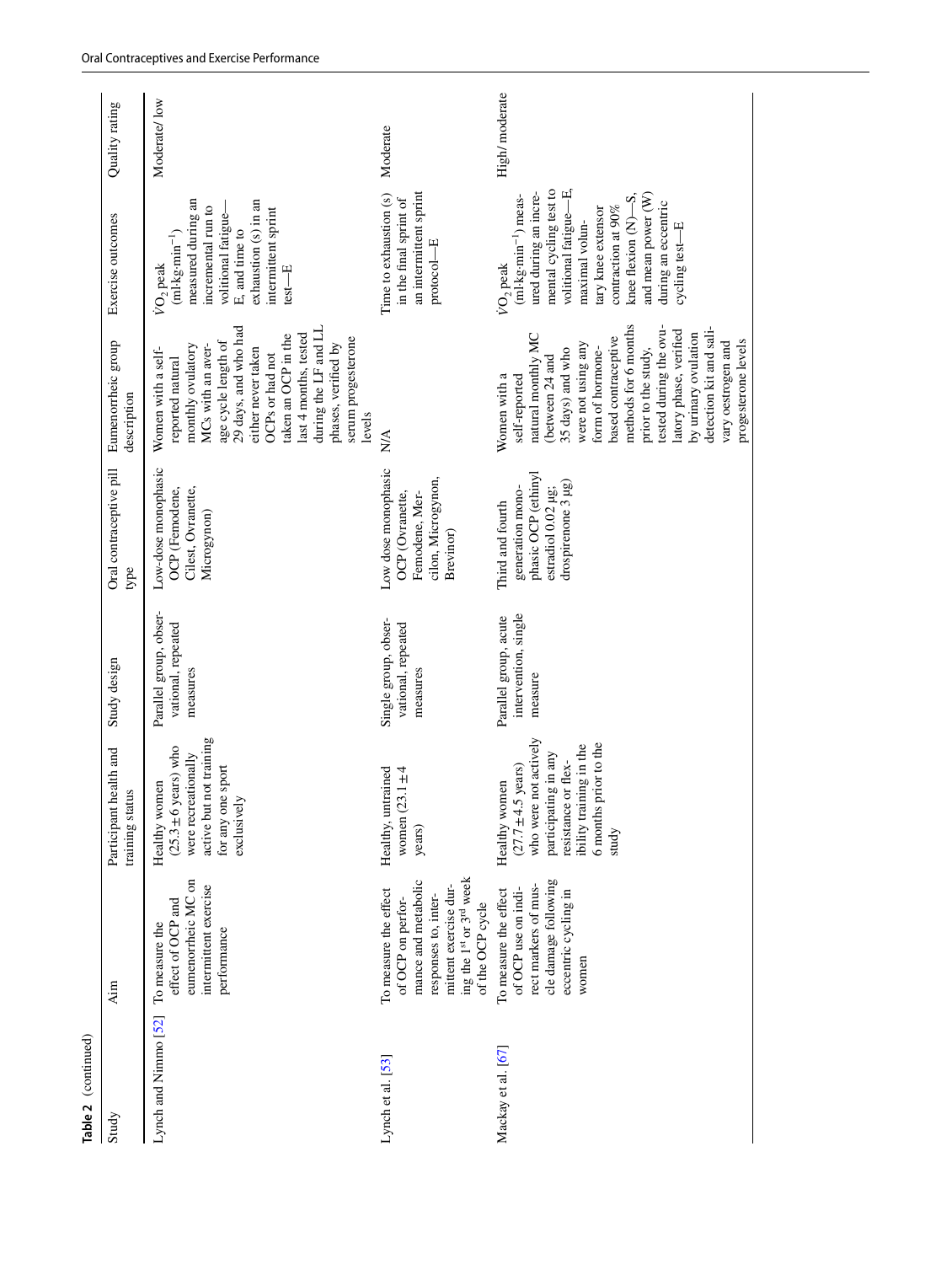| Table 2 (continued)        |                                                                                                                                                                                        |                                                                                                                                                                                                                        |                                                          |                                                                                                                                                  |                                                                                                                                                                                                                                                                                                           |                                                                                                                                                                                                                          |                |
|----------------------------|----------------------------------------------------------------------------------------------------------------------------------------------------------------------------------------|------------------------------------------------------------------------------------------------------------------------------------------------------------------------------------------------------------------------|----------------------------------------------------------|--------------------------------------------------------------------------------------------------------------------------------------------------|-----------------------------------------------------------------------------------------------------------------------------------------------------------------------------------------------------------------------------------------------------------------------------------------------------------|--------------------------------------------------------------------------------------------------------------------------------------------------------------------------------------------------------------------------|----------------|
| Study                      | Aim                                                                                                                                                                                    | Participant health and<br>training status                                                                                                                                                                              | Study design                                             | Oral contraceptive pill<br>type                                                                                                                  | Eumenorrheic group<br>description                                                                                                                                                                                                                                                                         | Exercise outcomes                                                                                                                                                                                                        | Quality rating |
| Mattu et al. [68]          | of the menstrual and<br>To measure maximal<br>at different phases<br>exercise outcomes<br>and submaximal<br>OCP cycle                                                                  | years) who performed<br>week, and for at least<br>moderate to vigorous<br>at least 4 times per<br>women $(25.5 \pm 5.2)$<br>physical activity<br>30 min per bout<br>Healthy, trained,                                  | Parallel group, obser-<br>vational, repeated<br>measures | between 20 and 35 µg<br>of ethinyl oestradiol<br>eration monophasic<br>and 100-200 µg of<br>Second or third gen-<br>OCP containing<br>progestin) | hormonal contracep-<br>tive users for at least<br>the study, tested dur-<br>phases, tested using<br>monthly MC (cycle<br>12 months prior to<br>ing the LF and ML<br>35 days in length)<br>Women with a self-<br>urinary ovulation<br>reported natural<br>between 21 and<br>who were non<br>detection test | load test at 85% peak<br>fatigue-E, and time<br>an incremental ramp<br>ml·kg·min <sup>-1</sup> ) during<br>$VO2$ peak (L-min <sup>-1</sup> or<br>during a constant<br>to exhaustion (s)<br>test to volitional<br>power-E | High           |
| Minahan et al. [54]        | of sex and OCP in the<br>damage after intense<br>To measure the effect<br>response to muscle<br>eccentric exercise                                                                     | were habitually active<br>based activities), but<br>$(21 \pm 2.7 \text{ years})$ who<br>who were not under-<br>(primarily moderate<br>intensity endurance-<br>taking a resistance<br>training program<br>Healthy women | Parallel group, inter-<br>vention, repeated<br>measures  | Combined monophasic<br>පි                                                                                                                        | during the EF phase,<br>28-30 days, tested<br>Women with a self-<br>verified by serum<br>monthly MC that<br>oestrogen levels<br>reported natural<br>occurred every                                                                                                                                        | Peak and mean isomet-<br>$N$ m $\cdot$ kg <sup>-1</sup> ) across 240<br>ric torque (N m and<br>eccentric contrac-<br>$tions-S$                                                                                           | Low            |
| Minahan et al. [55]        | temperature and skin<br>and during exercise<br>(temperate and hot<br>effect of OCP and<br>MC on core body<br>blood flow at rest<br>the eumenorrheic<br>environments)<br>To measure the | per week of moderate<br>active (300-500 min<br>$(22 \pm 3.4 \text{ years})$ who<br>were recreationally<br>exercise)<br>Healthy women<br>intensity                                                                      | Parallel group, obser-<br>vational, repeated<br>measures | Low dose combined<br>monophasic OCP                                                                                                              | more than 12 months<br>serum oestrogen and<br>tested during the EF<br>synthetic hormones,<br>monthly MC (every<br>progesterone levels<br>and who had never<br>taken any form of<br>phase, verified by<br>Women with a self-<br>$25-32$ days) for<br>reported natural                                      | tal cycle to volitional<br>power (W) measured<br>(W) during a 3-stage<br>submaximal test-E<br>during an incremen-<br>mean power output<br>$(ml \cdot kg \cdot min^{-1})$ and<br>fatigue-E, and<br>Peak $\rm \dot{VO}_2$  | Moderate       |
| Ortega-Santos et al.<br>56 | eumenorrheic MC on<br>during steady-state<br>substrate oxidation<br>effect of OCP and<br>To measure the<br>exercise                                                                    | Healthy trained women<br>strength activities for<br>who were training in<br>either endurance or<br>$(35.6 \pm 4.2 \text{ years})$<br>5-12 h per week                                                                   | Parallel group, obser-<br>vational, repeated<br>measures | Stable monophasic                                                                                                                                | and serum oestrogen<br>and ML phase, veri-<br>monthly MC tested<br>fied by MC history<br>during the EF, LF<br>Women with a self-<br>and progesterone<br>reported natural                                                                                                                                  | volitional fatigue-E<br>measured during an<br>incremental run to<br>$(\mathrm{ml\text{-}kg\text{-}min}^{-1})$<br>VO <sub>2</sub> peak                                                                                    | Low            |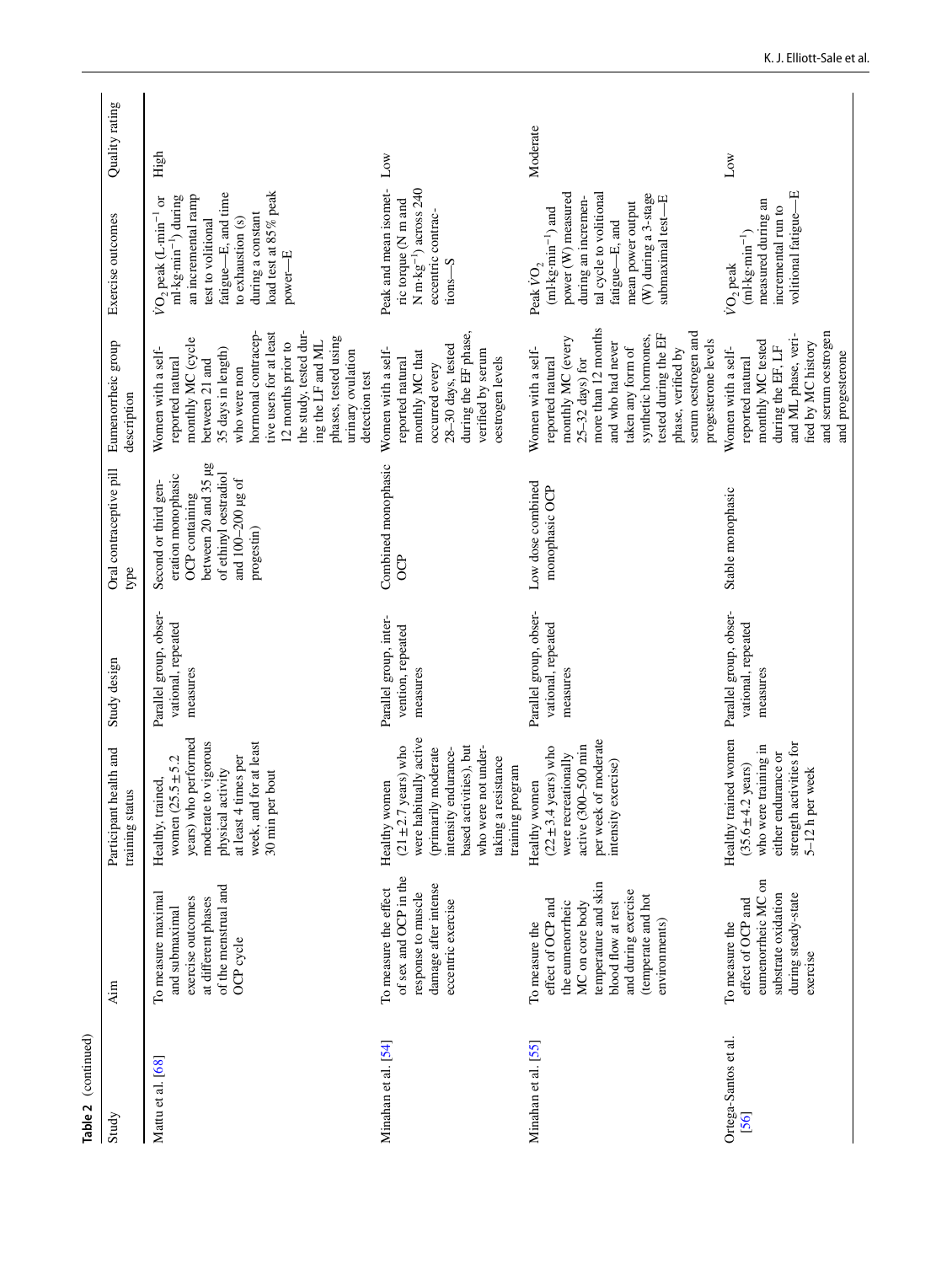| Table 2 (continued)      |                                                                                                                                                  |                                                                                                                                                                                                                |                                                          |                                                                                                                      |                                                                                                                                                                                                                                                                                   |                                                                                                                                                 |                |
|--------------------------|--------------------------------------------------------------------------------------------------------------------------------------------------|----------------------------------------------------------------------------------------------------------------------------------------------------------------------------------------------------------------|----------------------------------------------------------|----------------------------------------------------------------------------------------------------------------------|-----------------------------------------------------------------------------------------------------------------------------------------------------------------------------------------------------------------------------------------------------------------------------------|-------------------------------------------------------------------------------------------------------------------------------------------------|----------------|
| Study                    | Aim                                                                                                                                              | Participant health and<br>training status                                                                                                                                                                      | Study design                                             | Oral contraceptive pill<br>type                                                                                      | Eumenorrheic group<br>description                                                                                                                                                                                                                                                 | Exercise outcomes                                                                                                                               | Quality rating |
| Peters and Burrows<br>57 | of progestins in OCP<br>of the androgenicity<br>To measure the effect<br>on leg strength                                                         | football, endurance<br>running and swim-<br>.5 years)<br>athletes<br>from a variety of<br>sports (cricket,<br>University<br>$(20.2 \pm 0)$<br>ming)                                                            | Parallel group, obser-<br>vational, repeated<br>measures | ethinylestradiol with<br>containing 30 µg<br>120 µg levonorg-<br>esterel or 250 µg<br>Monophasic OCP<br>norgestimate | $N\mathcal{A}$                                                                                                                                                                                                                                                                    | and flexion torque<br>Peak leg extension<br>$(Nm) - S$                                                                                          | Moderate       |
| Quinn et al. [58]        | incremental cycling<br>To measure the effect<br>oxygenation during<br>of long-term OCP<br>use on cerebral<br>to exhaustion                       | Healthy women $(21 \pm 3)$<br>300 min per week of<br>recreationally-active<br>moderate intensity<br>years) who were<br>(defined as 150-<br>exercise)                                                           | observational, single<br>Parallel group,<br>measure      | monophasic OCP<br>28-day combined                                                                                    | serum oestrogen and<br>hormonal contracep-<br>tested during the EF<br>MC (28-30 days in<br>length) and had not<br>progesterone levels<br>tion for 12 months<br>taken any form of<br>phase, verified by<br>prior to the study,<br>natural monthly<br>Women with a<br>self-reported | volitional fatigue—E<br>power (W) during an<br>incremental cycle to<br>$\mbox{(ml-kg-min}^{-1})$ and<br>Peak $\rm \dot{VO}_2$                   | Moderate       |
| Rebelo et al. [59]       | active and sedentary<br>and at the anaerobic<br>To measure the effect<br>threshold level in<br>aerobic capacity<br>of OCP on peak<br>young women | or spinning $4-5$ times<br>$(23 \pm 2.1$ years), who<br>activity for the previ-<br>were active (running<br>per week) or seden-<br>tary (not engaging<br>in regular physical<br>ous 12 months)<br>Healthy women | observational, single<br>Parallel group,<br>measure      | stradiol and 0.15 mg<br>$(0.2 \text{ mg ethinyle-}$<br>Monophasic OCP<br>gestodene)                                  | $\stackrel{\triangle}{\geq}$                                                                                                                                                                                                                                                      | power (W) during an<br>volitional fatigue-E<br>incremental cycle to<br>$({\rm ml}\cdot{\rm kg}\cdot{\rm min}^{-1})$ and<br>Peak $\mathrm{VO}_2$ | Moderate       |
| Rechichi et al. [60]     | To measure the effect<br>endurance perfor-<br>of OCP cycle on<br>mance                                                                           | Trained cyclists and<br>triathletes $(34 \pm 7)$<br>years)                                                                                                                                                     | Single group, repeated<br>measures, observa-<br>tional   | 35 µg ethinylestradiol<br>Monophasic OCP (20-<br>and 100-3000 µg<br>progestin)                                       | $\stackrel{\triangle}{\approx}$                                                                                                                                                                                                                                                   | Mean power output<br>$(\mathbf{W})$ during a $1$ h<br>뛰<br>time-trial-                                                                          | High           |
|                          |                                                                                                                                                  |                                                                                                                                                                                                                |                                                          |                                                                                                                      |                                                                                                                                                                                                                                                                                   |                                                                                                                                                 |                |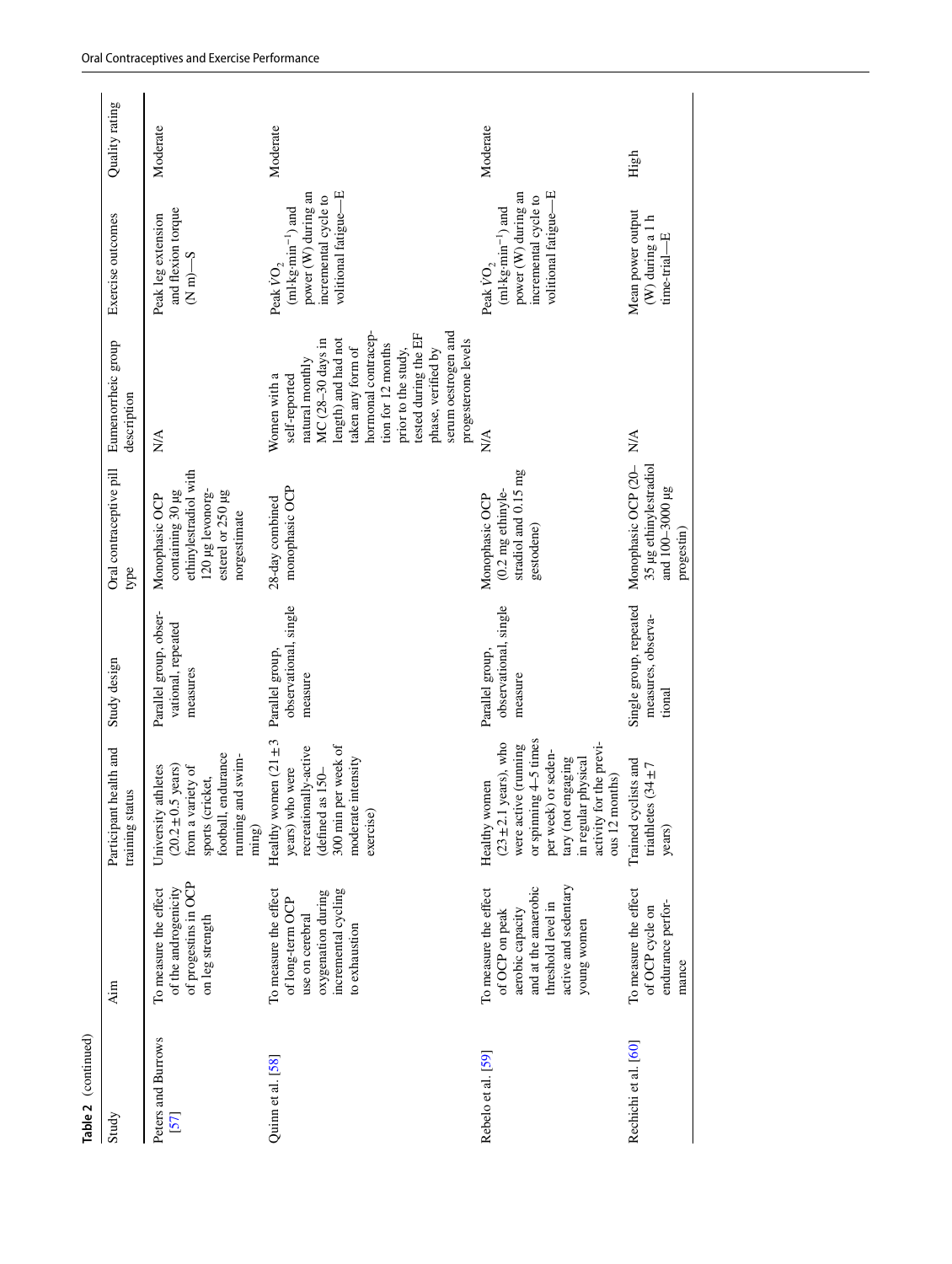| Table 2 (continued)            |                                                                                                                                                                  |                                                                                |                                                          |                                                                                                                                                                          |                                                                                                                                                                                                                                |                                                                                                                                                                                                                                                                                                                                 |                 |
|--------------------------------|------------------------------------------------------------------------------------------------------------------------------------------------------------------|--------------------------------------------------------------------------------|----------------------------------------------------------|--------------------------------------------------------------------------------------------------------------------------------------------------------------------------|--------------------------------------------------------------------------------------------------------------------------------------------------------------------------------------------------------------------------------|---------------------------------------------------------------------------------------------------------------------------------------------------------------------------------------------------------------------------------------------------------------------------------------------------------------------------------|-----------------|
| Study                          | Aim                                                                                                                                                              | Participant health and<br>training status                                      | Study design                                             | Oral contraceptive pill<br>type                                                                                                                                          | Eumenorrheic group<br>description                                                                                                                                                                                              | Exercise outcomes                                                                                                                                                                                                                                                                                                               | Quality rating  |
| Rechichi et al. [19]           | common team sport<br>To measure the effect<br>performance vari-<br>of OCP cycle on<br>ables                                                                      | athletes<br>$(23.5 \pm 4.5 \text{ years})$<br>Team sport                       | Single group, obser-<br>vational, repeated<br>measures   | drospirenone or 500<br>mcg norethisterone)<br>2000 mcg cyproter-<br>mcg levonorgestrel,<br>one acetate, 3 mg<br>(30 mcg ethinyle-<br>stradiol with 150<br>Monophasic OCP | $\sum_{i=1}^{n}$                                                                                                                                                                                                               | and total work done<br>ment and a reactive<br>$(J \cdot kg^{-1})$ and power<br>decrement $(\%$ ) $-E$<br>45 cm) jumps-S;<br>$(J \cdot kg^{-1})$ - E; 5X6<br>measured during<br>strength (30 and<br>sprint total work<br>second repeated<br>power (W-kg <sup>-1</sup> )<br>Jump height (cm)<br>a countermove-<br>10 s cycle peak | High            |
| Rechichi et al. [24]           | lactate, pH and blood<br>associated measures<br>To measure the effect<br>of heart rate, blood<br>200 m swimming<br>performance and<br>of OCP cycle on<br>glucose | Competitive swimmers<br>and water polo play-<br>ers $(26 \pm 4 \text{ years})$ | Single group, repeated<br>measures, observa-<br>tional   | stradiol and 150 µg<br>Monophasic OCP<br>(30 µg ethinyle-<br>levonorgestrel)                                                                                             | $\stackrel{\triangle}{\approx}$                                                                                                                                                                                                | Time to complete (s) a<br>$200$ m swim $-E$                                                                                                                                                                                                                                                                                     | High            |
| Redman and Weath-<br>erby [61] | To measure the effect<br>anaerobic perfor-<br>of OCP cycle on<br>mance                                                                                           | Elite and sub-elite row-<br>1.9 years)<br>ers $(20 \pm$                        | Single group, repeated<br>measures, observa-<br>tional   | OCPs (Triphasil-28)<br>Combined triphasic                                                                                                                                | $\stackrel{\triangle}{\scriptstyle\sim}$                                                                                                                                                                                       | time to complete (s) a<br>Peak power output (W)<br>during a 10 s maxi-<br>mal row-E, and<br>$1000$ m row $-E$                                                                                                                                                                                                                   | High            |
| Sarwar et al. [18]             | of eumenorrheic MC<br>in eumenorrheic and<br>To measure the effect<br>on muscle strength,<br>ties and fatigability<br>contractile proper-<br>OCP users           | sedentary women<br>$(20.6 \pm 1.2 \text{ years})$<br>Healthy, relatively       | Parallel group, obser-<br>vational, repeated<br>measures | tins in different doses<br>oestradiol $(20-35 \mu g)$<br>together with proges-<br>phasic) OCPs with<br>Combined (mono-<br>low dose ethinyl                               | 32 days (mean cycle<br>monthly MC lasting<br>verified by counting<br>ML and LL phase,<br>length of 28 days),<br>EF, LF, ovulatory,<br>Women with a self-<br>tested during the<br>between 26 and<br>reported natural<br>of days | quadricep strength<br>Peak handgrip and<br>$S-N$                                                                                                                                                                                                                                                                                | $_{\text{Low}}$ |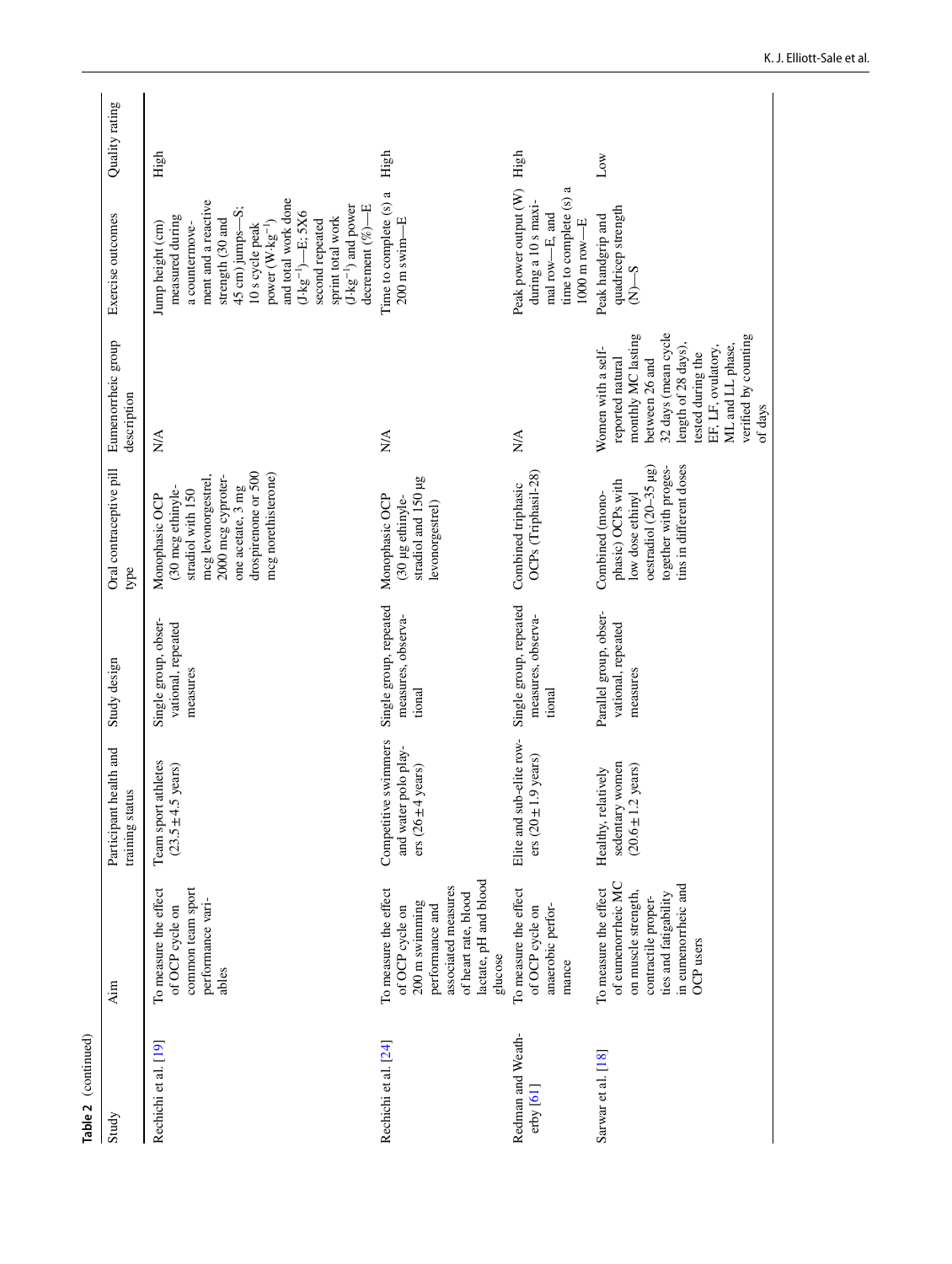| Table 2 (continued)    | Aim                                                                                                                                                | Participant health and                                                                                                                                                    | Study design                                             | Oral contraceptive pill                                                                                                                                 | Eumenorrheic group                                                                                                                                                                                                                                        | Exercise outcomes                                                                                                                                                               | Quality rating |
|------------------------|----------------------------------------------------------------------------------------------------------------------------------------------------|---------------------------------------------------------------------------------------------------------------------------------------------------------------------------|----------------------------------------------------------|---------------------------------------------------------------------------------------------------------------------------------------------------------|-----------------------------------------------------------------------------------------------------------------------------------------------------------------------------------------------------------------------------------------------------------|---------------------------------------------------------------------------------------------------------------------------------------------------------------------------------|----------------|
|                        |                                                                                                                                                    | training status                                                                                                                                                           |                                                          | type                                                                                                                                                    | description                                                                                                                                                                                                                                               |                                                                                                                                                                                 |                |
| Schaumberg et al. [62] | tions to sprint interval<br>performance adapta-<br>To measure the effect<br>peak physiological,<br>cardiovascular and<br>of OCP use on<br>training | who were recreation-<br>competitive at state<br>or national level in<br>ally active, but not<br>$(25.5 \pm 5.4 \text{ years})$<br>Healthy women<br>any sport              | Parallel group, inter-<br>vention, repeated<br>measures  | Combined monophasic<br>anti-androgenic, and<br>(20-30 µg ethinyle-<br>androgenic, $n=5$<br>stradiol and $n=5$<br>$n=15$ non-andro-<br>genic progestins) | during the ML phase,<br>tion detection kit and<br>serum oestrogen and<br>days, urinary ovula-<br>monthly MC, tested<br>history, counting of<br>progesterone levels<br>Women with a self-<br>reported natural<br>verified by MC                            | output (W) measured<br>tal cycle to volitional<br>during an incremen-<br>$VO2$ peak (L-min <sup>-1</sup> )<br>and peak power<br>fatigue-E                                       | High           |
| Sunderland et al. [63] | To measure the effect<br>of OCP and eumen-<br>orrheic MC on the<br>response to sprint<br>growth hormone<br>exercise                                | women who regularly<br>activities $(21.5 \pm 3.8)$<br>repeated sprint type<br>active<br>participated in<br>Physically<br>years)                                           | Parallel group, obser-<br>vational, repeated<br>measures | Monophasic OCP with<br>Ovranette, Mercilon,<br>high androgenic-<br>ity (Microgynon,<br>Loestrin)                                                        | varied in length from<br>serum oestrogen and<br>by urinary ovulation<br>27 to 35 days, tested<br>ML phase, verified<br>progesterone levels<br>during the LF and<br>Women with a self-<br>detection test and<br>monthly MC that<br>reported natural        | Mean and peak power<br>ing a 30 s treadmill<br>sprint—E<br>output (W) dur-                                                                                                      | Moderate       |
| Vaiksaar et al. [64]   | substrate use and lac-<br>To measure the effect<br>submaximal rowing<br>tate level over a 1 h<br>of OCP cycle on<br>exercise                       | s years)<br>Trained rowers<br>$(21 \pm 2.8)$                                                                                                                              | Single group, obser-<br>vational, repeated<br>measures   | stradiol and 75 µg<br>Monophasic OCP<br>(20 µg ethinyle-<br>gestodene)                                                                                  | ₿                                                                                                                                                                                                                                                         | maximal mean power<br>output (W) measured<br>during a submaximal<br>$VO2$ peak (L-min <sup>-1</sup> )<br>test-E, and sub-<br>measured from a<br>maximal rowing<br>rowing test-E | Moderate       |
| Vaiksaar et al. [65]   | of OCP and eumenor-<br>To measure the effect<br>rheic MC on endur-<br>ance performance                                                             | Recreational OCP users<br>trained eumenorrheic<br>recreational eumen-<br>$(18.8 \pm 2.1$ years),<br>orrheic $(18.0 \pm 0.9)$<br>$(21.0 \pm 2.6 \text{ years}).$<br>years) | Parallel group, obser-<br>vational, repeated<br>measures | stradiol and 75 µg<br>Monophasic OCP<br>(20 µg ethinyle-<br>gestodene)                                                                                  | and ML phases, veri-<br>and serum oestrogen<br>tested during the LF<br>natural monthly MC<br>at least 6 months of<br>fied by MC history<br>$(24-35 \text{ days})$ , with<br>documented MC,<br>and progesterone<br>Women with a<br>self-reported<br>levels | $(ml \cdot kg \cdot min^{-1})$ and<br>a maximal rowing<br>measured during<br>peak power (W)<br>VO <sub>2</sub> peak<br>$test - E$                                               | High           |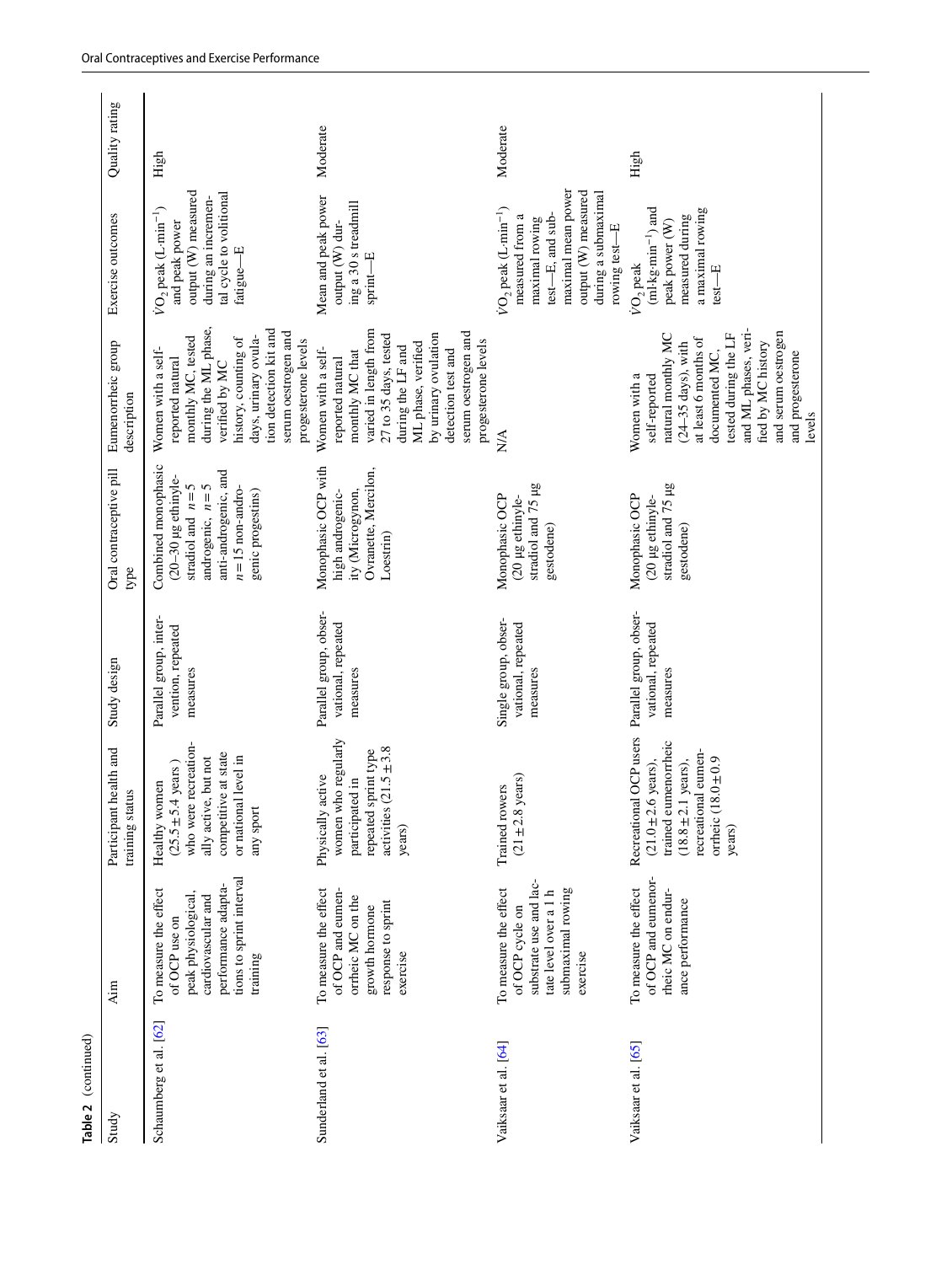| Table 2 (continued)      |                                                                            |                                                                                                |                                |       |                                                                                                                                                                                                                                                    |                                                                                                 |                |
|--------------------------|----------------------------------------------------------------------------|------------------------------------------------------------------------------------------------|--------------------------------|-------|----------------------------------------------------------------------------------------------------------------------------------------------------------------------------------------------------------------------------------------------------|-------------------------------------------------------------------------------------------------|----------------|
| Study                    | Aim                                                                        | Participant health and Study design<br>training status                                         |                                | type  | Oral contraceptive pill Eumenorrheic group Exercise outcomes<br>description                                                                                                                                                                        |                                                                                                 | Quality rating |
| Wirth and Lohman<br>[66] | tion on static muscle<br>of OCP and vitamin<br>B6 supplementa-<br>function | To measure the effect Women $(18-33 \text{ years})$ Parallel group, obser- No information pro- | vational, repeated<br>measures | vided | for a period of 1 year<br>Tested during the LF<br>length) who had not<br>verified by counting<br>and ML phases and<br>MC (25-30 days in<br>used an OCP agent<br>prior to the study.<br>natural monthly<br>Women with a<br>self-reported<br>of days | Grip strength $(kg)$ and Very low<br>endurance time (s)<br>measured during a<br>handgrip test-S |                |

*OCP* oral contraceptive pill, *MC* menstrual cycle, *EF* early follicular, *LF* late follicular, *EL* early luteal, *ML* mid-luteal, *LL* late luteal, *BBT* basal body temperature,

uptake. E endurance. S strength uptake, *E* endurance, *S* strength

OCP oral contraceptive pill, MC menstrual cycle, EF early follicular, LF late follicular, EL early luteal, ML mid-luteal, LL late luteal, BBT basal body temperature, VO<sub>2</sub> peak peak oxygen

*VO2 peak* peak oxygen

0.31]). Posterior estimates of the pooled effect size identifed a small probability of a small efect favouring naturally menstruating women ( $d \ge 0.2$ ;  $p = 0.188$ ) and effectually a zero probability favouring habitual OCP women  $(d \le -0.2)$ ; *p* <0.001). Inclusion of outliers within the model increased the average effect size  $(ES_{0.5} = 0.19)$  [95% CrI - 0.14 to 0.51]) and between study variance  $(\tau_{0.5} = 0.71$  [95% CrI  $0.49 - 1.07$ ]).

#### **3.2.3 Sensitivity Analyses; Primary Outcome Studies/ Moderate or High‑Quality Studies only**

Sensitivity analyses were completed for between and within group designs using data from studies that included exer cise performance as the primary study outcome (Table [3\)](#page-21-0) and from studies categorised as high or moderate in quality (Table [4\)](#page-22-0). No substantive diferences were obtained from any of the previous analyses with pooled efect sizes iden tifying trivial effects with greater performances obtained in naturally menstruating women.

#### **3.2.4 Sensitivity Analysis of Physiological Menstrual Cycle Phases Versus Pseudo Oral Contraceptive Pill Phases; Days 1–5, Days 12–16 and Days 19–23**

An additional set of sensitivity analyses were completed on the between group design data to better match the physi ological menstrual cycle and OCP pseudo-phases. This was achieved by mapping days 1–5, 12–16 and 19–23 from both cycles (Table [5\)](#page-22-1). Collectively, fndings were aligned with the more coarsely matched phases presented above (i.e., Sects. [3.2.1](#page-4-0) and [3.2.2\)](#page-4-1). In days 1–5 and 19–23, pooled effect sizes again identified trivial effects with greater performances obtained in naturally menstruating women. In days 12–16, pooled efect sizes were efectually zero with a wide CrI refecting the limited data available (11 efect sizes from 5 studies).

### **3.3 Within Group Analyses of Oral Contraceptive Consumption with the Hormone‑Free Withdrawal phase**

Twenty-four of the included studies (combined quality rat ing = H/M; specifcally 33% H; 33% M; 17% L; 17% VL) generated 148 efect sizes (positive values favouring OCP consumption) from research designs comparing OCP con sumption with OCP withdrawal. The data were collected from 221 participants with studies comprising a mean group size of 10  $(n=5-17)$ . The three-level hierarchical model incorporating both strength (96 effect sizes) and endurance (52 efect sizes) provided some evidence of a trivial efect with the pooled effect size very close to zero  $(ES_{0.5} = 0.05)$ [ $95\%$  $95\%$  $95\%$  CrI  $-0.02$  to 0.11]; Fig. 5). Between study variance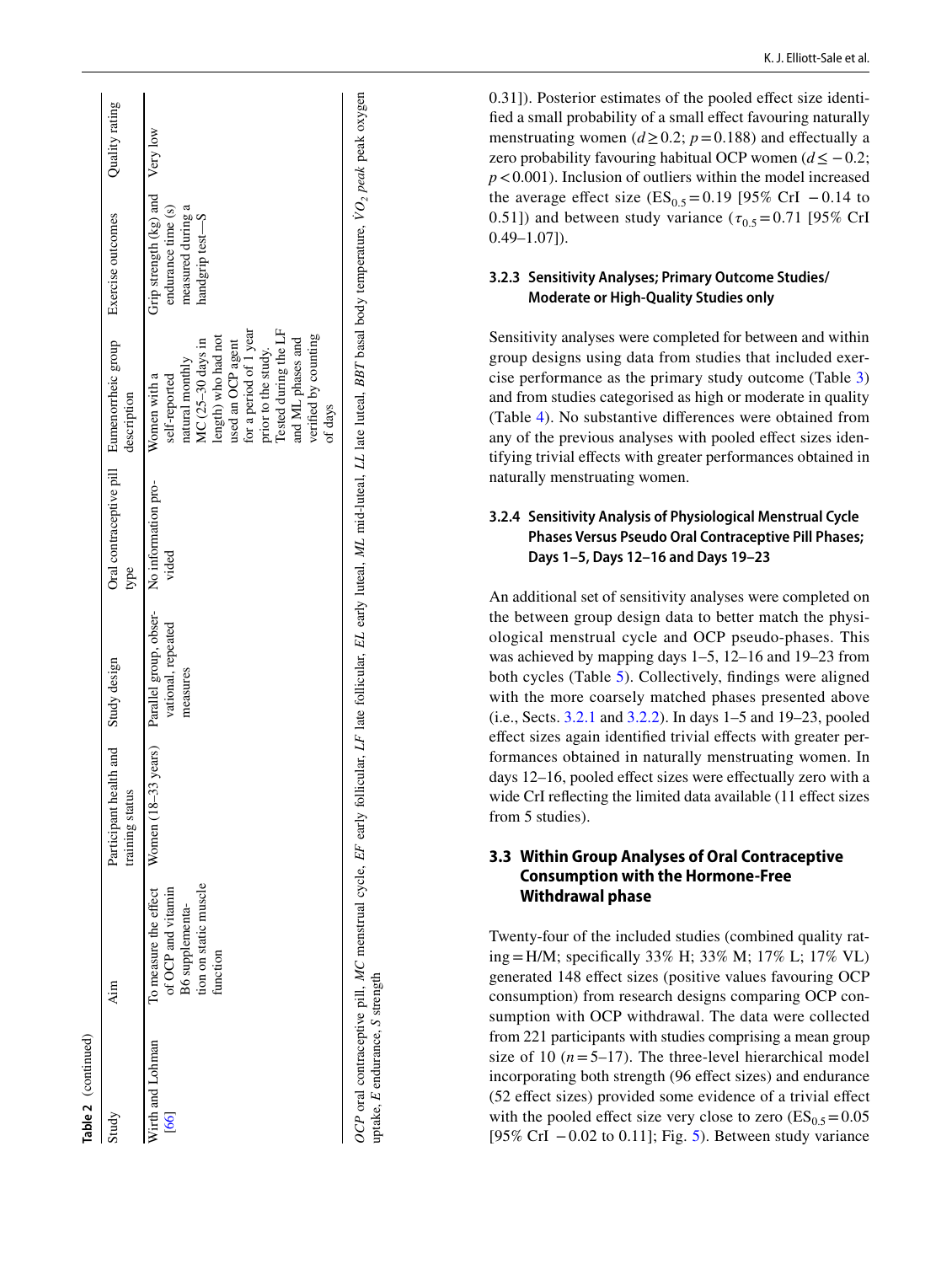

<span id="page-18-0"></span>**Fig. 1** Search fow diagram

was relatively small  $\tau_{0.5}$  = 0.06 [95% CrI 0.0–0.16] as were central estimates of intraclass correlation  $ICC<sub>0.5</sub> = 0.20$  [95%] CrI 0.0–0.62] due to analysis of multiple outcomes reported within studies. Pooling of strength and endurance outcomes was conducted as no evidence was obtained that indicated a diferential efect between the performance categories  $(ES_{0.5/Endurance-Streamgh}=0.02 [95\% CrI -0.22 to 0.33]).$  Posterior estimates of the pooled efect size identifed almost zero probability of a small effect in either direction  $(|d| \ge 0.2$ *p*≤0.001). Sensitivity analyses conducted with data from studies where performance was identifed as a primary outcome had minimal efect on model outputs (Table [3\)](#page-21-0) and from studies categorised as high or moderate in quality (Table [4\)](#page-22-0) had no substantive infuence on model outputs.

#### **3.4 Within Group Comparison of Oral Contraceptive Use and Non‑Use**

Only two studies [\[20](#page-25-18), [42\]](#page-26-18) met the inclusion criteria for this category and as such no meta-analysis was performed on these data. Casazza et al. [\[20](#page-25-18)] tested participants during two phases (4–8 days and 17–25 after the start of menses) of the menstrual cycle, in a randomised order. Following this, participants began taking the same triphasic OCP for four complete cycles (28 days per cycle) and were tested during the week of the inactive OCPs and during the second week of active OCP ingestion. Menstrual cycle phase had no efect on peak exercise capacity. Conversely, 4 months of OCP use resulted in signifcant decreases in time to peak exercise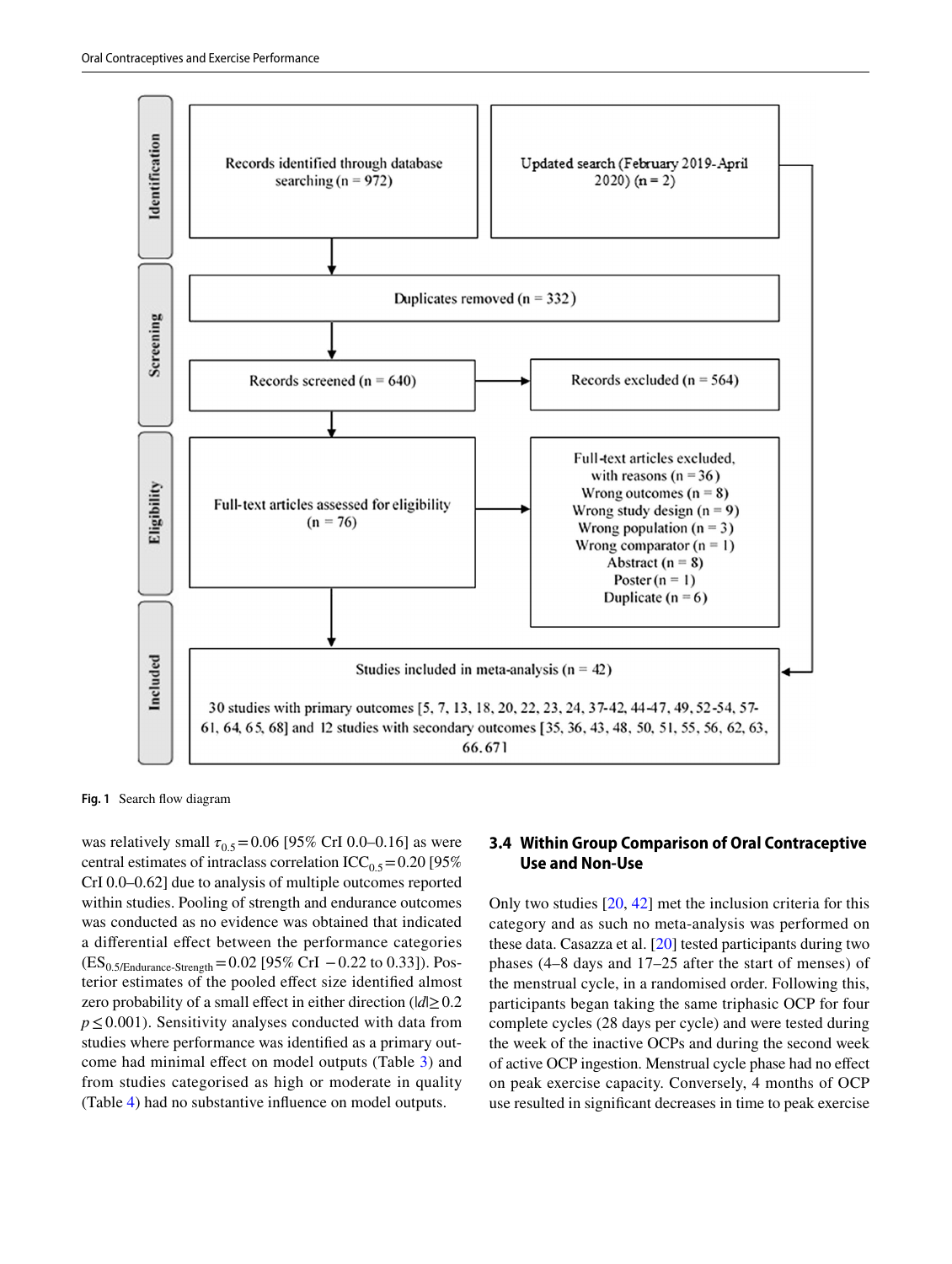

<span id="page-19-0"></span>**Fig. 2** Quality rating of outcomes from all included studies  $(n=42)$ . Each bar represents the proportion of articles assigned a high, moderate, low, or very low-quality rating. The x-axis represents the different stages of this process, with the frst bar based on the assessment of risk of bias and study quality as determined by the Downs and Black checklist, while question  $1 (Q.1)$  and question  $2 (Q.2)$  were used to determine if the natural menstrual cycle phase comparison was verifed using appropriate biochemical outcomes and whether the oral contraceptive pill under investigation was described in a sufficient level of detail. The fnal bar represents the proportion of studies assigned to each quality rating category

(14%) and the peak power output attained (8%) during a continuously graded cycle test. In addition, all participants experienced an 11% decline in peak oxygen uptake  $(\dot{V}O_{2 \text{ peak}})$ ; L∙min−1). Ekenros et al. [[42\]](#page-26-18) employed a cross-over design, such that participants taking an OCP upon recruitment were tested on day 2, 3 or 4 during the OCP free days and on days 7 or 8 and 14 or 15 during the OCP-taking days, after which they stopped taking the OCP and were tested on day 2, 3 or 4, 48 h after ovulation and 7 or 8 days after ovulation. Those who were naturally menstruating at recruitment were tested on day 2, 3 or 4, 48 h after ovulation and 7 or 8 days after ovulation and were re-tested following one OCP cycle on day 2, 3 or 4 during the OCP free days and on days 7 or 8 and 14 or 15 during the OCP-taking days. There were no signifcant diferences in muscle strength between groups, although maximum muscle strength of the knee extensors was diferent between the early follicular (days 2, 3 or 4) and luteal phase (7 or 8 days after ovulation) in the naturally menstruating group; 139 (28) N·m compared with 145 (26)  $N \cdot m$  ( $p = 0.02$ ).



<span id="page-19-1"></span>**Fig. 3** Bayesian Forest plot of multilevel meta-analysis comparing performance measured during oral contraceptive pill withdrawal phase and early follicular phase of the menstrual cycle. The study-

specific intervals represent individual effect size estimates and sampling error. The circle represents the pooled estimate generated with Bayesian inference along with the 95% credible interval (95% CrI)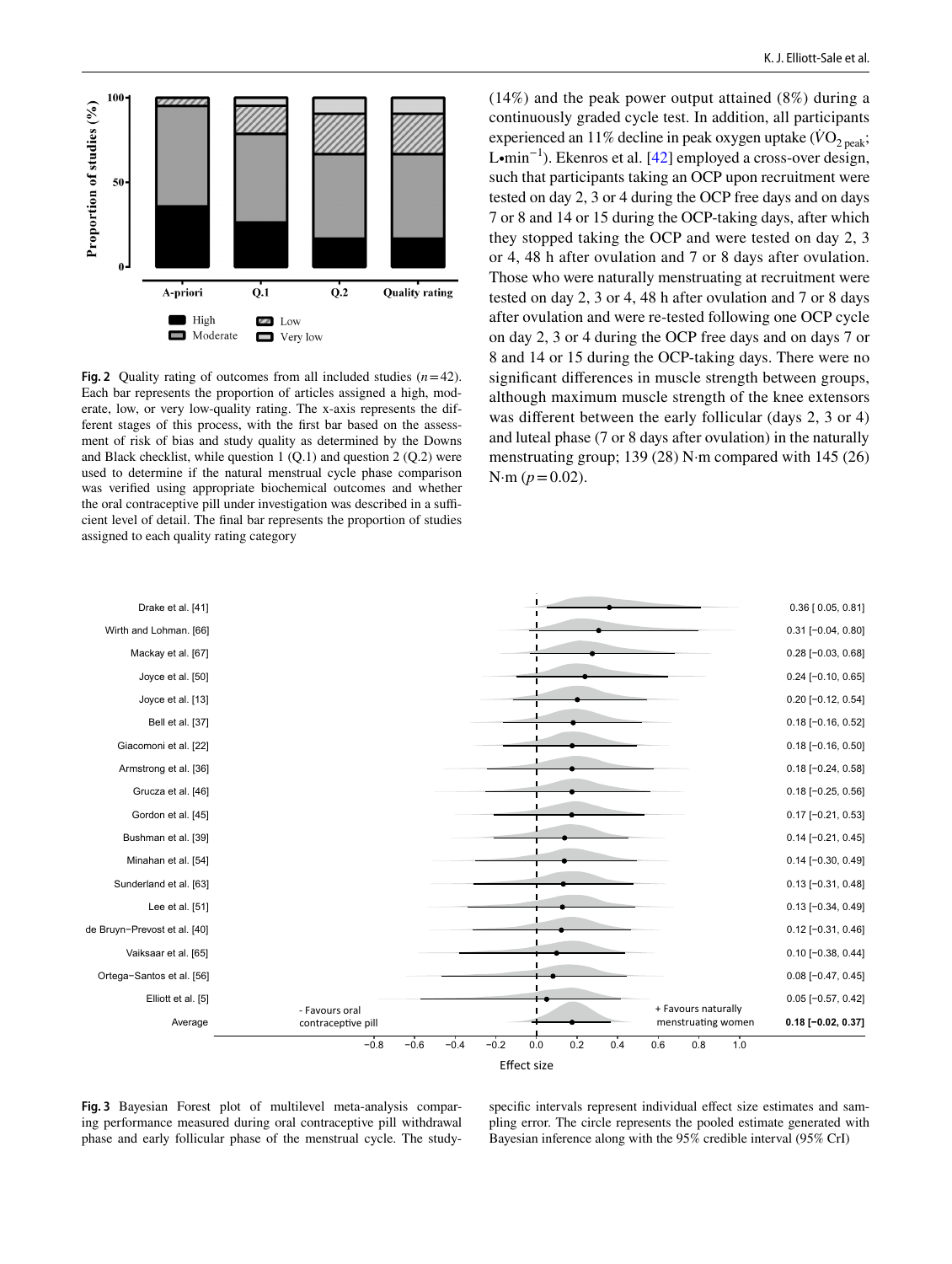

<span id="page-20-0"></span>**Fig. 4** Bayesian Forest plot of multilevel meta-analysis comparing performance measured during oral contraceptive pill consumption phase with menstrual cycle phases (excluding early follicular phase). The study-specific intervals represent individual effect size estimates

and sampling error. The circle represents the pooled estimate generated with Bayesian inference along with the 95% credible interval (95% CrI)

#### **3.5 Randomised Controlled Trials of Oral Contraceptive Use Versus Placebo Intake**

Only one study [[23\]](#page-25-20) met the inclusion criteria for this category and as such no meta-analysis was performed on these data. Lebrun et al. [[23](#page-25-20)] employed a randomised, doubleblind, placebo-controlled trial in naturally menstruating women. Testing was performed during the early follicular (days 3–8) and mid-luteal (days 4–9 after ovulation) phases of an ovulatory menstrual cycle, after which participants were randomly assigned to either an OCP  $(n=7)$  or placebo (*n*=7) group and were tested between days 14 and 17 of the second cycle of OCP (i.e., the same triphasic OCP) or placebo administration. Participants were active women, who regularly competed in aerobic activities such as running, cycling, triathlon, rowing, cross country skiing. OCP use resulted in a mean decrease of 4.7% in  $\rm\ddot{VO}_{2max}$  compared with a 1.5% improvement in the placebo group. The decrease in absolute  $VO_{2\text{max}}$  was accompanied by an increase in the sum of skinfolds, but not by signifcant changes in weight or measures of strength, anaerobic, or endurance performance.

#### **4 Discussion**

The aim of this review was to identify if OCP use infuenced exercise performance. Results generally indicated a trivial performance efect on average with OCP use, with superior performance generally observed for naturally menstruating women compared to their OCP using counterparts. In addition to the estimated trivial to small average efect, results from the meta-analysis models indicated relatively large between study variance indicating that research design, participant characteristics and performance measured might infuence any efect. Collectively, these fndings indicate that OCPs might, on average, exert a slightly negative impact on performance, but from a practical point of view the efect magnitude and variability support consideration of an individual's response to OCP use, so that decisions as to the appropriateness of OCP use can be tailored to the individual requirements (e.g*.*, contraceptive or medical need) and response (i.e., to what degree they might be afected) of each athlete. Pooling of data comparing exercise performance between OCP consumption and withdrawal estimated an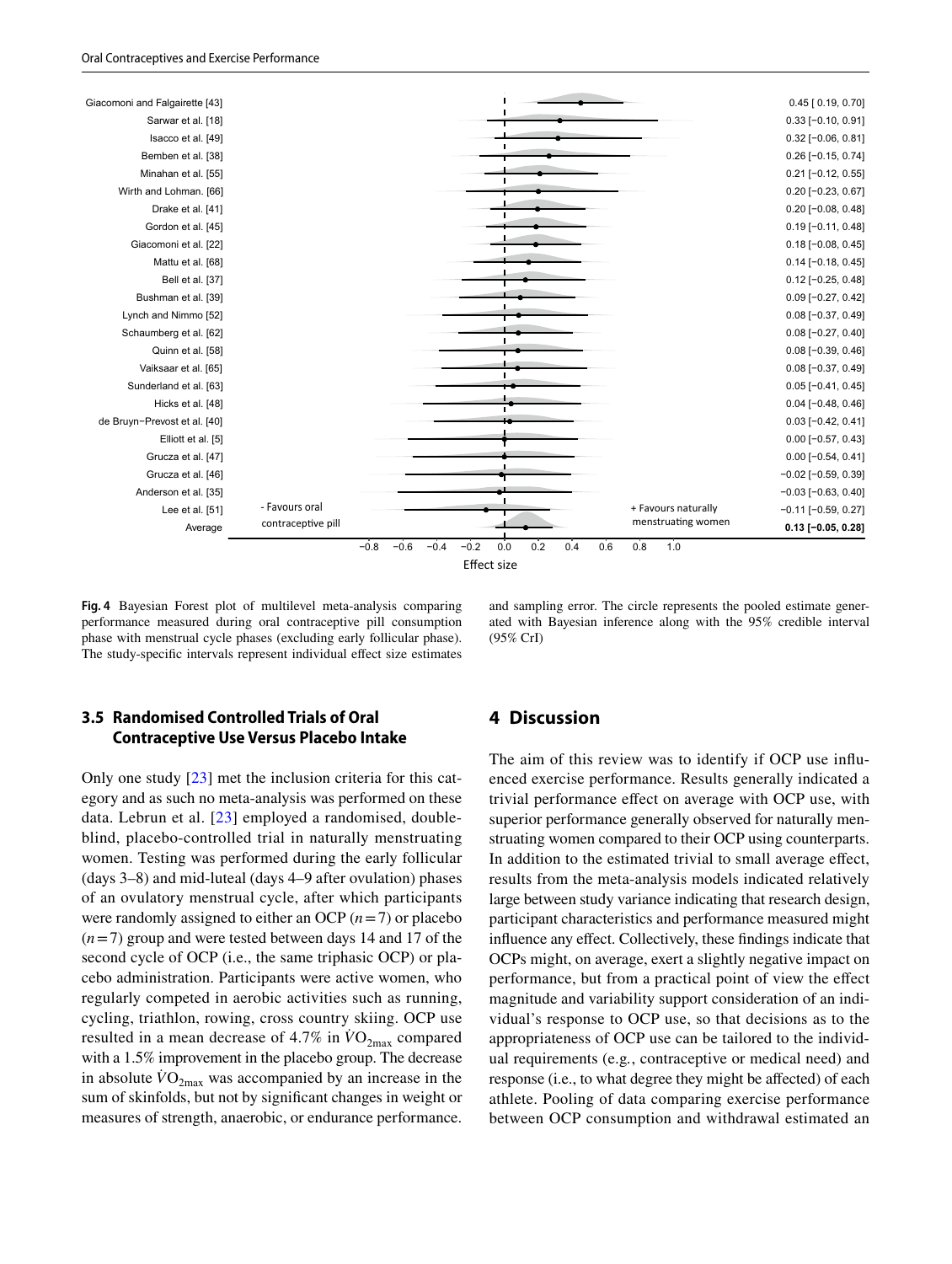|                                                                                                                                          | Table 3 Results from sensitivity analyses with data from studies including performance as the primary outcome          |                                        |                   |                                                                           |  |
|------------------------------------------------------------------------------------------------------------------------------------------|------------------------------------------------------------------------------------------------------------------------|----------------------------------------|-------------------|---------------------------------------------------------------------------|--|
| Sensitivity analysis                                                                                                                     | Analysis details                                                                                                       | Effect size                            |                   | Between study variance Intraclass correlation Probability of small effect |  |
| Between group: oral contraceptive pill<br>withdrawal versus the early follicular<br>phase of the menstrual cycle                         | bined quality = H/M/L; $27\%$ H; $27\%$<br>11 studies (com-<br>M; 27% L; 18% VL<br>34 effect sizes from 1              | $0.14$ [-0.14 (0.26) $-1$ (0.20) $-1$  | $0.28$ [0.0-0.82] | $d \ge 0.2$ ; $p = 0.323$ ; $d \le -0.2$ ;<br>$p = 0.014$                 |  |
| Between group: oral contraceptive pill<br>consumption versus all phases of the<br>menstrual cycle except the early fol-<br>licular phase | 16 studies (com-<br>bined quality = M; 26.7% H; 33.3%<br>M: 26.7% L: 13.3% VL)<br>57 effect sizes from 1               | $0.14$ [-0.03-0.01] 0.10 [0.04:0-0.01] | $0.42$ [0.0-0.86] | $d \ge 0.2$ ; $p = 0.257$ ; $d \le -0.2$ ;<br>$p = 0.001$                 |  |
| consumption with oral contraceptive<br>Within group: oral contraceptive pill<br>pill withdrawal                                          | 141 effect sizes from 21 studies (com-<br>bined quality = H/M; 33.3% H; 33.3%<br>M; 19.1% L; 14.3% VL)                 | $0.05[-0.03-0.11]$ 0.06 [0.0-0.17]     | $0.19$ [0.0-0.66] | $(d \ge 0.2; p < 0.001)$                                                  |  |
| H high, M moderate, L low, VL very low                                                                                                   | Results are from multilevel random effects models with median parameter estimates and 95% credible intervals (95% CrI) |                                        |                   |                                                                           |  |

efect that was very close to zero, indicating that exogenous supplementation of oestrogen and progestin is unlikely to have any substantive effect on exercise performance across an OCP cycle.

As a result of OCP use, endogenous concentrations of oestradiol and progesterone are signifcantly downregulated when compared with the mid-luteal phase of the menstrual cycle [ [5\]](#page-25-4). This chronic downregulation might be responsible for the slightly impaired exercise performance demonstrated in OCP users when compared with their naturally menstru ating counterparts. Indeed, the endogenous hormonal pro fle of an OCP user is comparable to the profle observed during the early follicular phase of the physiological men strual cycle; i.e., correspondingly low levels of endogenous oestradiol and progesterone [ [5](#page-25-4), [69,](#page-27-6) [70\]](#page-27-7). In our meta-analysis  $[71]$  $[71]$ , on the effects of the menstrual cycle on exercise performance, the available evidence indicated potentially inferior performance during the early follicular phase, when com pared with all other phases of the menstrual cycle that had considerably higher concentrations of endogenous oestrogen and/or progesterone. Similarly, the within group results of the current meta-analysis showed that exercise performance between the OCP consumption and withdrawal phases was, on average, very unlikely to exhibit even a small efect, dur ing which time the concentrations of endogenous oestradiol and progesterone were consistently low and did not signif cantly increase [ [5](#page-25-4)]. Collectively, these results indicate that exercise performance might be mediated by the concentra tion of endogenous ovarian hormones in some individuals, as refected by evidence of slightly impaired performance on average at a time when these hormones are lowest.

<span id="page-21-0"></span>The between-group fndings from the present review [alig](#page-25-20)n with those of Casazza et al. [[20](#page-25-18)] and Lebrun et al. [[23\]](#page-25-20) who also showed that experimental OCP use resulted in reduced peak exercise capacity and decreased maximal oxygen uptake, when compared with non-hormonal con traceptive use. Casazza et al. [[20](#page-25-18)] employed a cross-over design for their study, with data from two phases of a physi ological menstrual cycle compared with data after 4 months of triphasic OCP use, whilst Lebrun et al. [[23](#page-25-20)] utilised a randomised, double-blind, placebo-controlled trial, with data from two phases of the physiological menstrual cycle compared with data after 2 months of triphasic OCP use. These longitudinal intervention studies represent a change from inactive to active OCP use in the same individuals, which is a stronger research design when compared to the cross-sectional observational studies that were used in the between-group analysis in the present review, which fur ther supports the notion that OCP use might result in small adverse efects on performance in some individuals when compared with naturally menstruating women. It is worth noting that experimental OCP use may not always be car ried out in consultation with a clinician who would monitor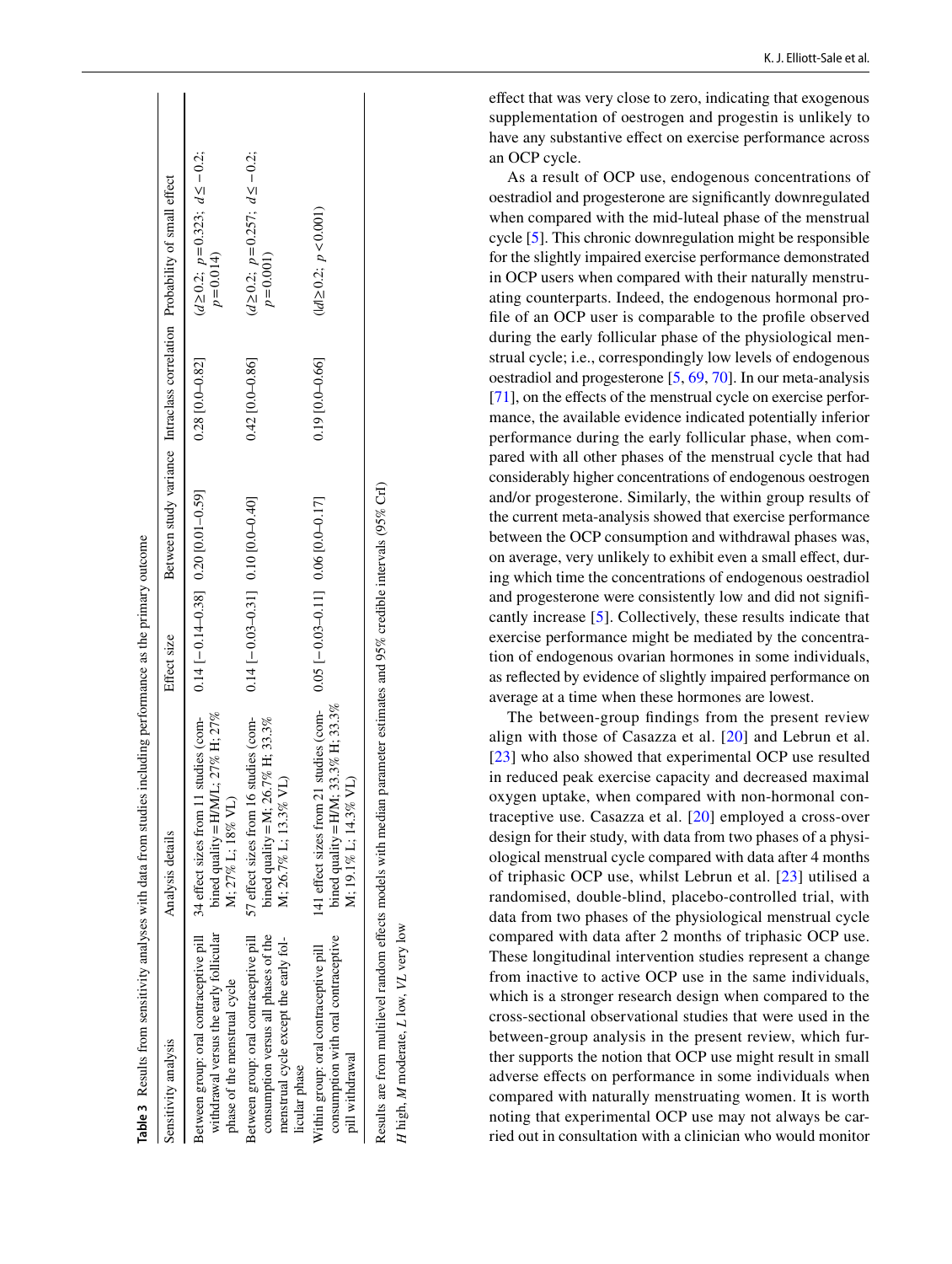<span id="page-22-0"></span>

|  | Table 4 Results from sensitivity analyses with data from studies categorised as "high" or "moderate" in quality |  |  |  |  |  |  |  |  |  |  |  |
|--|-----------------------------------------------------------------------------------------------------------------|--|--|--|--|--|--|--|--|--|--|--|
|--|-----------------------------------------------------------------------------------------------------------------|--|--|--|--|--|--|--|--|--|--|--|

| Sensitivity analysis                                                                                                                           | Analysis details                   | Effect size            | Between study variance Intraclass correlation |                   | Probability of small<br>effect                          |
|------------------------------------------------------------------------------------------------------------------------------------------------|------------------------------------|------------------------|-----------------------------------------------|-------------------|---------------------------------------------------------|
| Between group: oral<br>contraceptive pill<br>withdrawal versus the<br>early follicular phase<br>of the menstrual cycle                         | 22 effect sizes from 9<br>studies  | $0.12$ [-0.24-0.43]    | $0.18$ [0.01-0.61]                            | $0.63$ [0.0-0.88] | $(d\geq 0.2; p=0.281;$<br>$d \le -0.2$ ;<br>$p = 0.041$ |
| Between group: oral<br>contraceptive pill<br>consumption versus<br>all phases of the men-<br>strual cycle except the<br>early follicular phase | 60 effect sizes from 15<br>studies | $0.14$ [-0.09 to 0.33] | $0.22$ [0.05-0.48]                            | $0.10$ [0.0–0.55] | $(d\geq 0.2; p=0.282;$<br>$d \le -0.2$ ;<br>$p = 0.006$ |
| Within group: oral<br>contraceptive pill<br>consumption with<br>oral contraceptive pill<br>withdrawal                                          | 89 effect sizes from 16<br>studies | $0.03$ [-0.06 to 0.10] | $0.04$ $[0.0 - 0.16]$                         | $0.38$ [0.0-0.69] | $( d  \geq 0.2; p < 0.001)$                             |

Results are from multilevel random efects models with median parameter estimates and 95% credible intervals (95% CrI) *H* high, *M* moderate, *L* low, *VL* very low

<span id="page-22-1"></span>**Table 5** Results from sensitivity analyses comparing performance outcomes comparing physiological menstrual cycle phases versus pseudo oral

| Sensitivity analysis             | Analysis details                                                                                                                           | Effect size                   | Between study vari-<br>ance | Intraclass correlation | Probability of small<br>effect                          |
|----------------------------------|--------------------------------------------------------------------------------------------------------------------------------------------|-------------------------------|-----------------------------|------------------------|---------------------------------------------------------|
| Between group: days<br>$1 - 5$   | 42 effect sizes from $16$ 0.17 [- 0.04 to 0.38]<br>studies (combined)<br>quality rating $=M$ ;<br>18.75% H; 31.25%<br>$M: 25\% L: 25\% VL$ |                               | $0.15$ [0.01-0.50]          | $0.60$ [0.10-0.90]     | $(d\geq 0.2; p=0.368;$<br>$d \le -0.2$ ;<br>$p = 0.001$ |
| Between group: days<br>$12 - 16$ | 11 effect sizes from 5<br>studies (combined)<br>quality rating $=M$ ;<br>$60\%$ M: $40\%$ VL)                                              | $-0.04$ [ $-0.73$ to<br>0.581 | $0.27$ [0.01-1.28]          | $0.20$ [0.10-0.70]     | $(d \ge 0.2; p = 0.137;$<br>$d \le -0.2$ ;<br>$p=0.291$ |
| Between group: days<br>$19 - 23$ | 38 effect sizes from 14<br>studies (combined)<br>quality rating $=M$ ;<br>28.6% H; 35.7% M;<br>21.4% L; 14.3% VL)                          | $0.13$ [- 0.13 to 0.34]       | $0.22$ [0.02-0.56]          | $0.35$ [0.01-0.65]     | $(d\geq 0.2; p=0.253;$<br>$d \le -0.2$ ;<br>$p = 0.009$ |

Results are from multilevel random efects models with median parameter estimates and 95% credible intervals (95% CrI)

*H* high, *M* moderate, *L* low, *VL* very low

contraceptive pill phases

any potentially unfavourable side efects, and possibly make changes to the OCP type or dose, as such higher detrimental efects may potentially be observed in experimental OCP users as opposed to habitual OCP users. In addition, some adverse side-efects, which are experienced during initial OCP use, can mitigate over time, potentially compounding the issue of comparing habitual OCP users with experimental OCP users.

Ekenros et al. [\[42](#page-26-18)] showed no diference in performance between OCP and non-OCP use, which is contrary to the fndings from the present study and those of Casazza et al. [[20\]](#page-25-18) and Lebrun et al. [[23](#page-25-20)]. Although Ekenros et al. [\[42\]](#page-26-18) employed a longitudinal intervention study design, the original 'non-OCP' users only received a monophasic OCP for 1 month (i.e., 21 OCP-taking days) before they were retested as 'habitual' OCP users. Casazza et al. [\[20\]](#page-25-18) and Lebrun et al. [[23](#page-25-20)] retested after 4 and 2 months of OCP use, which might have resulted in a greater downregulation of endogenous oestradiol and progesterone than that seen by Ekenros et al. [[42\]](#page-26-18). In addition, the participants in the Ekenros et al. [[42\]](#page-26-18) study used a variety of OCPs, whereas Casazza et al. [[20\]](#page-25-18) and Lebrun et al. [[23\]](#page-25-20) used the same OCP, resulting in a more homogenous group, with potentially less inter-individual variation in endogenous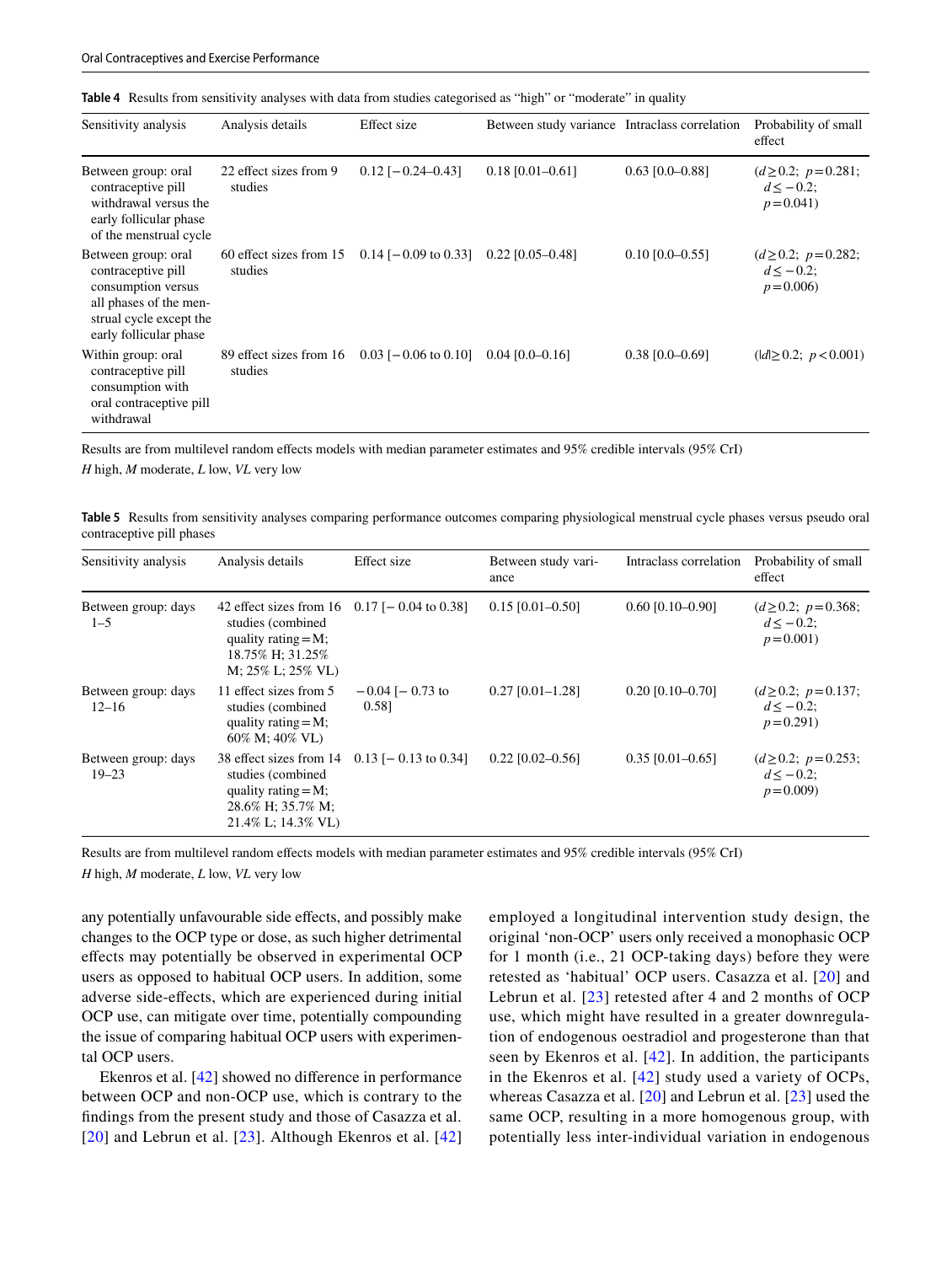

<span id="page-23-0"></span>**Fig. 5** Bayesian Forest plot of multilevel meta-analysis comparing performance measured during oral contraceptive pill consumption with the hormone-free withdrawal phase. The study-specifc intervals

represent individual effect size estimates and sampling error. The circle represents the pooled estimate generated with Bayesian inference along with the 95% credible interval (95% CrI)

ovarian hormone concentration, and reducing the possibility of type II errors [[72](#page-27-9)]. Ekenros et al. [[42](#page-26-18)] used a strength based performance measure, whilst Casazza et al. [[20](#page-25-18)] and Lebrun et al. [[23\]](#page-25-20) employed more endurance type performance measures, representing diferent physiological pathways for oestrogen and/or progesterone to exert their efects. For example, progesterone is likely to mediate changes in ventilatory drive [[73](#page-27-10)], whilst oestrogen might be responsible for sex-diferences in substrate metabolism [[74](#page-27-11)], both considered to infuence endurance performance. Whereas for strength-based performance, both sex hormones act as neurosteroids, which are capable of traversing the blood–brain barrier thereby potentially enacting efects on maximal neuromuscular performance [\[75\]](#page-27-12). These methodological differences, alongside the differing modes of exercise, might account for the disparity in result between Ekenros et al. [[42\]](#page-26-18) and Casazza et al. [[20](#page-25-18)], Lebrun et al. [\[23\]](#page-25-20) and the present review.

Our within group analysis indicates that the exogenous supplementation of ethinyl oestradiol and progestin is very unlikely to exert any substantive efect, such that performance was relatively consistent across an OCP cycle. From a practical perspective, this means that exercise performance

is not moderated by the exogenous hormonal profle of an OCP but is more likely mediated by the endogenous hormonal milieu caused by OCP use (i.e.*,* the continuous downregulation of oestradiol and progesterone between OCP consumption and withdrawal). These data suggest that the 'supplementary' nature of OCPs should not be considered as performance-enhancing. As OCPs are also not ergolytic, the timing of the withdrawal bleed can be manipulated (e.g*.*, to avoid bleeding during competition) without negatively impacting performance, although the long-term health implications of continuous OCP consumption without any withdrawal are unknown. Schaumberg et al. [\[10](#page-25-9)] have noted that menstrual manipulation for exercise and sports performance reasons is already a fairly common practice amongst physically active women.

Although all results from the current meta-analysis align, and have solid mechanistic underpinnings, it is important to acknowledge that the practical implications of these fndings are small. All point estimates and outliers were in the same direction and indicated a potentially negative infuence, on average, of ovarian hormonal suppression on performance. However, the real-life implications of these fndings are likely to be so small as to be trivial and therefore not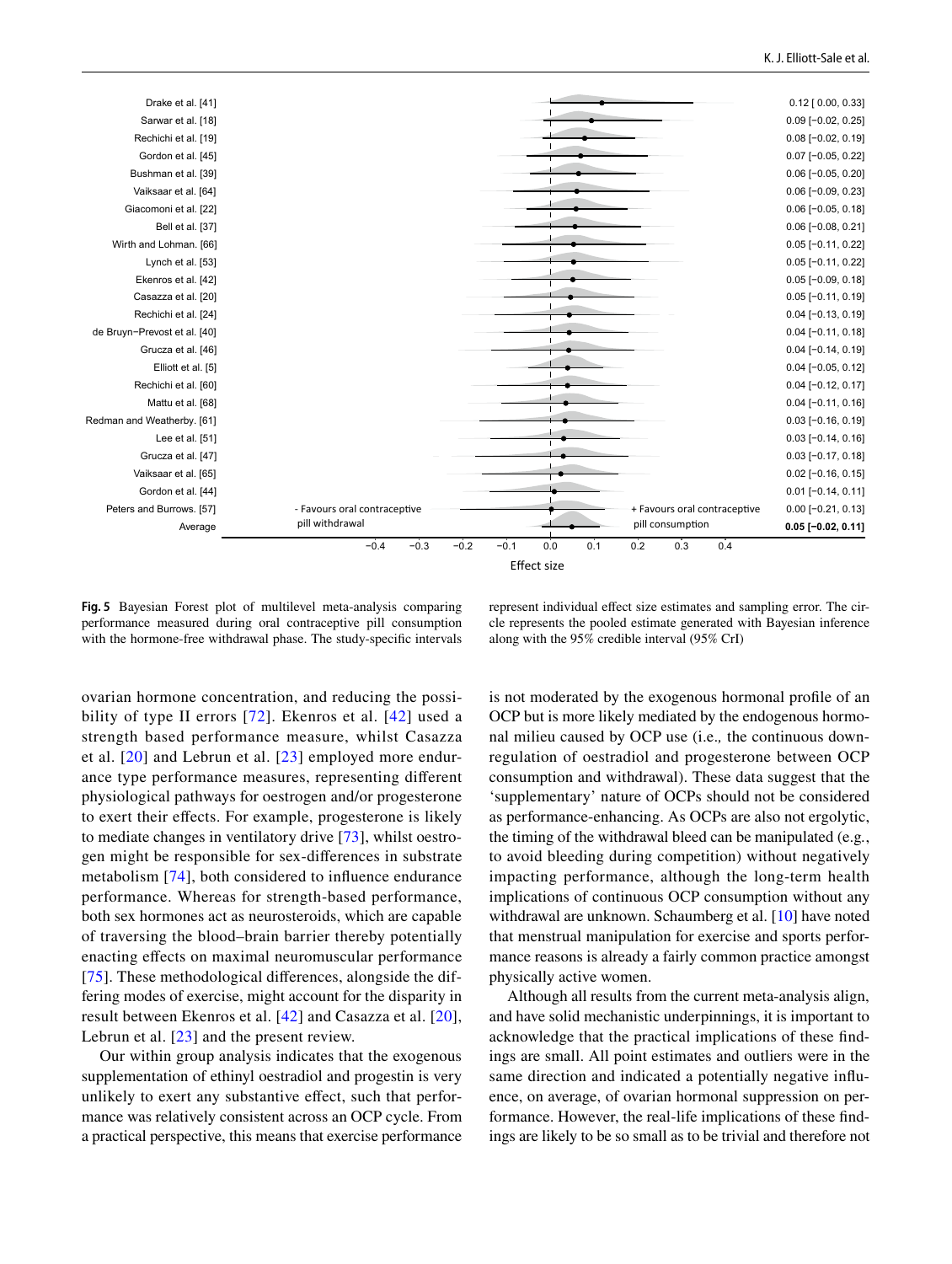meaningful for most of the population. Additionally, a large range of moderating factors [\[76](#page-27-13), [77\]](#page-27-14) (independent of hormonal changes) are likely to infuence an individual's response to, and requirement for, OCPs and we suggest that individuals do not solely make their decision to use or not use OCPs based on the performance related fndings reported herein. For example, some individuals are prone to substantial menstrual symptoms such as cramps, bloating or heavy menstrual bleeding, and for these individuals, the benefts of OCP use [\[78](#page-27-15), [79](#page-27-16)] might outweigh the small detriments observed in the present review. Similarly, the consequences of unplanned pregnancy might be far greater than the trivial efects observed in the current meta-analysis. Conversely, large inter-individual variation exists in the response to most interventions [[80,](#page-27-17) [81](#page-27-18)] whereby some individuals might experience no performance-related side-efects whatsoever, whereas others might experience substantial performancerelated side-efects from OCP use [[4\]](#page-25-3). As such, we recommend that individuals consider all relevant factors (which might include physical, emotional, practical, fnancial and health related aspects) before making decisions as to the appropriateness (or not) of OCP use.

The current review was primarily conducted on non-randomised observational trials, which might be considered a limitation of its value. Randomised controlled trials are the preferred design to investigate the potential infuence of a treatment (in this case OCPs) on an outcome (in this case exercise performance); however, they can be difficult to implement in this population, as individuals tend to be habitual OCP users or non-users. Only one randomised controlled trial was identifed from the relevant literature  $[23]$  $[23]$ , alongside two further trials wherein an OCP was prescribed to or withheld from non-users and habitual users in a cross-over design [\[20,](#page-25-18) [39\]](#page-26-15). Withholding OCPs from a habitual OCP user might have ethical and practical (e.g*.*, unplanned pregnancy) implications and as such, this type of research design is rarely employed. In addition, having the resources to conduct appropriately standardised and controlled studies across the time-periods required to adequately address this question is, in many cases, prohibitive (i.e., an adequate wash-out and/or supplementation period). Instead, most data on OCP use versus non-use are based on between group investigations of independent parties, which might be impacted by a large range of confounding variables and does not permit causal inference to be made. The lack of randomised controlled trials will afect analyses within this area of study for the foreseeable future.

Following the Downs and Black quality assessment [\[27](#page-26-3)], most studies (64%) were classifed as M or L, which was largely due to a lack of standardisation (e.g*.*, prior activity and food intake) and inadequate familiarisation (i.e., often no familiarisation took place or long periods of time had elapsed between testing sessions, potentially warranting re-familiarisation). Additionally, most studies had small samples (range:  $n = 5-25$ ), with a mean group size of 10, meaning that many were likely to be under-powered. Rigorous control of these research design factors in future studies, along with consideration of individual response [\[65](#page-27-4), [66\]](#page-27-5) and more randomised controlled trials will provide further insight into the efects of OCP use on exercise performance and will allow exercising women to make evidence-based decisions on OCP use within the context of sport. Moreover, consideration of the topic-specifc methodological issues recommended by Cable and Elliott [[82](#page-27-19)] and Elliott-Sale et al. [[72\]](#page-27-9), namely biochemical confrmation of menstrual phase and adequate description of OCP type, resulted in a further reduction in high quality studies, from 36 to 17%, and an increase in very low-quality studies, from 0 to 10%. Future studies should use appropriate biochemical outcomes (i.e., blood samples to determine the concentration of endogenous oestradiol and progesterone) to confrm the hormonal milieu in OCP users, and naturally menstruating women, a tenet that is also supported by Janse de Jonge [[83\]](#page-27-20). Such measures would permit the relationship between specifc ovarian hormonal profles and exercise performance to be established. In addition, future investigations should describe the type of OCP used to the level of detail required for categorisation or replication, as diferent types of OCPs cause varying concentrations of endogenous sex hormones, resulting in non-homogenous participant groups [[72\]](#page-27-9). The heterogeneity, caused by the non-homogenous populations plus the considerable variation in outcomes measured, likely contributed to the relatively large between study variance observed. In the future, it would be interesting to tease out which factors might cause some women to have a negative efect, while others do not, but this was not possible with the current evidence base. Future studies need to include homogenous populations, improve methodological quality and limit confounders to facilitate a deeper understanding of individual efects.

## **5 Conclusion**

Collectively, our results indicate that OCP use might result in slightly inferior exercise performance on average when compared to non-use, although any group level efect is likely to be trivial. Although most of the data used in this meta-analysis were rated as moderate to low quality (83% of the total studies), a sensitivity analysis of moderate and high quality papers (67% of the total studies) did not change the general fndings described herein, thus bolstering the confdence in the evidence. From a practical perspective, as the efects tended to be trivial and variable across studies, there appears to be no performance related evidence to warrant general guidance on OCP use compared with nonuse. As such, an individualised approach should be taken,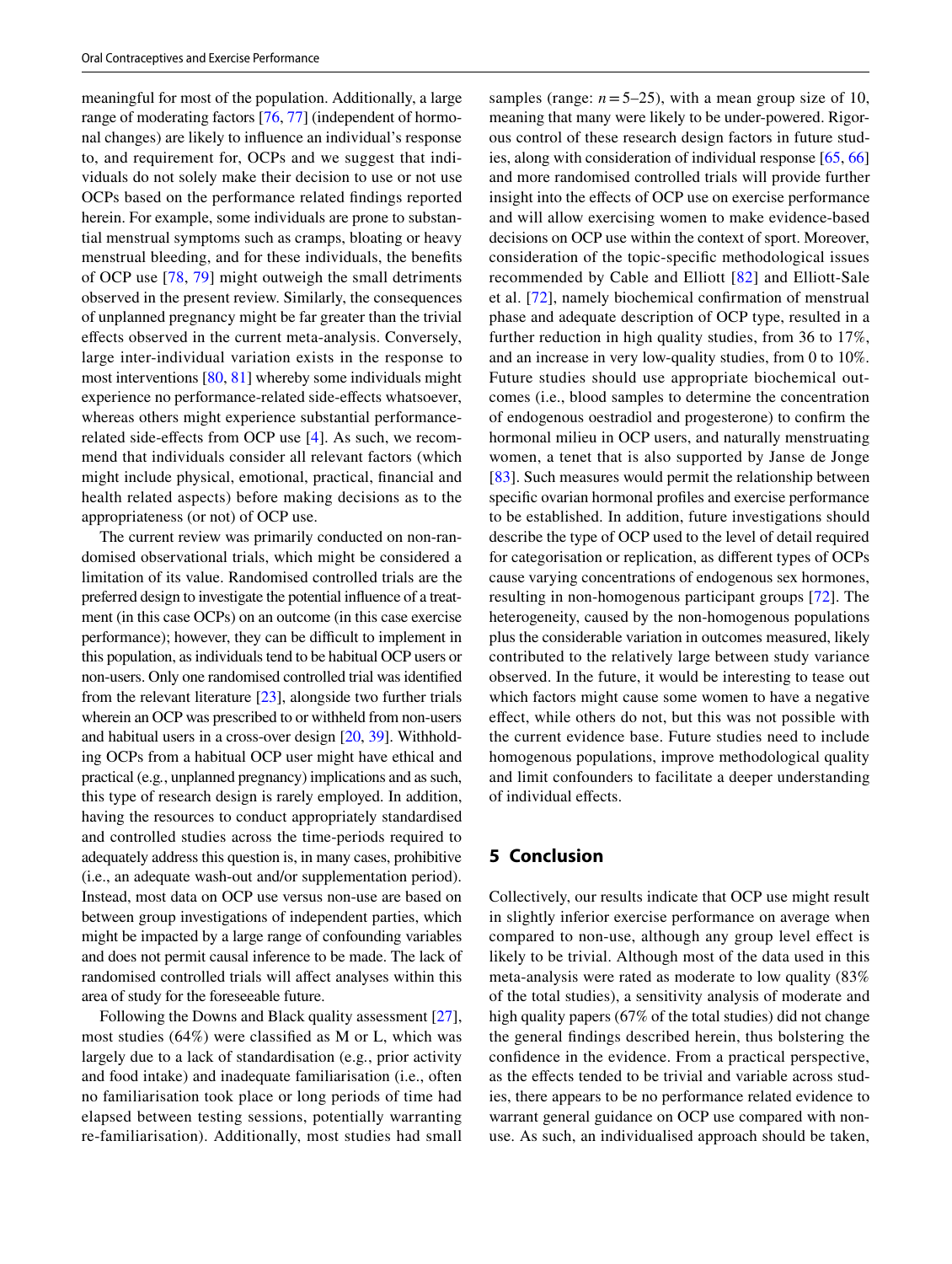based on each athlete's response to OCP use, along with other factors such as their primary objective for using OCPs, and their experience of the naturally occurring menstrual cycle. Moreover, the diference in exercise performance between the OCP consumption and withdrawal phases was estimated on average to be close to zero, suggesting that the endogenous hormonal profle is the prevailing driver of performance rather than the supplementation of exogenous hormones. From a practical perspective, there appears to be no performance related evidence to warrant general guidance on OCP consumption versus OCP withdrawal.

**Author contributions** KES, KMH, SG, KLM, KT and PA designed the research. KES conducted the searches and screening and KLM and KMH completed the three-phase screening process. ED extracted the data, which were verifed by KES and KMH. PAS performed all the statistical analysis. PS, KES and ED interpreted the data analysis. KES wrote the manuscript with critical input from ED, KLM, KMH, PA, SG and KT. All authors read and approved the fnal manuscript.

**Availability of Data and Material** Please contact the corresponding author for data requests.

#### **Compliance with Ethical Standards**

**Conflict of interest** Kirsty Elliott-Sale, Kirsty Hicks, Kelly McNulty, Paul Ansdell, Stuart Goodall, Kevin Thomas, Paul Swinton and Eimear Dolan declare that they have no potential conficts of interest with the content of this article.

**Funding** No sources of funding were used to assist in the preparation of this article. Eimear Dolan is supported by a research Grant (2019/05616-6) from the Fundação de Amparo à Pesquisa do Estado de São Paulo (FAPESP).

**Open Access** This article is licensed under a Creative Commons Attribution 4.0 International License, which permits use, sharing, adaptation, distribution and reproduction in any medium or format, as long as you give appropriate credit to the original author(s) and the source, provide a link to the Creative Commons licence, and indicate if changes were made. The images or other third party material in this article are included in the article's Creative Commons licence, unless indicated otherwise in a credit line to the material. If material is not included in the article's Creative Commons licence and your intended use is not permitted by statutory regulation or exceeds the permitted use, you will need to obtain permission directly from the copyright holder. To view a copy of this licence, visit <http://creativecommons.org/licenses/by/4.0/>.

# **References**

- <span id="page-25-0"></span>1. Kinsley C, Bardi M, Neigh GN, Lambert K. Chapter 2—chromosomal and endocrinological origins of sex. In: Neigh GN, Mitzelfelt MM, editors. Sex diferences in physiology. New York: Academic Press; 2016. p. 5–15.
- <span id="page-25-1"></span>2. Kelsey TW, Li LQ, Mitchell RT, Whelan A, Anderson RA, Wallace WH. A validated age-related normative model for male total testosterone shows increasing variance but no decline after age 40 years. PLoS ONE. 2014;9(10):e109346.
- <span id="page-25-2"></span>3. Reilly T. The menstrual cycle and human performance: an overview. Biol Rhythm Res. 2000;31(1):29–40.
- <span id="page-25-3"></span>4. Martin D, Sale C, Cooper SB, Elliott-Sale KJ. Period prevalence and perceived side efects of hormonal contraceptive use and the menstrual cycle in elite athletes. Int J Sports Physiol Perform. 2018;13(7):926–32.
- <span id="page-25-4"></span>5. Elliott KJ, Cable NT, Reilly T. Does oral contraceptive use afect maximum force production in women? Br J Sports Med. 2005;39(1):15–9.
- <span id="page-25-5"></span>6. Elliott-Sale K, Hicks K. Hormonal-based contraception and the exercising female. In: Forsyth J, Roberts CM, editors. The exercising female: science and its application. Routledge: Taylor and Francis; 2018 **(Chapter 4)**.
- <span id="page-25-6"></span>7. Rechichi C, Dawson B, Goodman C. Athletic performance and the oral contraceptive. Int J Sports Physiol Perform. 2009;4(2):151–62.
- <span id="page-25-7"></span>8. Contraceptives, hormonal. In: British National Formulary. [https](https://bnf.nice.org.uk/) [://bnf.nice.org.uk/](https://bnf.nice.org.uk/). Accessed 29 May 2019.
- <span id="page-25-8"></span>9. Bennell K, White S, Crossley K. The oral contraceptive pill: a revolution for sportswomen? Br J Sports Med. 1999;33(4):231–8.
- <span id="page-25-9"></span>10. Schaumberg MA, Emmerton LM, Jenkins DG, Burton NW, de Jonge XAJ, Skinner TL. Oral contraceptive use for manipulation of menstruation in young, physically-active women. Int J Sports Physiol Perform. 2017;16(1):e68–e6969.
- <span id="page-25-10"></span>11. Minahan C, O'Neill H, Sikkema N, Joyce S, Larsen B, Sabapathy S. Oral contraceptives augment the exercise pressor refex during isometric handgrip exercise. Physiol Rep. 2018;6(5):e13629.
- 12. Crewther BT, Hamilton D, Kilduf LP, Drawer S, Cook CJ. The efect of oral contraceptive use on salivary testosterone concentrations and athlete performance during international feld hockey matches. J Sci Med Sport. 2018;21(5):453–6.
- <span id="page-25-11"></span>13. Joyce S, Sabapathy S, Bulmer A, Minahan C. Efect of long-term oral contraceptive use on determinants of endurance performance. J Strength Cond Res. 2013;27(7):1891–6.
- <span id="page-25-12"></span>14. Lebrun CM. Efect of the diferent phases of the menstrual cycle and oral contraceptives on athletic performance. Sports Med. 1993;16(6):400–30.
- <span id="page-25-13"></span>15. Burrows M, Peters CE. The influence of oral contraceptives on athletic performance in female athletes. Sports Med. 2007;37(7):557–74.
- <span id="page-25-14"></span>16. Hackney AC, editor. Sex hormones, exercise and women; scientifc and clinical aspects, 1st ed. Switzerland: Springer; 2017.
- <span id="page-25-15"></span>17. Forsyth J, Roberts CM, editors. The exercising female science and its application, 1st ed. London: Routledge; 2018.
- <span id="page-25-16"></span>18. Sarwar R, Niclos BB, Rutherford OM. Changes in muscle strength, relaxation rate and fatiguability during the human menstrual cycle. J Physiol. 1996;493(1):267–72.
- <span id="page-25-17"></span>19. Rechichi C, Dawson B. Effect of oral contraceptive cycle phase on performance in team sport players. J Sci Med Sport. 1996;12(1):190–5.
- <span id="page-25-18"></span>20. Casazza GA, Suh SH, Miller BF, Navazio FM, Brooks GA. Efects of oral contraceptives on peak exercise capacity. J Appl Physiol. 2002;93(5):1698–702.
- 21. Bryner RW, Toffle RC, Ullrich IH, Yeater R. Effect of low dose oral contraceptives on exercise performance. Br J Sports Med. 1996;30(1):36–40.
- <span id="page-25-19"></span>22. Giacomoni M, Bernard T, Gavarry O, Altare S, Falgairette G. Infuence of the menstrual cycle phase and menstrual symptoms on maximal anaerobic performance. Med Sci Sports Exerc. 2000;32(2):486–92.
- <span id="page-25-20"></span>23. Lebrun CM, Petit MA, McKenzie DC, Taunton JE, Prior JC. Decreased maximal aerobic capacity with use of a triphasic oral contraceptive in highly active women: a randomised controlled trial. Br J Sports Med. 2000;37(4):315–20.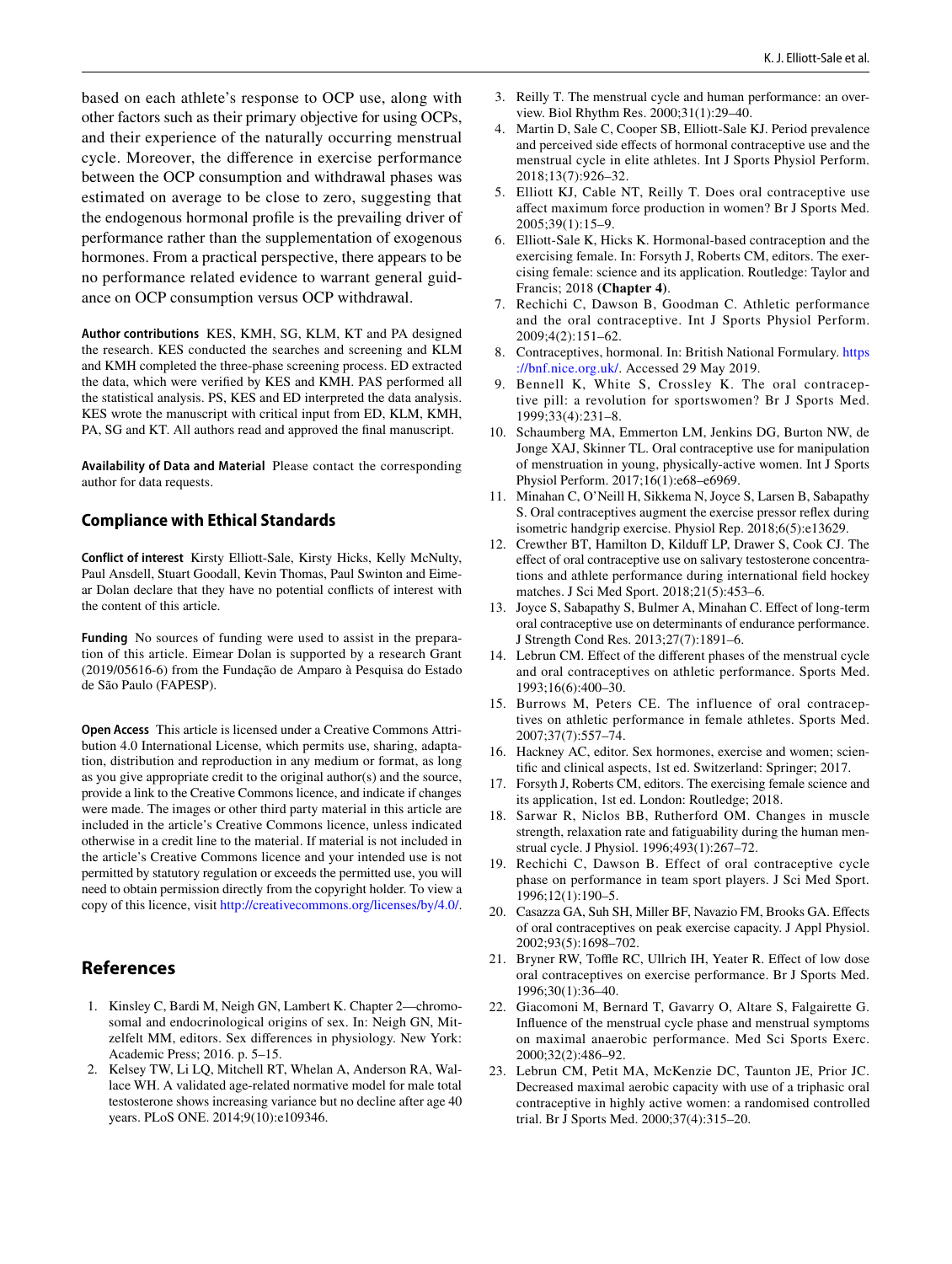- <span id="page-26-0"></span>24. Rechichi C, Dawson B. Oral contraceptive cycle phase does not afect 200-m swim time trial performance. J Strength Cond Res. 2012;26(4):961–7.
- <span id="page-26-1"></span>25. Moher D, Liberati A, Tetzlaff J, Altman DG, The PRISMA Group. Preferred reporting items for systematic reviews and meta-analyses: the PRISMA statement. Br Med J. 2009;339:2535.
- <span id="page-26-2"></span>26. Guyatt GH, Oxman AD, Vis GE, Kunz R, Falck-Ytter Y, Alonso-Coello P, The GRADE Working Group, et al. GRADE: an emerging consensus on rating quality of evidence and strength of recommendations. Br Med J. 2008;336:924–6.
- <span id="page-26-3"></span>27. Downs SH, Black N. The feasibility of creating a checklist for the assessment of the methodological quality both of randomised and non-randomised studies of health care interventions. J Epidemiol Community Health. 1998;52(6):377–84.
- <span id="page-26-4"></span>28. Morris S. Estimating efect sizes from pretest-posttest-control group designs. Organ Res Methods. 2008;11(2):364–86.
- <span id="page-26-5"></span>29. Kruschke JK, Liddell TM. The Bayesian new statistics: Hypothesis testing, estimation, meta-analysis, and power analysis from a Bayesian perspective. Psychon Bull Rev. 2018;25(1):178–206.
- <span id="page-26-6"></span>30. Dolan E, Swinton PA, Painelli VS, Hemingway BS, Mazzolani B, Infante Smaira F, et al. A systematic risk assessment and metaanalysis on the use of oral β-alanine supplementation. Adv Nutr. 2019;10(3):452–63.
- <span id="page-26-7"></span>31. Cohen J. Statistical power analysis for the behavioral sciences. 2nd ed. USA: Lawrence Erlbaum Associates; 1988.
- <span id="page-26-8"></span>32. Bürkner PC. brms: an R package for Bayesian multilevel models using Stan. J Stat Softw. 2017;80(1):1–28.
- <span id="page-26-9"></span>33. Gelman A, Carlin JB, Stern HS, Rubin DB. Bayesian data analysis, v2. Routledge: Taylor and Francis; 2014.
- <span id="page-26-10"></span>34. Fernández-Castilla B, Declercq L, Jamshidi L, Beretvas S, Onghena P, Van den Noortgate W. Detecting selection bias in metaanalyses with multiple outcomes: a simulation study. J Exp Educ. 2019.<https://doi.org/10.1080/00220973.2019.1582470>.
- <span id="page-26-11"></span>35. Anderson LJ, Baker LL, Schroeder ET. Blunted myoglobin and quadriceps soreness after electrical stimulation during the luteal phase or oral contraception. Res Q Exerc Sport. 2017;88:193–202.
- <span id="page-26-12"></span>36. Armstrong LE, Maresh CM, Keith NCR, Elliott TA, VanHeest JL, Scheett TP, et al. Heat acclimation and physical training adaptations of young women using diferent contraceptive hormones. Am J Physiol Endocrinol Metab. 2005;288:1–33.
- <span id="page-26-13"></span>37. Bell DR, Troy Blackburn J, Ondrak KS, Hackney AC, Hudson JD, Norcross MF, et al. The efects of oral contraceptive use on muscle stifness across the menstrual cycle. Clin J Sport Med. 2011;21:467–73.
- <span id="page-26-14"></span>38. Bemben D, Boileau R, Bahr J, Nelson R, Misner J. Efects of oral contraceptives on hormonal and metabolic responses during exercise. Med Sci Sports Exerc. 1992;24:434–41.
- <span id="page-26-15"></span>39. Bushman B, Masterson G, Nelsen J. Anaerobic power performance and the menstrual cycle: eumenorrheic and oral contraceptive users. J Sports Med Phys Fitn. 2006;46:132–7.
- <span id="page-26-16"></span>40. De Bruyn-Prevost P, Masset C, Sturbois X. Physiological response from 18–25 years women to aerobic and anaerobic physical ftness tests at diferent periods during the menstrual cycle. J Sports Med Phys Fitn. 1984;24:144–8.
- <span id="page-26-17"></span>41. Drake SM, Evetovich T, Eschbach C, Webster M. A pilot study on the effect of oral contraceptives on electromyography and mechanomyography during isometric muscle actions. J Electromyogr Kinesiol. 2003;13:297–301.
- <span id="page-26-18"></span>42. Ekenros L, Hirschberg AL, Heijne A, Fridén C. Oral contraceptives do not afect muscle strength and hop performance in active women. Clin J Sport Med. 2013;23:202–7.
- <span id="page-26-19"></span>43. Giacomoni M, Falgairette G. Infuence of menstrual cycle phase and oral contraceptive use on the time-of-day efect on maximal anaerobic power. Biol Rhythm Res. 1999;30:583–91.
- <span id="page-26-20"></span>44. Gordon D, Hughes F, Young K, Scruton A, Keiller D, Caddy O, et al. The efects of menstrual cycle phase on the development of peak torque under isokinetic conditions. Isokinet Exerc Sci. 2012;21:285–90.
- <span id="page-26-21"></span>45. Gordon D, Scruton A, Barnes R, Baker J, Prado L, Merzbach V. The effects of menstrual cycle phase on the incidence of plateau at VO<sub>2max</sub> and associated cardiorespiratory dynamics. Clin Physiol Funct Imaging. 2018;38:689–98.
- <span id="page-26-22"></span>46. Grucza R, Pekkarinen H, Titov E-K, Kononoff A, Hanninen O. Infuence of the menstrual cycle and oral contraceptives thermoregulatory responses to exercise in young women. Eur J Appl Physiol Occup Physiol. 1993;67(3):279–85.
- <span id="page-26-23"></span>47. Grucza R, Pekkarinen H, Hannninen O. Cardiorespiratory responses to bicycle incremental exercise in women taking oral contraceptives. Biol Sport. 2002;19:267–79.
- <span id="page-26-24"></span>48. Hicks KM, Onambélé-Pearson G, Winwood K, Morse CI. Oral contraceptive pill use and the susceptibility to markers of exercise-induced muscle damage. Eur J Appl Physiol. 2017;117(7):1393–402.
- <span id="page-26-25"></span>49. Isacco L, Thivel D, Pereira B, Duclos M, Boisseau N. Maximal fat oxidation, but not aerobic capacity, is afected by oral contraceptive use in young healthy women. Eur J Appl Physiol. 2015;115(5):937–45.
- <span id="page-26-26"></span>50. Joyce S, Sabapathy S, Bulmer AC, Minahan C. The effect of prior eccentric exercise on heavy-intensity cycling: the role of gender and oral contraceptives. Eur J Appl Physiol. 2014;114(5):995–1003.
- <span id="page-26-27"></span>51. Lee H, Petrofsky JS, Daher N, Berk L, Laymon M. Diferences in anterior cruciate ligament elasticity and force for knee fexion in women: Oral contraceptive users versus non-oral contraceptive users. Eur J Appl Physiol. 2014;114(2):285–94.
- <span id="page-26-28"></span>52. Lynch N, Nimmo M. Efects of menstrual cycle phase and oral contraceptive use on intermittent exercise. Eur J Appl Physiol Occup Physiol. 1998;78(6):565–72.
- <span id="page-26-29"></span>53. Lynch NJ, De Vito G, Nimmo MA. Low dosage monophasic oral contraceptive use and intermittent exercise performance and metabolism in humans. Eur J Appl Physiol. 2001;84(4):296–301.
- <span id="page-26-30"></span>54. Minahan C, Joyce S, Bulmer AC, Cronin N, Sabapathy S. The influence of estradiol on muscle damage and leg strength after intense eccentric exercise. Eur J Appl Physiol. 2015;115(7):1493–500.
- <span id="page-26-31"></span>55. Minahan C, Melnikoff M, Quinn K, Larsen B. Response of women using oral contraception to exercise in the heat. Eur J Appl Physiol. 2017;117(7):1383–91.
- <span id="page-26-32"></span>56. Ortega-Santos CP, Barba-Moreno L, Cupeiro R, Peinado AB. Substrate oxidation in female adults during endurance exercise throughout menstrual cycle phases: IronFEMME pilot study. J Hum Sport Exerc. 2018;13(3):553–65.
- <span id="page-26-33"></span>57. Peters C, Burrows M. Androgenicity of the progestin in oral contraceptives does not afect maximal leg strength. Contraception. 2006;74(6):487–91.
- <span id="page-26-34"></span>58. Quinn KM, Billaut F, Bulmer AC, Minahan CL. Cerebral oxygenation declines but does not impair peak oxygen uptake during incremental cycling in women using oral contraceptives. Eur J Appl Physiol. 2018;118(11):2417–27.
- <span id="page-26-35"></span>59. Rebelo ACS, Zuttin RS, Verlengia R, Cesar MC, de Sá MFS, da Silva E. Efect of low-dose combined oral contraceptive on aerobic capacity and anaerobic threshold level in active and sedentary young women. Contraception. 2010;81(4):309–15.
- <span id="page-26-36"></span>60. Rechichi C, Dawson B, Goodman C. Oral contraceptive phase has no efect on endurance test. Int J Sports Med. 2008;29(4):277–81.
- <span id="page-26-37"></span>61. Redman LM, Weatherby RP. Measuring performance during the menstrual cycle: a model using oral contraceptives. Med Sci Sports Exerc. 2004;36(1):130–6.
- <span id="page-26-38"></span>62. Schaumberg MA, Jenkins DG, Janse De Jonge XAK, Emmerton LM, Skinner TL. Oral contraceptive use dampens physiological